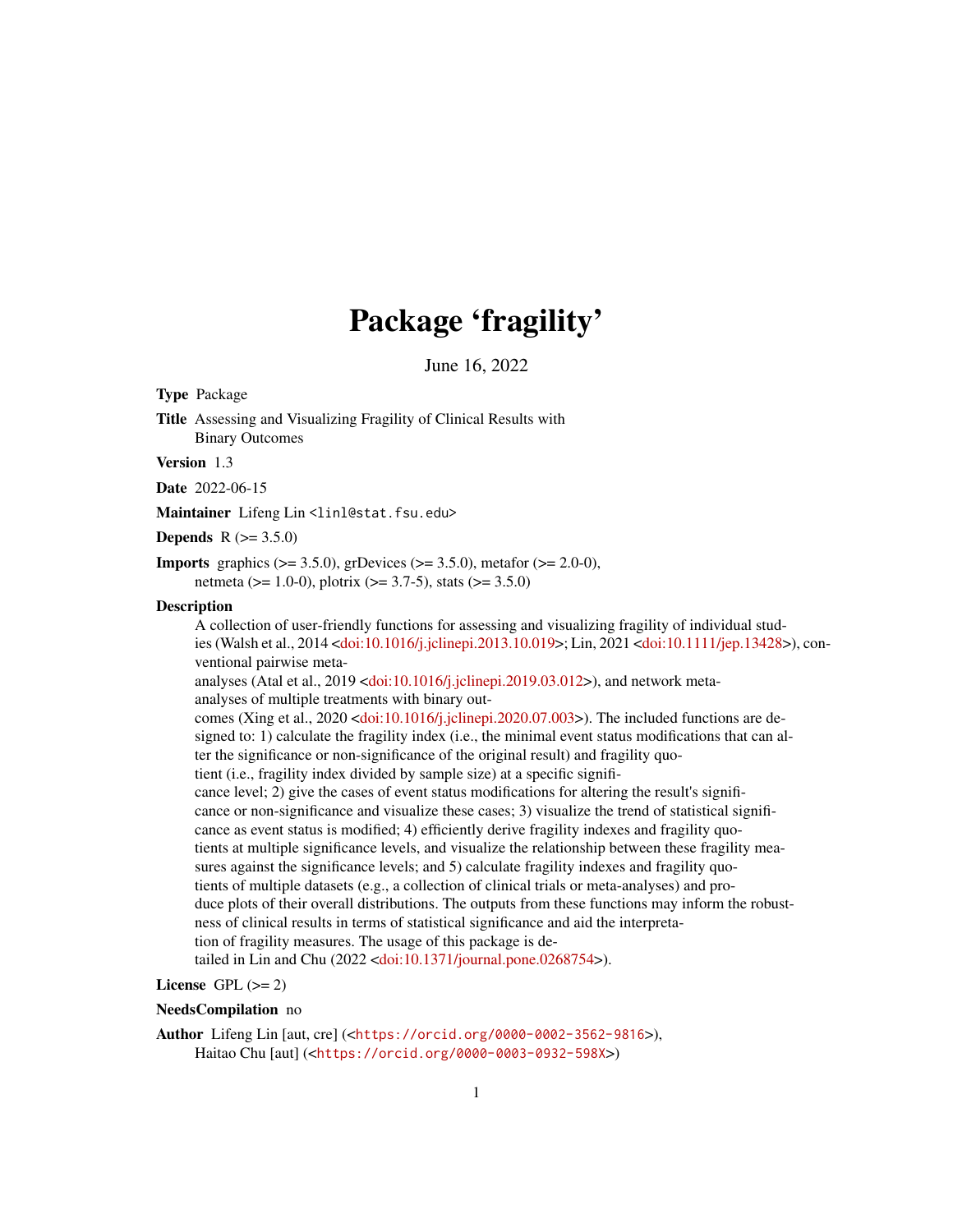<span id="page-1-0"></span>Repository CRAN Date/Publication 2022-06-16 06:30:05 UTC

# R topics documented:

|       | dat.ad                                                                                                                   | 2              |
|-------|--------------------------------------------------------------------------------------------------------------------------|----------------|
|       |                                                                                                                          | 3              |
|       |                                                                                                                          | $\overline{4}$ |
|       | dat.sc                                                                                                                   | 5              |
|       |                                                                                                                          | 5              |
|       |                                                                                                                          | 10             |
|       |                                                                                                                          | 13             |
|       |                                                                                                                          | 15             |
|       |                                                                                                                          | <b>20</b>      |
|       |                                                                                                                          | 23             |
|       |                                                                                                                          | 27             |
|       |                                                                                                                          | 31             |
|       |                                                                                                                          | 35             |
|       |                                                                                                                          | 37             |
|       |                                                                                                                          | 38             |
|       |                                                                                                                          | 40             |
|       | $plot, frag, study, all \dots \dots \dots \dots \dots \dots \dots \dots \dots \dots \dots \dots \dots \dots \dots \dots$ | 42             |
|       |                                                                                                                          | 45             |
|       |                                                                                                                          | 45             |
|       |                                                                                                                          | 46             |
|       |                                                                                                                          | 47             |
|       | $print, frag.nma. alpha \dots \dots \dots \dots \dots \dots \dots \dots \dots \dots \dots \dots \dots \dots \dots$       | 48             |
|       | $print, frag. studies \dots \dots \dots \dots \dots \dots \dots \dots \dots \dots \dots \dots \dots \dots \dots$         | 48             |
|       | $print, frag. study \dots \dots \dots \dots \dots \dots \dots \dots \dots \dots \dots \dots \dots \dots \dots \dots$     | 49             |
|       | $print. frag. study. alpha \dots \dots \dots \dots \dots \dots \dots \dots \dots \dots \dots \dots \dots \dots$          | 50             |
| Index |                                                                                                                          | 52             |

dat.ad *Randomized Controlled Trials of Antidepressant Drugs*

# Description

An illustrative example of clinical studies with binary outcomes.

# Usage

data("dat.ad")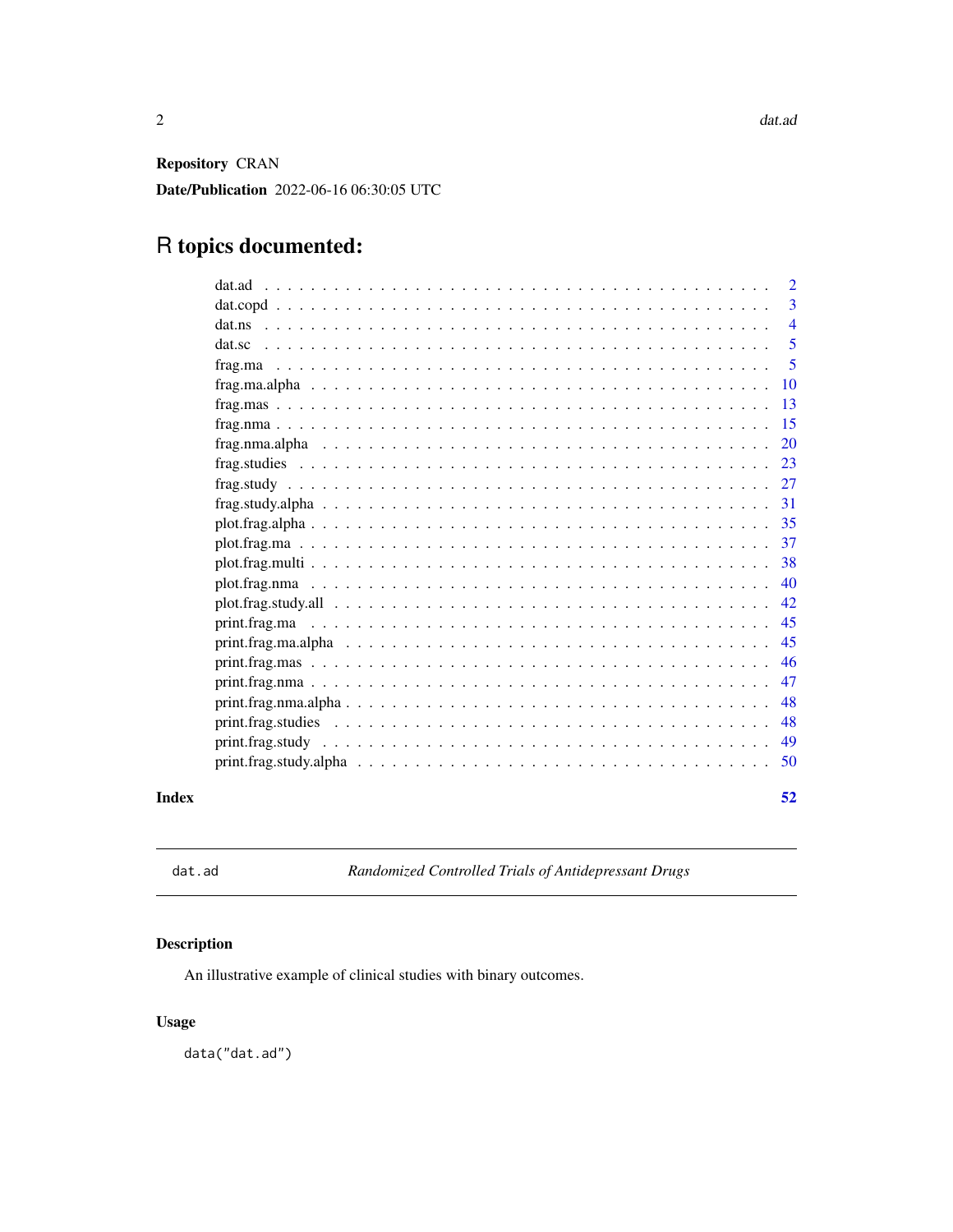#### <span id="page-2-0"></span>dat.copd 3

#### Format

A data frame with 347 randomized controlled trials of antidepressant drugs, which contains the following 4 variables.

- e0 a numeric vector indicating event counts in treatment group 0.
- n0 a numeric vector indicating sample sizes in treatment group 0.
- e1 a numeric vector indicating event counts in treatment group 1.
- n1 a numeric vector indicating sample sizes in treatment group 1.

#### Details

The binary outcome is acceptability (dropout due to any cause). The 347 trials are selected from Cipriani et al. (2018) after excluding trials with missing data or with more than two treatment arms.

#### Source

Cipriani A, Furukawa TA, Salanti G, Chaimani A, Atkinson LZ, Ogawa Y, Leucht S, Ruhe HG, Turner EH, Higgins JPT, Egger M, Takeshima N, Hayasaka Y, Imai H, Shinohara K, Tajika A, Ioannidis JPA, Geddes JR (2018). "Comparative efficacy and acceptability of 21 antidepressant drugs for the acute treatment of adults with major depressive disorder: a systematic review and network meta-analysis." *Lancet*, 391(10128), 1357–66. <doi: [10.1016/S01406736\(17\)328027>](https://doi.org/10.1016/S0140-6736(17)32802-7)

dat.copd *Network Meta-Analysis of Chronic Obstructive Pulmonary Disease*

#### **Description**

An illustrative example of network meta-analysis with a binary outcome.

#### Usage

data("dat.copd")

#### Format

A data frame with 3 studies and 4 treatments, with the following 4 variables.

sid a numeric vector indicating study IDs.

tid a numeric vector indicating treatment IDs.

- e a numeric vector indicating event counts.
- n a numeric vector indicating sample sizes.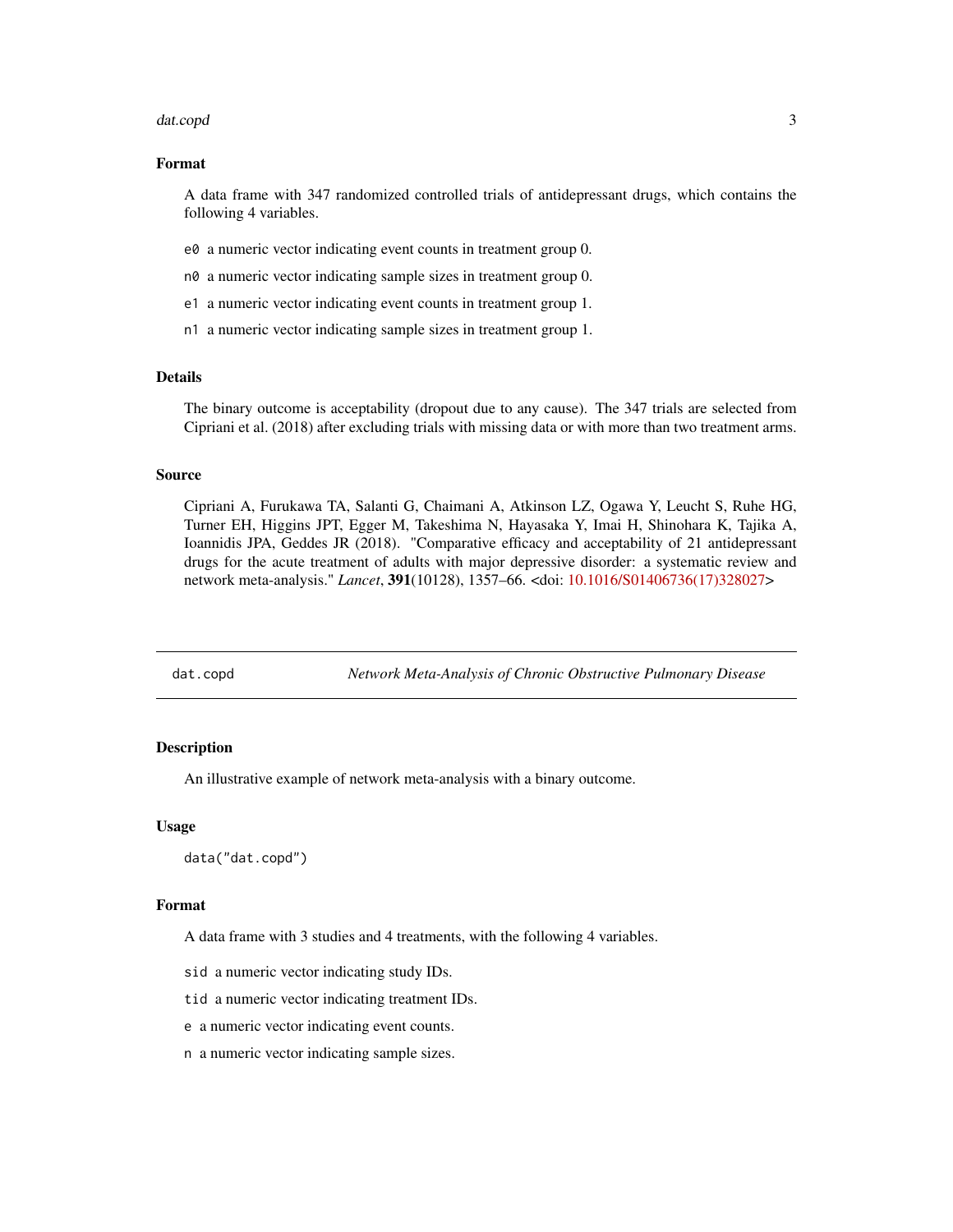<span id="page-3-0"></span>The dataset was reported in Table 1 of Woods et al. (2010), and was also used as an illustrative example in the **[netmeta](https://CRAN.R-project.org/package=netmeta)**. It investigates the effects of four treatments on chronic obstructive pulmonary disease (COPD), including 1) placebo; 2) fluticasone; 3) salmeterol; and 4) salmeterol fluticasone combination (SFC). Of note, Woods et al. (2010) originally used this dataset to illustrate the usage of network meta-analysis of count and hazard ratio statistics; this package only focuses on the event counts to show the relevant functions' usage for binary outcomes.

#### Source

Woods BS, Hawkins N, Scott DA (2010). "Network meta-analysis on the log-hazard scale, combining count and hazard ratio statistics accounting for multi-arm trials: a tutorial." *BMC Medical Research Methodology*, 10, 54. <doi: [10.1186/147122881054>](https://doi.org/10.1186/1471-2288-10-54)

dat.ns *Meta-analyses on Nutrition Support*

#### **Description**

An illustrative example of meta-analyses with binary outcomes.

#### Usage

data("dat.ns")

#### Format

A data frame with 564 meta-analyses on nutrition support, which contains the following 5 variables.

- ma.id a numeric vector indicating meta-analysis indexes.
- e0 a numeric vector indicating event counts in treatment group 0.
- n0 a numeric vector indicating sample sizes in treatment group 0.
- e1 a numeric vector indicating event counts in treatment group 1.
- n1 a numeric vector indicating sample sizes in treatment group 1.

#### Details

The meta-analyses are extracted from Feinberg et al. (2017) after excluding meta-analyses with non-binary outcomes. The selected 564 meta-analyses focus on different binary outcomes.

#### Source

Feinberg J, Nielsen EE, Korang SK, Halberg Engell K, Nielsen MS, Zhang K, Didriksen M, Lund L, Lindahl N, Hallum S, Liang N, Xiong W, Yang X, Brunsgaard P, Garioud A, Safi S, Lindschou J, Kondrup J, Gluud C, Jakobsen JC (2017). "Nutrition support in hospitalised adults at nutritional risk." *Cochrane Database of Systematic Reviews*, 5, Art. No.: CD011598. <doi: [10.1002/](https://doi.org/10.1002/14651858.CD011598.pub2) [14651858.CD011598.pub2>](https://doi.org/10.1002/14651858.CD011598.pub2)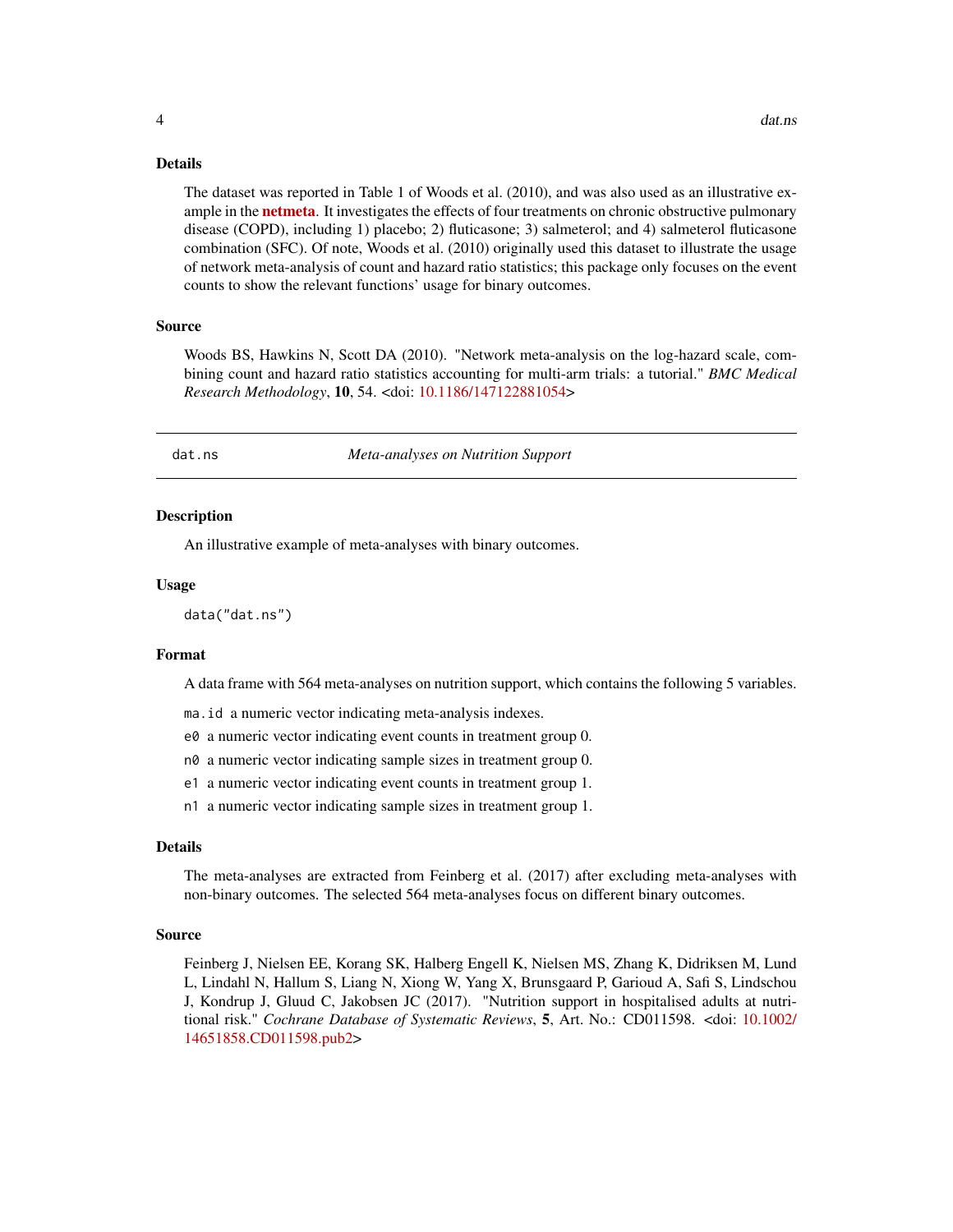<span id="page-4-0"></span>

#### Description

An illustrative example of network meta-analysis with a binary outcome.

#### Usage

data("dat.sc")

#### Format

A data frame containing 24 studies and 4 treatments, with the following 4 variables.

sid a numeric vector indicating study IDs.

tid a numeric vector indicating treatment IDs.

e a numeric vector indicating event counts.

n a numeric vector indicating sample sizes.

## Details

The dataset was originally reported by Hasselblad (1998) and reanalyzed by Lu and Ades (2006) using formal network meta-analysis methods. It investigates the effects of four treatments on smoking cessation, including 1) no contact; 2) self-help; 3) individual counseling; and 4) group counseling. The outcome is binary, which is the smoking cessation status (yes or no) of a participant after treatment.

#### Source

Hasselblad V (1998). "Meta-analysis of multitreatment studies." *Medical Decision Making*, 18(1), 37–43. <doi: [10.1177/0272989X9801800110>](https://doi.org/10.1177/0272989X9801800110)

Lu G, Ades AE (2006). "Assessing evidence inconsistency in mixed treatment comparisons." *Journal of the American Statistical Association*, 101(474), 447–59. <doi: [10.1198/016214505000001302>](https://doi.org/10.1198/016214505000001302)

<span id="page-4-1"></span>frag.ma *Assessing Fragility of a Meta-Analysis With a Binary Outcome*

#### Description

Produces results, such as fragility index, fragility quotient, and event status modifications for altering statistical significance, of a meta-analysis with a binary outcome.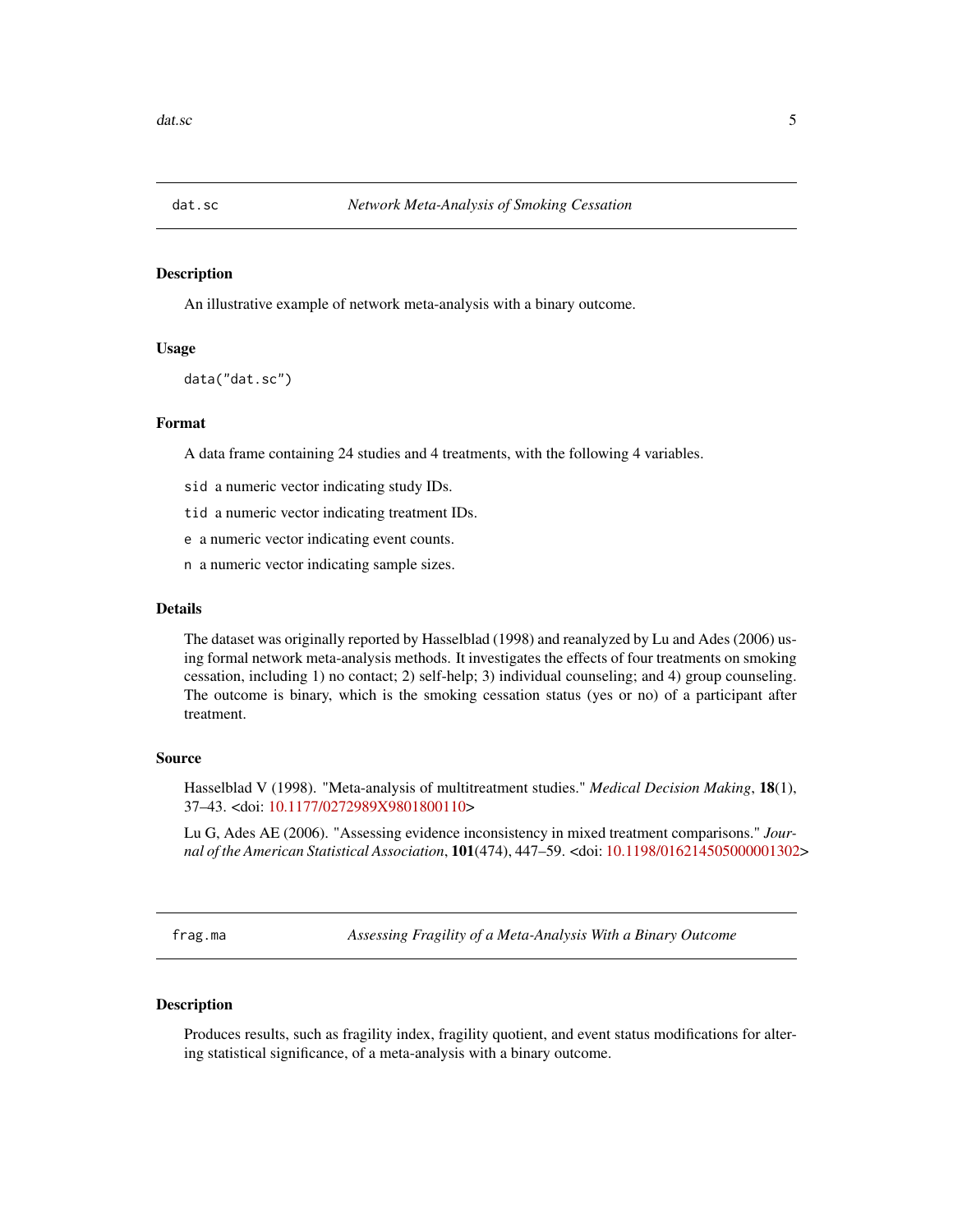# <span id="page-5-0"></span>Usage

```
frag.ma(e0, n0, e1, n1, data, measure = "OR", alpha = 0.05,
        mod.dim = "both", OR = 1, RR = 1, RD = 0,method = "DL", test = "z", \ldots)
```

| e0        | a numeric vector or the corresponding column name in the argument data, in-<br>dicating event counts in group 0 among the studies in the meta-analysis.                                                                                                                                                                                                                                                                                                                                                                                                                             |
|-----------|-------------------------------------------------------------------------------------------------------------------------------------------------------------------------------------------------------------------------------------------------------------------------------------------------------------------------------------------------------------------------------------------------------------------------------------------------------------------------------------------------------------------------------------------------------------------------------------|
| n0        | a numeric vector or the corresponding column name in the argument data, in-<br>dicating sample sizes in group 0 among the studies in the meta-analysis.                                                                                                                                                                                                                                                                                                                                                                                                                             |
| e1        | a numeric vector or the corresponding column name in the argument data, in-<br>dicating event counts in group 1 among the studies in the meta-analysis.                                                                                                                                                                                                                                                                                                                                                                                                                             |
| n1        | a numeric vector or the corresponding column name in the argument data, in-<br>dicating sample sizes in group 1 among the studies in the meta-analysis.                                                                                                                                                                                                                                                                                                                                                                                                                             |
| data      | an optional data frame containing the dataset of the collected studies in the meta-<br>analysis with a binary outcome. If data is specified, the previous arguments,<br>e0, n0, e1, and n1, should be specified as their corresponding column names in<br>data.                                                                                                                                                                                                                                                                                                                     |
| measure   | a character string indicating the measure of treatment effect (i.e., effect size) for<br>the binary outcome. It should be one of "OR" (odds ratio, the default), "RR"<br>(relative risk), and "RD" (risk difference).                                                                                                                                                                                                                                                                                                                                                               |
| alpha     | a numeric value between 0 and 1, indicating the statistical significance level<br>(the default is 0.05). It determines the confidence level $(1 - \alpha) \times 100\%$ of the<br>confidence interval when deriving the fragility index/quotient.                                                                                                                                                                                                                                                                                                                                   |
| mod.dir   | a character string indicating the direction of the confidence interval change due<br>to event status modifications when the original confidence interval covers the<br>null value (i.e., non-significance altered to significance). It is not used when<br>significance is altered to non-significance. It should be one of "left" (moving<br>to the left side of the null value), "right" (moving to the right side of the null<br>value), "one" (based on the direction of the point estimate of the original overall<br>effect size), and "both" (both directions, the default). |
| 0R        | a numeric positive value indicating the value of odds ratio under the null hy-<br>pothesis (the default is 1). It is used only if the argument measure is "OR".                                                                                                                                                                                                                                                                                                                                                                                                                     |
| <b>RR</b> | a numeric positive value indicating the value of relative risk under the null hy-<br>pothesis (the default is 1). It is used only if the argument measure is "RR".                                                                                                                                                                                                                                                                                                                                                                                                                  |
| <b>RD</b> | a numeric value between $-1$ indicating the value of risk difference under the<br>null hypothesis (the default is 0). It is used only if the argument measure is<br>"RD".                                                                                                                                                                                                                                                                                                                                                                                                           |
| method    | a character string specifying the method for performing meta-analysis. It is<br>passed to rma.uni. Options include the fixed-effect model by specifying "FE"<br>and the random-effects model by specifying "DL" (DerSimonian-Laird estima-<br>tor), "HE" (Hedges estimator), "HS" (Hunter-Schmidt estimator), "SJ" (Sidik-<br>Jonkman estimator), "ML" (maximum likelihood estimator), "REML" (restricted                                                                                                                                                                           |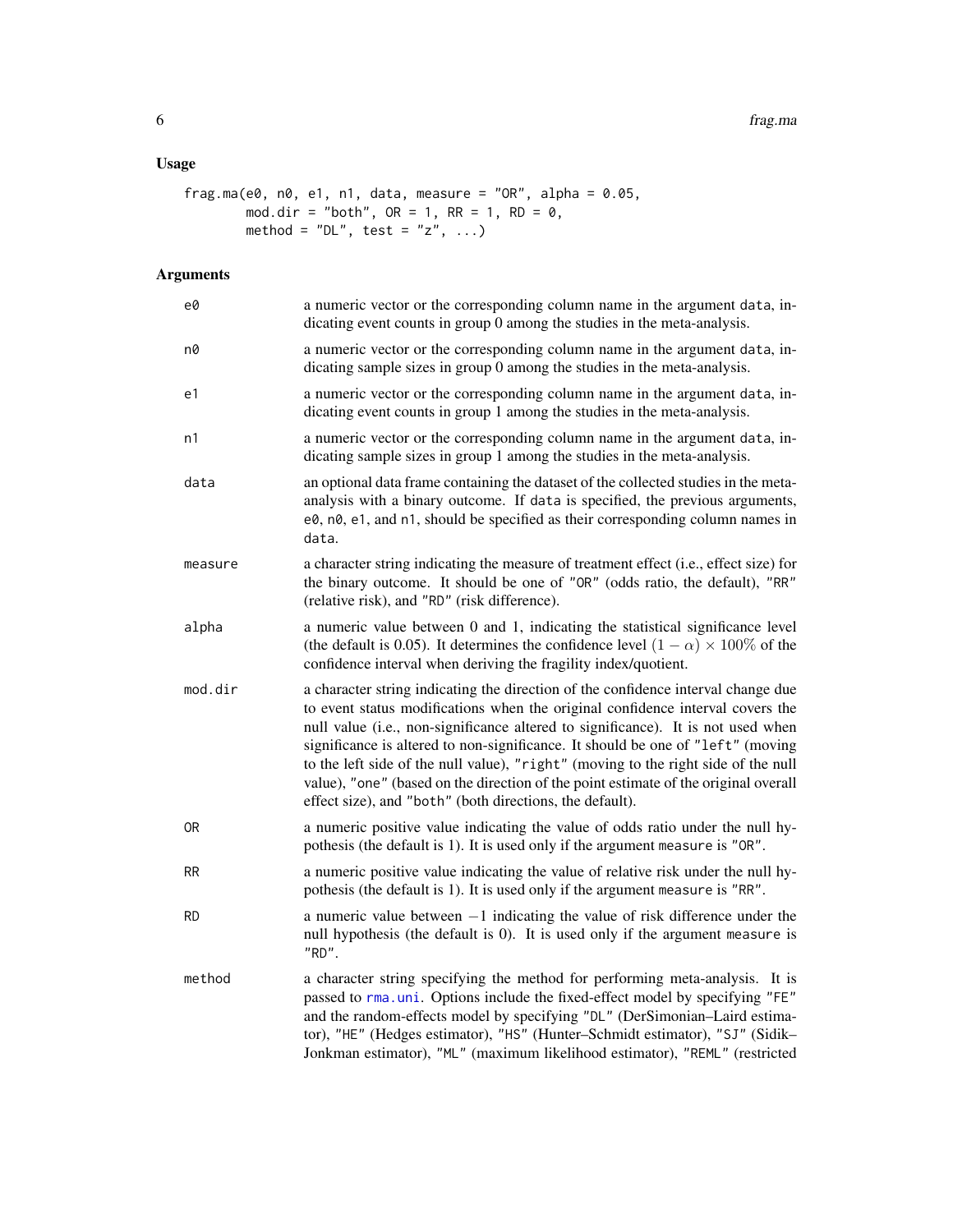<span id="page-6-0"></span>

|      | maximum likelihood estimator), "EB" (empirical Bayes estimator), "PM" (Paule-<br>Mandel estimator), or "GENQ" (generalized W-statistic estimator) for different<br>methods to estimate the heterogeneity variance. See details in the manual of the<br>package metafor.                                                                                                                                                                              |
|------|------------------------------------------------------------------------------------------------------------------------------------------------------------------------------------------------------------------------------------------------------------------------------------------------------------------------------------------------------------------------------------------------------------------------------------------------------|
| test | a character string specifying how confidence intervals are derived. It is passed to<br>rma.uni. Options include "z", "t", "knha" (Hartung-Knapp-Sidik-Jonkman<br>method), and "adhoc"; the first indicates Wald-type confidence intervals based<br>on the standard normal distribution (the default), while the latter three yield<br>confidence intervals based on the t-distribution. See details in the manual of the<br>package <b>metafor</b> . |
| .    | other arguments that can be passed to rma, uni. See details in the manual of the<br>package metafor.                                                                                                                                                                                                                                                                                                                                                 |

# Value

An object of class "frag.ma". The object is a list containing the following components:

| data        | original data in the form of a data frame with six columns: event counts, non-<br>event counts, and sample sizes in group 0 and those in group 1 among all studies<br>in the meta-analysis.                              |
|-------------|--------------------------------------------------------------------------------------------------------------------------------------------------------------------------------------------------------------------------|
| measure     | measure of treatment effect (i.e., effect size).                                                                                                                                                                         |
| alpha       | pre-specified statistical significance level.                                                                                                                                                                            |
| null        | value of odds ratio, relative risk, or risk difference (specified by measure) under<br>the null hypothesis. Note that odds ratio and relative risk are presented on a<br>natural logarithmic scale in all output values. |
| est.ori     | the point estimate of the overall effect size based on the original meta-analysis.                                                                                                                                       |
| ci.ori      | the confidence interval of the overall effect size based on the original meta-<br>analysis.                                                                                                                              |
| pval.ori    | the p-value of the overall effect size based on the original meta-analysis.                                                                                                                                              |
| mod.dir     | the direction of the confidence interval change due to event status modifications<br>when the original confidence interval covers the null value (i.e., non-significance<br>altered to significance).                    |
| FI          | fragility index.                                                                                                                                                                                                         |
| FQ          | fragility quotient.                                                                                                                                                                                                      |
| dir         | direction of the change of statistical significance.                                                                                                                                                                     |
| sid.iter    | study index(es) with event status modifications during the iterative algorithm.                                                                                                                                          |
| g0.mod.iter | event status modification(s) in group 0 during the iterative algorithm.                                                                                                                                                  |
| g1.mod.iter | event status modification(s) in group 1 during the iterative algorithm.                                                                                                                                                  |
| est.iter    | point estimate(s) of the overall effect size during the iterative algorithm.                                                                                                                                             |
| ci.iter     | confidence interval(s) of the overall effect size during the iterative algorithm.                                                                                                                                        |
| data.mod    | data with event status modification(s) that alter the significance or non-significance.                                                                                                                                  |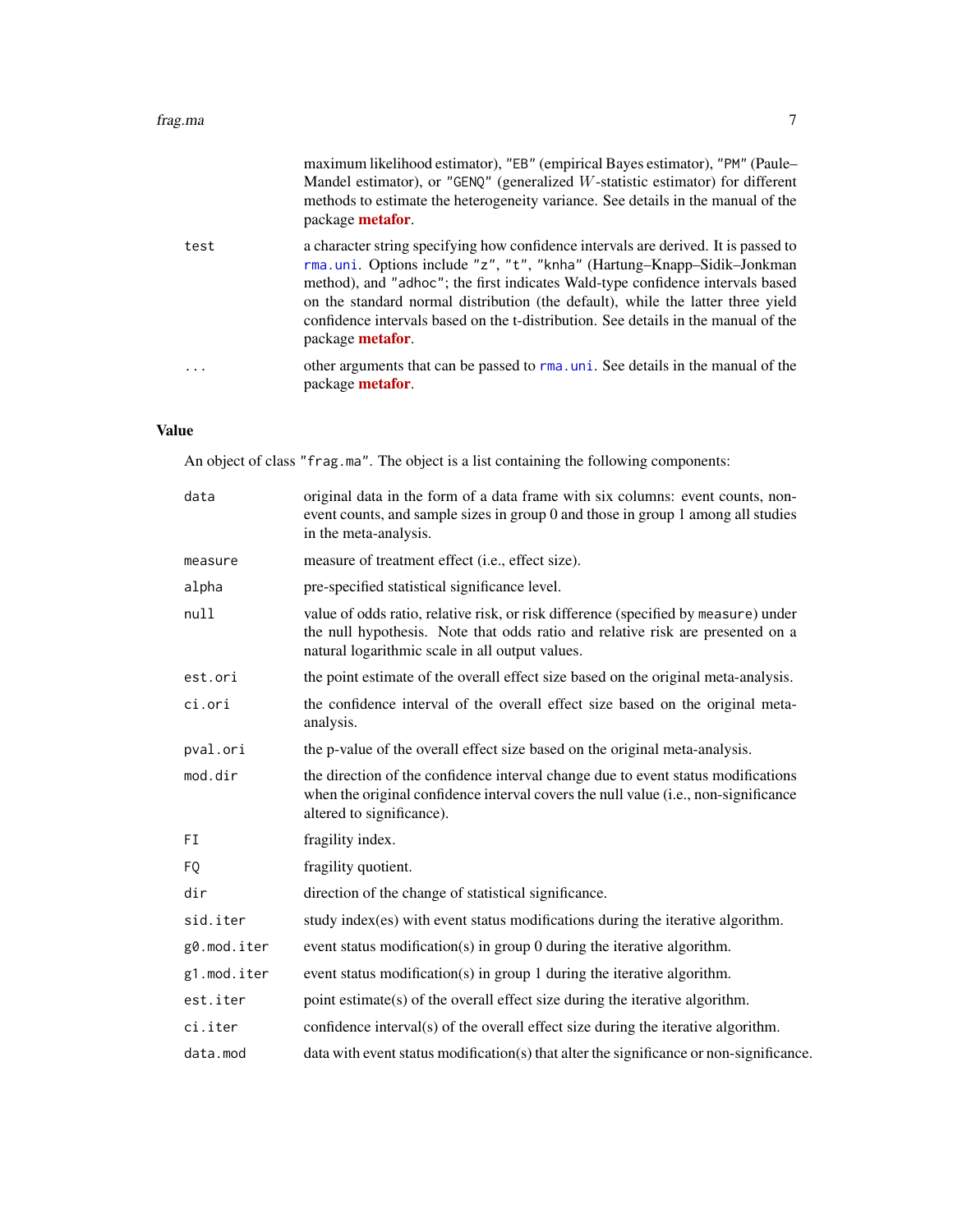<span id="page-7-0"></span>**Note** 

If the significance or non-significance cannot be altered based on the given range of event status modifications, the fragility index and fragility quotient are defined to be NA (not available).

#### References

Atal I, Porcher R, Boutron I, Ravaud P (2019). "The statistical significance of meta-analyses is frequently fragile: definition of a fragility index for meta-analyses." *Journal of Clinical Epidemiology*, 111, 32–40. <doi: [10.1016/j.jclinepi.2019.03.012>](https://doi.org/10.1016/j.jclinepi.2019.03.012)

Lin L, Chu H (2022). "Assessing and visualizing fragility of clinical results with binary outcomes in R using the fragility package." *PLOS ONE*, 17(6), e0268754. <doi: [10.1371/journal.pone.0268754>](https://doi.org/10.1371/journal.pone.0268754)

#### See Also

[frag.ma.alpha](#page-9-1) for assessing fragility of a meta-analysis at multiple significance levels; [frag.mas](#page-12-1) for assessing fragility of multiple meta-analyses; [frag.study](#page-26-1) for assessing fragility of an individual study; and [frag.nma](#page-14-1) for assessing fragility of a network meta-analysis.

#### Examples

```
## Load datasets of meta-analyses on nutrition support
data(dat.ns)
## Assess fragility of the 11th meta-analysis
out1 <- frag.ma(e0, n0, e1, n1, data = dat.ns[dat.ns$ma.id == 11,])
out1
## Visualize the process of event status modifications
## for altering the non-significance to significance
plot(out1)
## Assess fragility based on relative risk
out2 \leq frag.ma(e0, n0, e1, n1, data = dat.ns[dat.ns$ma.id == 11,],
  measure = "RR")out2
## Assess fragility based on risk difference
out3 \leq frag.ma(e0, n0, e1, n1, data = dat.ns[dat.ns$ma.id == 11,],
  measure = "RD")out3
## Use the REML method to estimate the heterogeneity variance
out4 \leq frag.ma(e0, n0, e1, n1, data = dat.ns[dat.ns$ma.id == 11,],
  method = "REML")out4
## Use the Hartung-Knapp-Sidik-Jonkman to derive
## the confidence interval in meta-analysis
out5 \leq frag.ma(e0, n0, e1, n1, data = dat.ns[dat.ns$ma.id == 11,],
  method = "REML", test = "knha")out5
```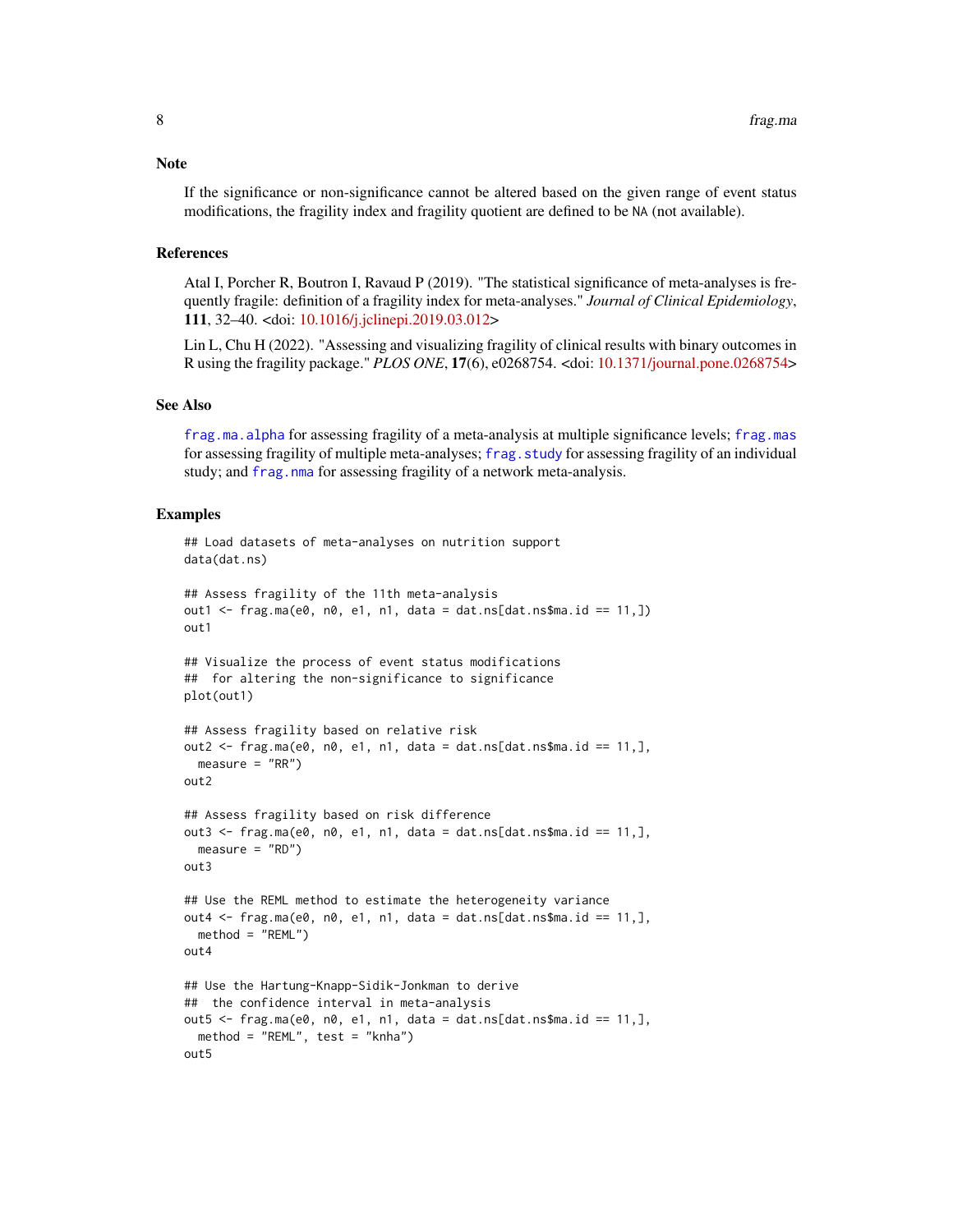```
## Change the significance level to 0.005
out6 <- frag.ma(e0, n0, e1, n1, data = dat.ns[dat.ns$ma.id == 11,],
  alpha = 0.005out6
plot(out6)
## Reduce the distance between the two lines by breaking the y-axis
plot(out6, ybreaks = c(5, 9))## Suppress the markers of study IDs around the lines
plot(out6, ybreaks = c(5, 9), study.marker = FALSE)## Change the size of markers of study IDs
plot(out6, ybreaks = c(5, 9), cex.marker = 0.5)
## Change the distance between the markers of study IDs and the lines
plot(out6, ybreaks = c(5, 9), offset.maxker = 0)## Change the colors and width of the lines
plot(out6, ybreaks = c(5, 9), col.line = c("gray", "orange"), lwd = 2)
## Change the location of the legend
plot(out6, ybreaks = c(5, 9), x.length = "topleft")## Assess fragility of the first meta-analysis;
## it takes longer time
out7 <- frag.ma(e0, n0, e1, n1, data = dat.ns[dat.ns$ma.id == 1,])
out7
plot(out7)
plot(out7, ybreaks = c(840, 880))## Achieve significance by moving the CI based on the direction of the
## original overall effect size estimate
out8 \leq frag.ma(e0, n0, e1, n1, data = dat.ns[dat.ns$ma.id == 1,],
  mod.dim = "one")out8
## Achieve significance by moving the CI to the left side
out9 \leq frag.ma(e0, n0, e1, n1, data = dat.ns[dat.ns$ma.id == 1,],
  mod.dim = "left")out9
## Achieve significance by moving the CI to the right side;
## it takes longer time than that moving the CI to the left side
## as the original overall effect size estimate was less than the null
out10 \leq frag.ma(e0, n0, e1, n1, data = dat.ns[dat.ns$ma.id == 1,],
  mod.dir = "right")
out10dev.new(width = 12, height = 6)plot(out10, cex.marker = 0.5)
```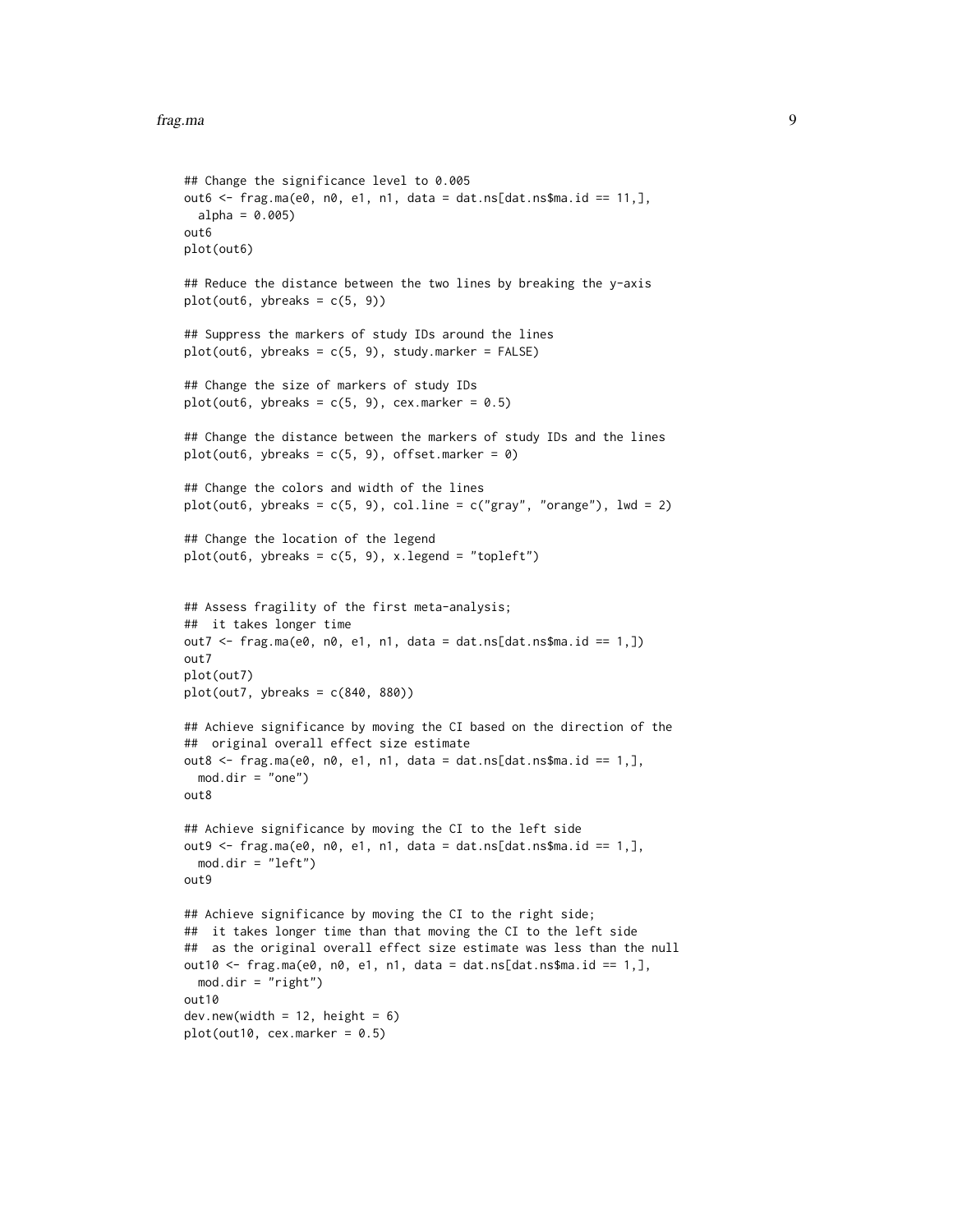# Description

Produces fragility index or fragility quotient for altering statistical significance of a meta-analysis with a binary outcome at different significance levels.

# Usage

```
frag.ma.alpha(e0, n0, e1, n1, data, measure = "OR",
              alpha.from = 0.005, alpha.to = 0.05, alpha.breaks = 100,
              mod.dir = "both", OR = 1, RR = 1, RD = 0,
              method = "DL", test = "z", \ldots)
```

| e0           | a numeric vector or the corresponding column name in the argument data, in-<br>dicating event counts in group 0 among the studies in the meta-analysis.                                                                                                         |
|--------------|-----------------------------------------------------------------------------------------------------------------------------------------------------------------------------------------------------------------------------------------------------------------|
| n0           | a numeric vector or the corresponding column name in the argument data, in-<br>dicating sample sizes in group 0 among the studies in the meta-analysis.                                                                                                         |
| e1           | a numeric vector or the corresponding column name in the argument data, in-<br>dicating event counts in group 1 among the studies in the meta-analysis.                                                                                                         |
| n1           | a numeric vector or the corresponding column name in the argument data, in-<br>dicating sample sizes in group 1 among the studies in the meta-analysis.                                                                                                         |
| data         | an optional data frame containing the dataset of the collected studies in the meta-<br>analysis with a binary outcome. If data is specified, the previous arguments,<br>e0, n0, e1, and n1, should be specified as their corresponding column names in<br>data. |
| measure      | a character string indicating the measure of treatment effect (i.e., effect size) for<br>the binary outcome. It should be one of "OR" (odds ratio, the default), "RR"<br>(relative risk), and "RD" (risk difference).                                           |
| alpha.from   | a numeric value between 0 and 1, indicating the smallest value of the statistical<br>significance levels to be considered (the default is 0.005). It should be smaller<br>than the argument alpha. to.                                                          |
| alpha.to     | a numeric value between 0 and 1, indicating the largest value of the statistical<br>significance levels to be considered (the default is 0.05). It should be larger than<br>the argument alpha. from.                                                           |
| alpha.breaks | a positive integer indicating the number of statistical significance levels to be<br>considered (the default is 100). The candidate significance levels are thus equally-<br>spaced between alpha. from and alpha. to.                                          |
| mod.dir      | a character string indicating the direction of the confidence interval change due<br>to event status modifications when the original confidence interval covers the<br>null value (i.e., non-significance altered to significance). It is not used when         |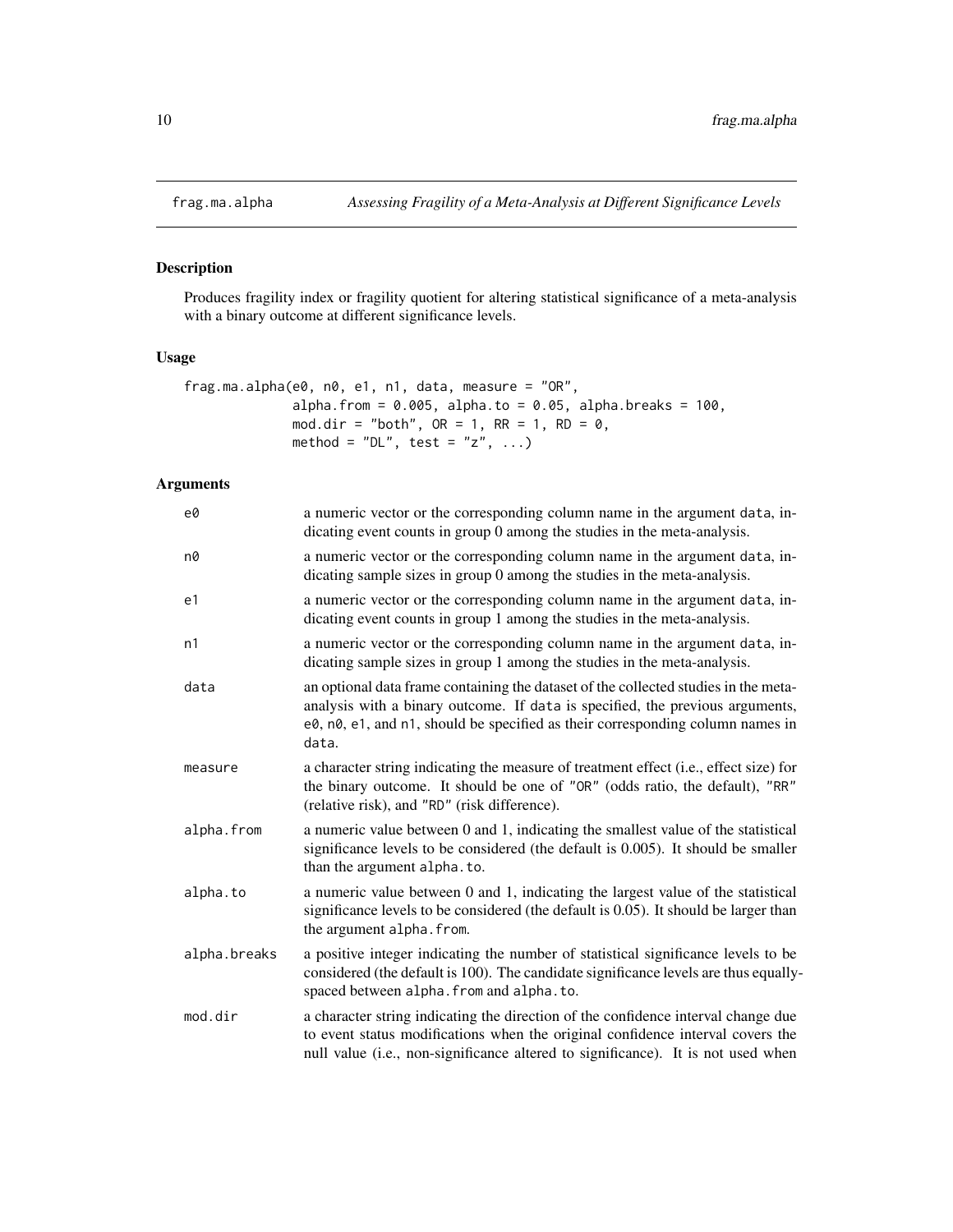<span id="page-10-0"></span>

|                | significance is altered to non-significance. It should be one of "left" (moving<br>to the left side of the null value), "right" (moving to the right side of the null<br>value), "one" (based on the direction of the point estimate of the original overall<br>effect size), and "both" (both directions, the default). |
|----------------|--------------------------------------------------------------------------------------------------------------------------------------------------------------------------------------------------------------------------------------------------------------------------------------------------------------------------|
| 0 <sub>R</sub> | a numeric positive value indicating the value of odds ratio under the null hy-<br>pothesis (the default is 1). It is used only if the argument measure is "OR".                                                                                                                                                          |
| <b>RR</b>      | a numeric positive value indicating the value of relative risk under the null hy-<br>pothesis (the default is 1). It is used only if the argument measure is "RR".                                                                                                                                                       |
| <b>RD</b>      | a numeric value between $-1$ indicating the value of risk difference under the<br>null hypothesis (the default is 0). It is used only if the argument measure is<br>"RD".                                                                                                                                                |
| method         | a character string specifying the method for performing meta-analysis. It is the<br>same with the argument in frag.ma, and is passed to rma.uni. See details in<br>the manual of the package <b>metafor</b> .                                                                                                            |
| test           | a character string specifying how confidence intervals are derived. It is the same<br>with the argument in frag.ma, and is passed to rma.uni. See details in the<br>manual of the package <b>metafor</b> .                                                                                                               |
|                | other arguments that can be passed to rma, uni. See details in the manual of the<br>package <b>metafor</b> .                                                                                                                                                                                                             |

# Value

An object of classes "frag.alpha" and "frag.ma.alpha". The object is a list containing the following components:

| data     | original data in the form of a data frame with six columns: event counts, non-<br>event counts, and sample sizes in group 0 and those in group 1 among all studies<br>in the meta-analysis.                                                                                                                                                          |
|----------|------------------------------------------------------------------------------------------------------------------------------------------------------------------------------------------------------------------------------------------------------------------------------------------------------------------------------------------------------|
| measure  | measure of treatment effect (i.e., effect size).                                                                                                                                                                                                                                                                                                     |
| alphas   | different statistical significance levels.                                                                                                                                                                                                                                                                                                           |
| null     | value of odds ratio, relative risk, or risk difference (specified by measure) under<br>the null hypothesis. Note that odds ratio and relative risk are presented on a<br>natural logarithmic scale in all output values.                                                                                                                             |
| est.ori  | the point estimate of the overall effect size based on the original meta-analysis.                                                                                                                                                                                                                                                                   |
| se.ori   | the standard error of the overall effect size based on the original meta-analysis.                                                                                                                                                                                                                                                                   |
| test     | the method used to derive confidence intervals by the function rma. uni. It is one<br>of "z", "t", "knha" (Hartung-Knapp-Sidik-Jonkman method), and "adhoc";<br>the first indicates Wald-type confidence intervals based on the standard nor-<br>mal distribution, while the latter three yield confidence intervals based on the<br>t-distribution. |
| pval.ori | the p-value of the overall effect size based on the original meta-analysis.                                                                                                                                                                                                                                                                          |
| mod.dir  | the direction of the confidence interval change due to event status modifications<br>when the original confidence interval covers the null value (i.e., non-significance<br>altered to significance).                                                                                                                                                |
| FI       | fragility indexes at different statistical significance levels in alphas.                                                                                                                                                                                                                                                                            |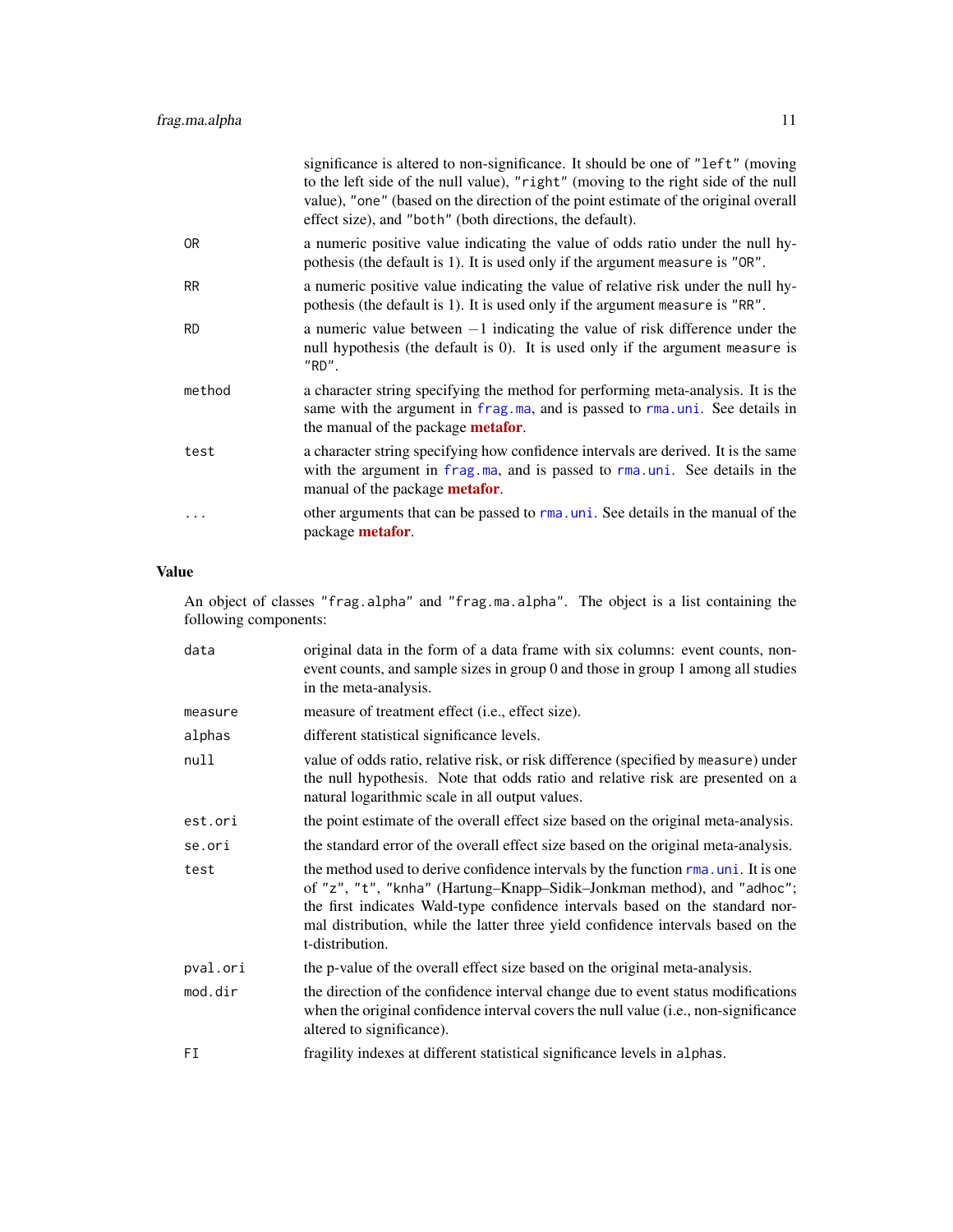<span id="page-11-0"></span>

| FI.avg | average fragility index.                                                    |
|--------|-----------------------------------------------------------------------------|
| F0.    | fragility quotients at different statistical significance levels in alphas. |
| F0.avg | average fragility quotient.                                                 |

#### References

Benjamin DJ, Berger JO, Johannesson M, Nosek BA, Wagenmakers EJ, Berk R, Bollen KA, Brembs B, Brown L, Camerer C, Cesarini D, Chambers CD, Clyde M, Cook TD, De Boeck P, Dienes Z, Dreber A, Easwaran K, Efferson C, Fehr E, Fidler F, Field AP, Forster M, George EI, Gonzalez R, Goodman S, Green E, Green DP, Greenwald AG, Hadfield JD, Hedges LV, Held L, Ho TH, Hoijtink H, Hruschka DJ, Imai K, Imbens G, Ioannidis JPA, Jeon M, Jones JH, Kirchler M, Laibson D, List J, Little R, Lupia A, Machery E, Maxwell SE, McCarthy M, Moore DA, Morgan SL, Munafo M, Nakagawa S, Nyhan B, Parker TH, Pericchi L, Perugini M, Rouder J, Rousseau J, Savalei V, Schonbrodt FD, Sellke T, Sinclair B, Tingley D, Van Zandt T, Vazire S, Watts DJ, Winship C, Wolpert RL, Xie Y, Young C, Zinman J, Johnson VE (2018). "Redefine statistical significance." *Nature Human Behaviour*, 2, 6–10. <doi: [10.1038/s415620170189z>](https://doi.org/10.1038/s41562-017-0189-z)

Ioannidis JPA (2018). "The proposal to lower P value thresholds to .005." *JAMA*, 319(14), 1429–30. <doi: [10.1001/jama.2018.1536>](https://doi.org/10.1001/jama.2018.1536)

Lin L, Chu H (2022). "Assessing and visualizing fragility of clinical results with binary outcomes in R using the fragility package." *PLOS ONE*, 17(6), e0268754. <doi: [10.1371/journal.pone.0268754>](https://doi.org/10.1371/journal.pone.0268754)

#### See Also

[frag.ma](#page-4-1) for assessing fragility of a meta-analysis at a specific significance level; and [frag.study.alpha](#page-30-1) for assessing fragility of an individual study at multiple significance levels

#### Examples

```
## Load datasets of meta-analyses on nutrition support
data(dat.ns)
## Assess fragility of the 11th meta-analysis
## at multiple significance levels
out1 \le frag.ma.alpha(e0, n0, e1, n1, data = dat.ns[dat.ns$ma.id == 11,],
 alpha.from = 0.01, alpha.to = 0.05, alpha.breaks = 5)
out1
## Generate plot to show fragility measures against significance levels;
## see more options of usage in examples of frag.study.alpha()
plot(out1)
plot(out1, fragility = "FQ")
## Assess fragility of the 6th meta-analysis
## at multiple significance levels;
## it takes longer time
out2 <- frag.ma.alpha(e0, n0, e1, n1, data = dat.ns[dat.ns$ma.id == 6,])
out2
plot(out2)
```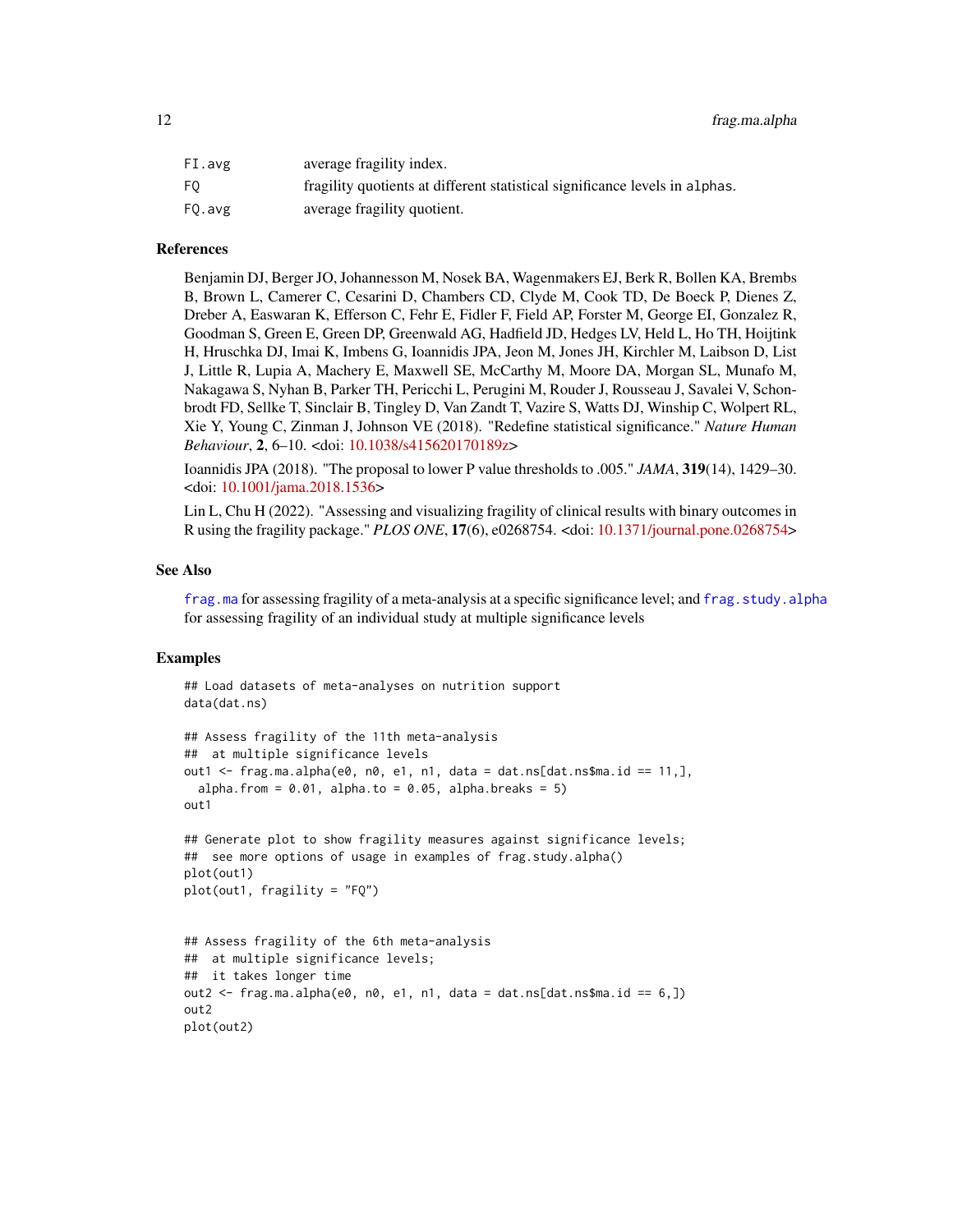<span id="page-12-1"></span><span id="page-12-0"></span>

# Description

Produces fragility indexes or fragility quotients for altering statistical significance of multiple metaanalyses with binary outcomes.

# Usage

```
frag.mas(e0, n0, e1, n1, ma.id, data, measure = "OR", alpha = 0.05,
        mod.dir = "both", OR = 1, RR = 1, RD = 0,
        method = "DL", test = "z", ...)
```

| e0             | a numeric vector or the corresponding column name in the argument data, in-<br>dicating event counts in group 0 among the studies in all meta-analyses.                                                                                                                                                                                                                                                                                                                                                                                                                             |
|----------------|-------------------------------------------------------------------------------------------------------------------------------------------------------------------------------------------------------------------------------------------------------------------------------------------------------------------------------------------------------------------------------------------------------------------------------------------------------------------------------------------------------------------------------------------------------------------------------------|
| n0             | a numeric vector or the corresponding column name in the argument data, in-<br>dicating sample sizes in group 0 among the studies in all meta-analyses.                                                                                                                                                                                                                                                                                                                                                                                                                             |
| e1             | a numeric vector or the corresponding column name in the argument data, in-<br>dicating event counts in group 1 among the studies in all meta-analyses.                                                                                                                                                                                                                                                                                                                                                                                                                             |
| n1             | a numeric vector or the corresponding column name in the argument data, in-<br>dicating sample sizes in group 1 among the studies in all meta-analyses.                                                                                                                                                                                                                                                                                                                                                                                                                             |
| ma.id          | a numeric vector or the corresponding column name in the argument data, in-<br>dicating the index of each meta-analysis.                                                                                                                                                                                                                                                                                                                                                                                                                                                            |
| data           | an optional data frame containing the dataset of the multiple meta-analyses with<br>binary outcomes. If data is specified, the previous arguments, e0, n0, e1, n1,<br>and ma. id, should be specified as their corresponding column names in data.                                                                                                                                                                                                                                                                                                                                  |
| measure        | a character string indicating the measure of treatment effect (i.e., effect size) for<br>the binary outcome. It should be one of "OR" (odds ratio, the default), "RR"<br>(relative risk), and "RD" (risk difference).                                                                                                                                                                                                                                                                                                                                                               |
| alpha          | a numeric value between 0 and 1, indicating the statistical significance level<br>(the default is 0.05). It determines the confidence level $(1 - \alpha) \times 100\%$ of the<br>confidence interval when deriving the fragility index/quotient.                                                                                                                                                                                                                                                                                                                                   |
| mod.dir        | a character string indicating the direction of the confidence interval change due<br>to event status modifications when the original confidence interval covers the<br>null value (i.e., non-significance altered to significance). It is not used when<br>significance is altered to non-significance. It should be one of "left" (moving<br>to the left side of the null value), "right" (moving to the right side of the null<br>value), "one" (based on the direction of the point estimate of the original overall<br>effect size), and "both" (both directions, the default). |
| 0 <sub>R</sub> | a numeric positive value indicating the value of odds ratio under the null hy-<br>pothesis (the default is 1). It is used only if the argument measure is "OR".                                                                                                                                                                                                                                                                                                                                                                                                                     |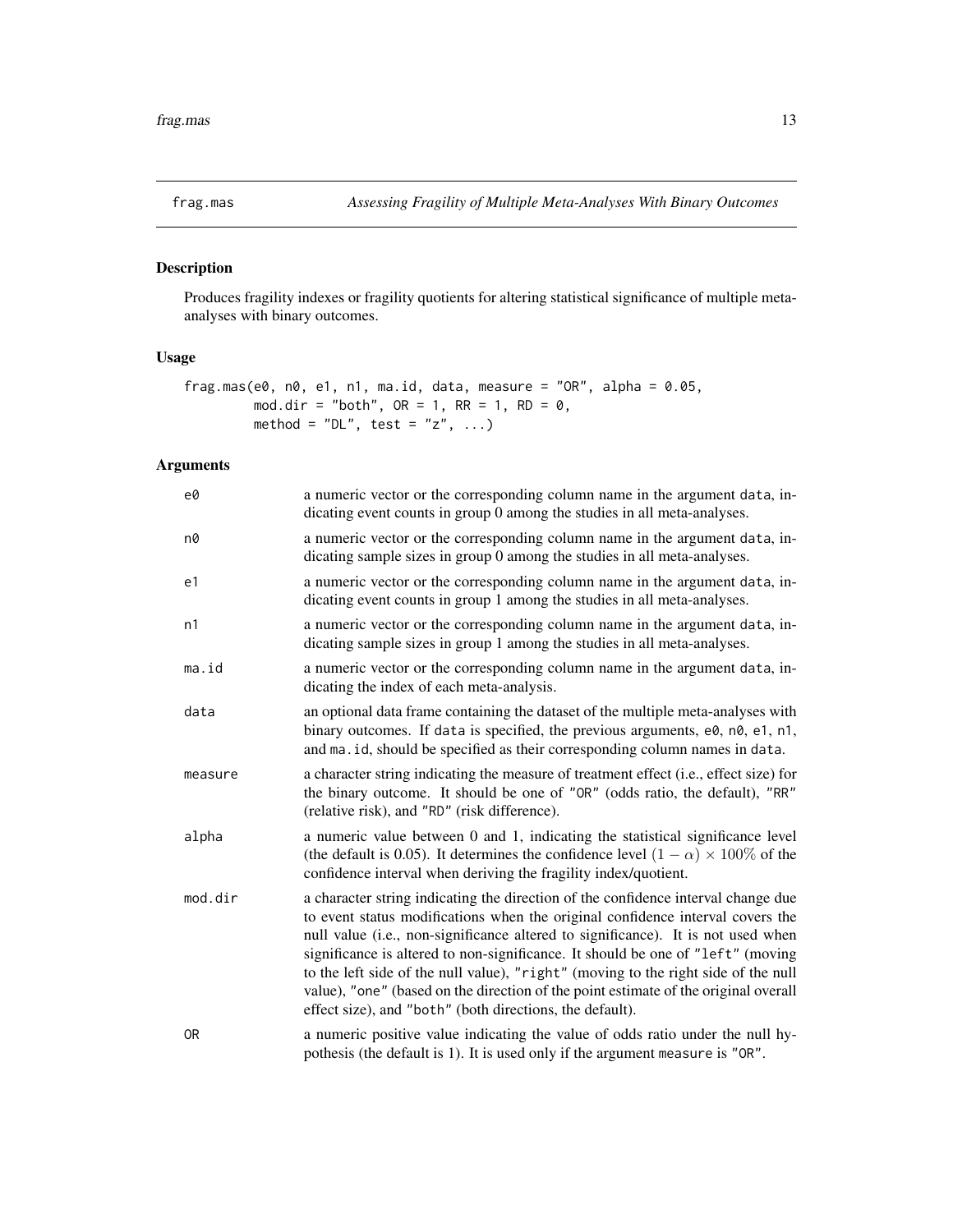<span id="page-13-0"></span>

| <b>RR</b> | a numeric positive value indicating the value of relative risk under the null hy-<br>pothesis (the default is 1). It is used only if the argument measure is "RR".                                            |
|-----------|---------------------------------------------------------------------------------------------------------------------------------------------------------------------------------------------------------------|
| <b>RD</b> | a numeric value between $-1$ indicating the value of risk difference under the<br>null hypothesis (the default is 0). It is used only if the argument measure is<br>"RD".                                     |
| method    | a character string specifying the method for performing meta-analysis. It is the<br>same with the argument in frag.ma, and is passed to rma.uni. See details in<br>the manual of the package <b>metafor</b> . |
| test      | a character string specifying how confidence intervals are derived. It is the same<br>with the argument in frag. ma, and is passed to rma. uni. See details in the<br>manual of the package <b>metafor</b> .  |
|           | other arguments that can be passed to rma, uni. See details in the manual of the<br>package <b>metafor</b> .                                                                                                  |

#### Value

An object of classes "frag.mas" and "frag.multi". The object is a list containing the following components:

| measure of treatment effect (i.e., effect size).                                                                                                                                                                         |
|--------------------------------------------------------------------------------------------------------------------------------------------------------------------------------------------------------------------------|
| pre-specified statistical significance level.                                                                                                                                                                            |
| value of odds ratio, relative risk, or risk difference (specified by measure) under<br>the null hypothesis. Note that odds ratio and relative risk are presented on a<br>natural logarithmic scale in all output values. |
| the direction of the confidence interval change due to event status modifications<br>when the original confidence interval covers the null value (i.e., non-significance<br>altered to significance).                    |
| the point estimates of the overall effect sizes based on the original datasets of<br>the multiple meta-analyses.                                                                                                         |
| the confidence intervals of the overall effect sizes based on the original datasets<br>of the multiple meta-analyses.                                                                                                    |
| the p-values of the overall effect sizes based on the original datasets of the mul-<br>tiple meta-analyses.                                                                                                              |
| fragility indexes of the multiple meta-analyses.                                                                                                                                                                         |
| fragility quotients of the multiple meta-analyses.                                                                                                                                                                       |
|                                                                                                                                                                                                                          |

# References

Atal I, Porcher R, Boutron I, Ravaud P (2019). "The statistical significance of meta-analyses is frequently fragile: definition of a fragility index for meta-analyses." *Journal of Clinical Epidemiology*, 111, 32–40. <doi: [10.1016/j.jclinepi.2019.03.012>](https://doi.org/10.1016/j.jclinepi.2019.03.012)

Lin L, Chu H (2022). "Assessing and visualizing fragility of clinical results with binary outcomes in R using the fragility package." *PLOS ONE*, 17(6), e0268754. <doi: [10.1371/journal.pone.0268754>](https://doi.org/10.1371/journal.pone.0268754)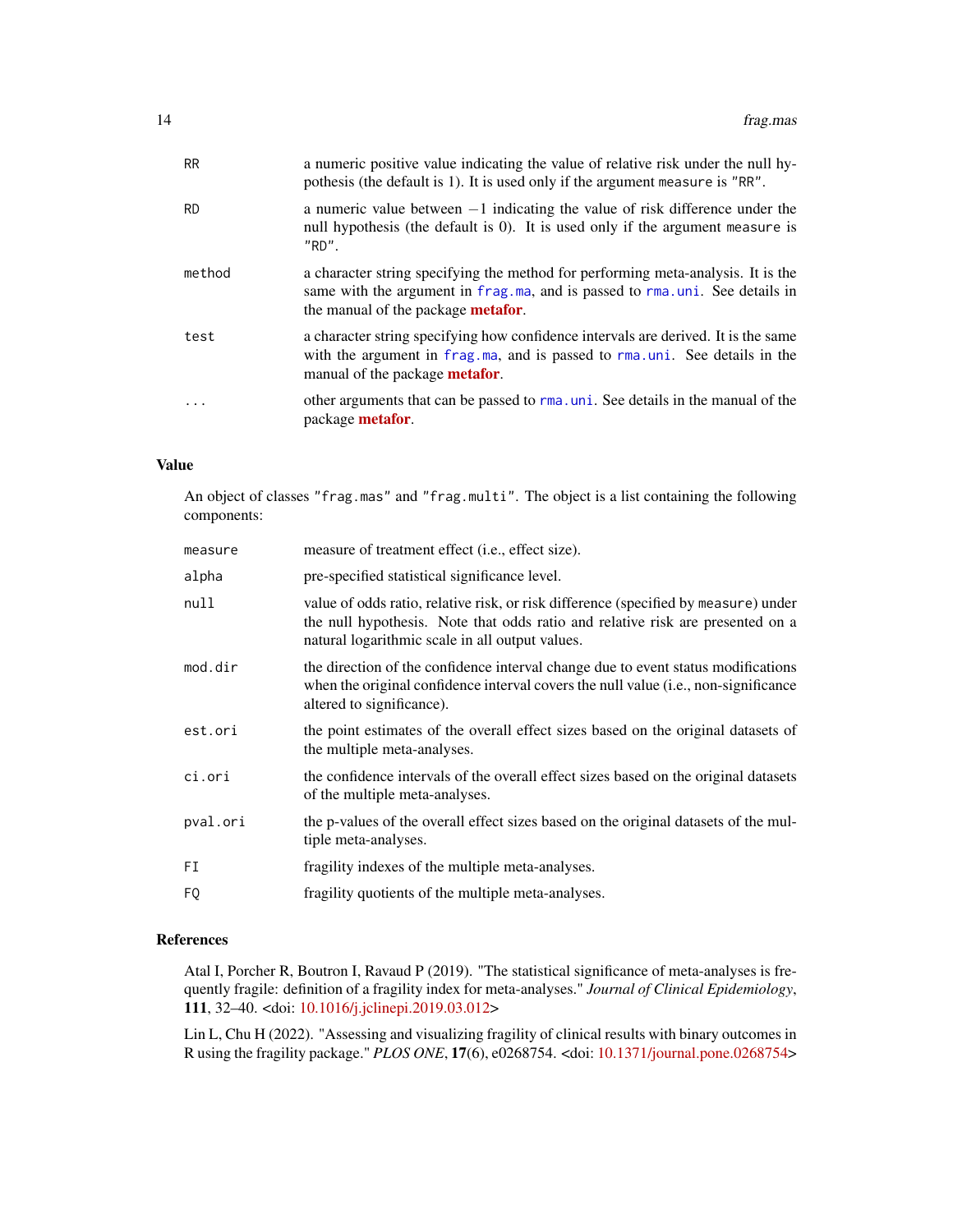#### <span id="page-14-0"></span>frag.nma 15

#### See Also

[frag.ma](#page-4-1) for assessing fragility of a meta-analysis; and [frag.studies](#page-22-1) for assessing fragility of multiple individual studies.

#### Examples

```
## Load datasets of meta-analyses on nutrition support
data(dat.ns)
## Assess fragility of the 11th, 12th, and 13th meta-analyses
out1 <- frag.mas(e0, n0, e1, n1, ma.id,
 data = dat.ns[dat.ns$ma.id >= 11 & dat.ns$ma.id <= 13,], mod.dir = "one")
out1
## Generate bar plot or histogram to show fragility measures' distribution;
## see more options of usage in examples of frag.studies()
plot(out1)
## Assess fragility of all meta-analyses
## in the Cochrane systematic review on nutrition support;
## it takes longer time
out2 <- frag.mas(e0, n0, e1, n1, ma.id, data = dat.ns)
out2
plot(out2)
plot(out2, max.f = 40, cex.name = 0.6, mgp = c(2, 0.5, 0))plot(out2, fragility = "FQ", breaks = 20)
```
<span id="page-14-1"></span>frag.nma *Assessing Fragility of a Network Meta-Analysis With a Binary Outcome*

# Description

Produces results, such as fragility index, fragility quotient, and event status modifications for altering statistical significance, of treatment comparison(s) in a network meta-analysis with a binary outcome.

# Usage

```
frag.nma(sid, tid, e, n, data, measure = "OR", random = TRUE, alpha = 0.05,
        mod.dir = "both", tid1.f, tid2.f, OR = 1, RR = 1, RD = 0,
         incr, allincr, addincr, allstudies, ...)
```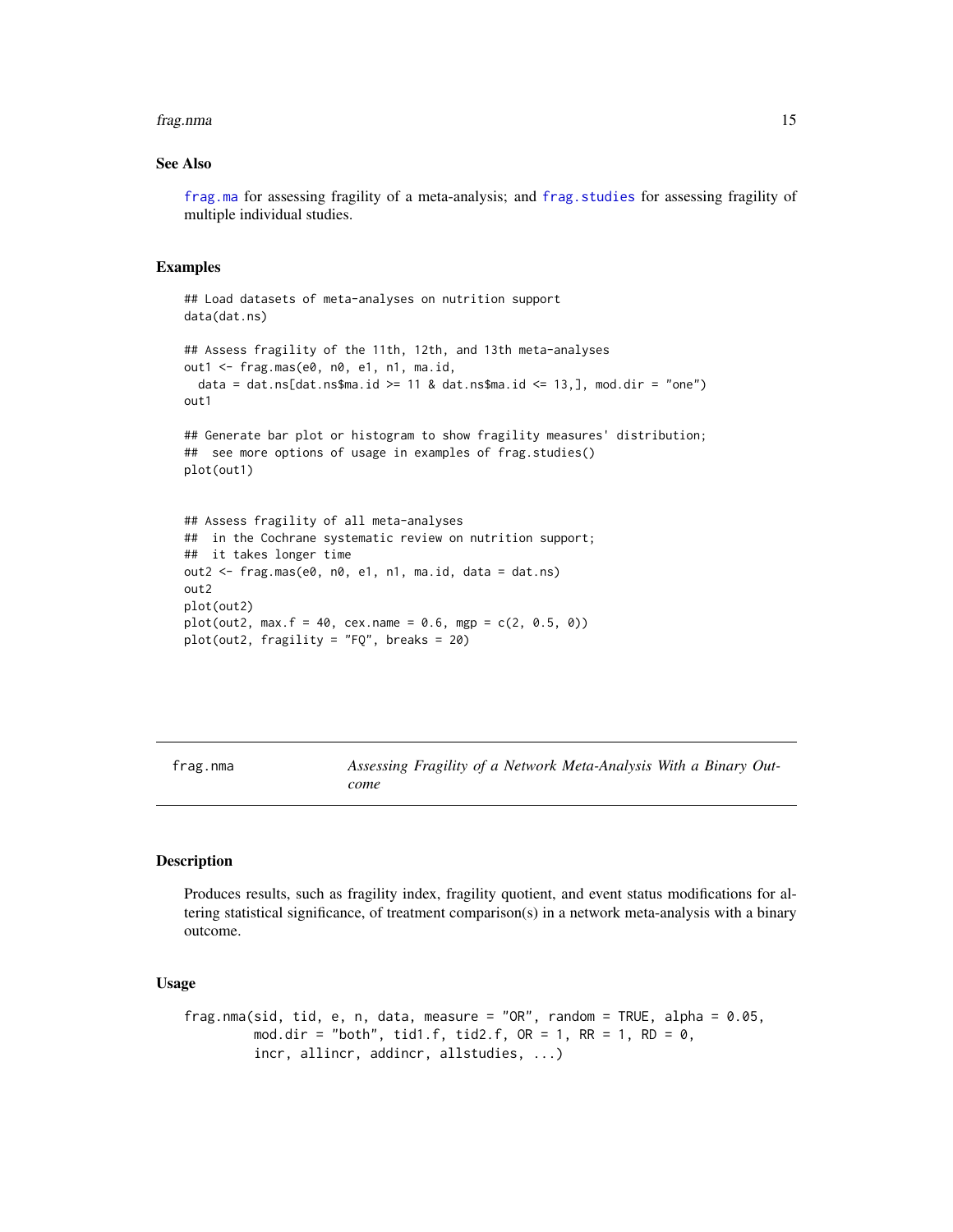| sid            | a numeric vector or the corresponding column name in the argument data, in-<br>dicating the study IDs in the network meta-analysis.                                                                                                                                                                                                                                                                                                                                                                                                                                                                                                                                                                                                                                                                                                                |
|----------------|----------------------------------------------------------------------------------------------------------------------------------------------------------------------------------------------------------------------------------------------------------------------------------------------------------------------------------------------------------------------------------------------------------------------------------------------------------------------------------------------------------------------------------------------------------------------------------------------------------------------------------------------------------------------------------------------------------------------------------------------------------------------------------------------------------------------------------------------------|
| tid            | a numeric vector or the corresponding column name in the argument data, in-<br>dicating the treatment IDs in the network meta-analysis.                                                                                                                                                                                                                                                                                                                                                                                                                                                                                                                                                                                                                                                                                                            |
| e              | a numeric vector or the corresponding column name in the argument data, in-<br>dicating the event count in each study's each treatment group in the network<br>meta-analysis.                                                                                                                                                                                                                                                                                                                                                                                                                                                                                                                                                                                                                                                                      |
| n              | a numeric vector or the corresponding column name in the argument data, in-<br>dicating the sample size in each study's each treatment group in the network<br>meta-analysis.                                                                                                                                                                                                                                                                                                                                                                                                                                                                                                                                                                                                                                                                      |
| data           | an optional data frame containing the dataset of the collected studies on multiple<br>treatment comparisons in the network meta-analysis with a binary outcome. If<br>data is specified, the previous arguments, sid, tid, e, and n, should be specified<br>as their corresponding column names in data.                                                                                                                                                                                                                                                                                                                                                                                                                                                                                                                                           |
| measure        | a character string indicating the measure of treatment effect (i.e., effect size) for<br>the binary outcome. It should be one of "OR" (odds ratio, the default), "RR"<br>(relative risk), and "RD" (risk difference).                                                                                                                                                                                                                                                                                                                                                                                                                                                                                                                                                                                                                              |
| random         | a logical value indicating whether the network meta-analysis is performed un-<br>der the fixed-effects setting (FALSE) or the random-effects setting (TRUE, the<br>default).                                                                                                                                                                                                                                                                                                                                                                                                                                                                                                                                                                                                                                                                       |
| alpha          | a numeric value between 0 and 1, indicating the statistical significance level<br>(the default is 0.05). It determines the confidence level $(1 - \alpha) \times 100\%$ of the<br>confidence interval when deriving the fragility index/quotient.                                                                                                                                                                                                                                                                                                                                                                                                                                                                                                                                                                                                  |
| mod.dir        | a character string or a square matrix of character strings indicating the direction<br>of the confidence interval change for each treatment comparison due to event<br>status modifications when the original confidence interval covers the null value<br>(i.e., non-significance altered to significance). It is not used when significance is<br>altered to non-significance. It should be one of "left" (moving to the left side<br>of the null value), "right" (moving to the right side of the null value), "one"<br>(based on the direction of the point estimate of the original overall effect size),<br>and "both" (both directions, the default). When it is specified as a matrix, the<br>dimension should be the number of treatments, and the element $(h, k)$ specifies<br>the direction for treatment h compared with treatment k. |
| tid1.f         | the first treatment(s) of comparison(s) of interest; if not specified, the fragility<br>of all comparisons will be assessed.                                                                                                                                                                                                                                                                                                                                                                                                                                                                                                                                                                                                                                                                                                                       |
| tid2.f         | the second treatment(s) of comparison(s) of interest.                                                                                                                                                                                                                                                                                                                                                                                                                                                                                                                                                                                                                                                                                                                                                                                              |
| 0 <sub>R</sub> | a numeric positive value indicating the value of odds ratio under the null hy-<br>pothesis (the default is 1). It is used only if the argument measure is "OR".                                                                                                                                                                                                                                                                                                                                                                                                                                                                                                                                                                                                                                                                                    |
| RR             | a numeric positive value indicating the value of relative risk under the null hy-<br>pothesis (the default is 1). It is used only if the argument measure is "RR".                                                                                                                                                                                                                                                                                                                                                                                                                                                                                                                                                                                                                                                                                 |
| <b>RD</b>      | a numeric value between $-1$ indicating the value of risk difference under the<br>null hypothesis (the default is 0). It is used only if the argument measure is<br>"RD".                                                                                                                                                                                                                                                                                                                                                                                                                                                                                                                                                                                                                                                                          |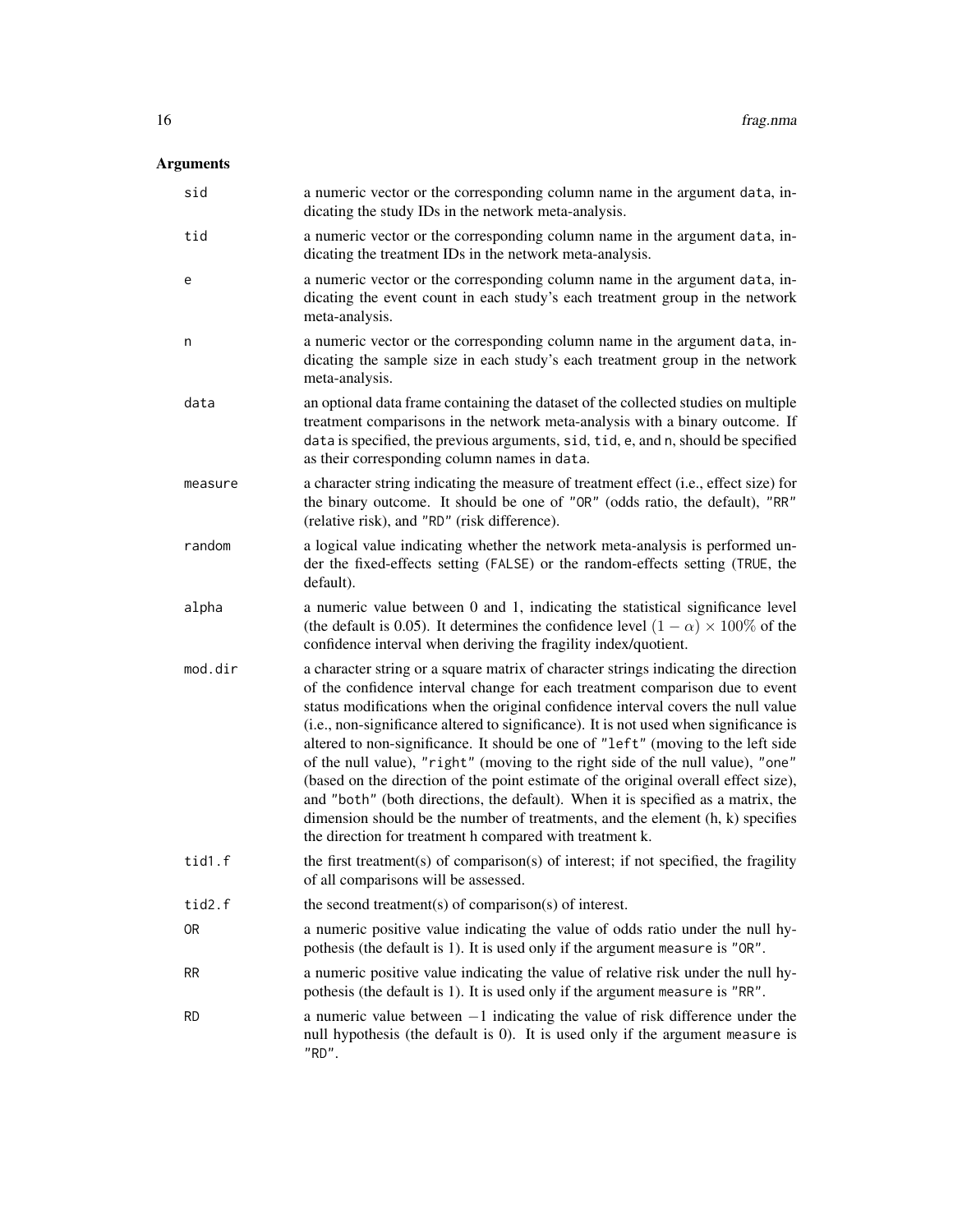#### <span id="page-16-0"></span>frag.nma 17

| incr       | A numerical value which is added to each cell frequency for studies with a zero<br>cell count. It is passed to the function pairwise in the package <b>netmeta</b> .                                                                                                                                                    |
|------------|-------------------------------------------------------------------------------------------------------------------------------------------------------------------------------------------------------------------------------------------------------------------------------------------------------------------------|
| allincr    | A logical value indicating whether incr is added to each cell frequency of all<br>studies if at least one study has a zero cell count. If FALSE (the default), incr is<br>added only to each cell frequency of studies with a zero cell count. It is passed<br>to the function pairwise in the package <b>netmeta</b> . |
| addincr    | A logical value indicating whether incr is added to each cell frequency of all<br>studies irrespective of zero cell counts (the default is FALSE). It is passed to the<br>function pairwise in the package <b>netmeta</b> .                                                                                             |
| allstudies | A logical value indicating whether studies with zero or all events in two treat-<br>ment groups are to be included in the network meta-analysis (the default is<br>FALSE). It is used only for measure $=$ "OR" and "RR". It is passed to the function<br>pairwise in the package netmeta.                              |
|            | other arguments that can be passed to network. See details in the manual of the<br>package <b>netmeta</b> .                                                                                                                                                                                                             |

# Value

An object of class "frag.nma". The object is a list containing the following components:

| data      | original data of the network meta-analysis.                                                                                                                                                                                                                                                                                                                              |
|-----------|--------------------------------------------------------------------------------------------------------------------------------------------------------------------------------------------------------------------------------------------------------------------------------------------------------------------------------------------------------------------------|
| measure   | measure of treatment effect (i.e., effect size).                                                                                                                                                                                                                                                                                                                         |
| alpha     | pre-specified statistical significance level.                                                                                                                                                                                                                                                                                                                            |
| null      | value of odds ratio, relative risk, or risk difference (specified by measure) under<br>the null hypothesis. Note that odds ratio and relative risk are presented on a<br>natural logarithmic scale in all output values.                                                                                                                                                 |
| est.ori   | a matrix containing the point estimate of the overall effect size for each pair of<br>treatment comparisons based on the original network meta-analysis. Each ele-<br>ment presents the treatment corresponding to the row compared with the treat-<br>ment corresponding to the column; a similar interpretation applies to other out-<br>puts in the form of a matrix. |
| ci.lb.ori | the lower bound of the confidence interval of the overall effect size for each pair<br>of treatment comparisons based on the original network meta-analysis.                                                                                                                                                                                                             |
| ci.lb.ori | the upper bound of the confidence interval of the overall effect size for each pair<br>of treatment comparisons based on the original network meta-analysis.                                                                                                                                                                                                             |
| pval.ori  | the p-value of the overall effect size for each pair of treatment comparisons based<br>on the original network meta-analysis.                                                                                                                                                                                                                                            |
| mod.dir   | the direction of the confidence interval change due to event status modifications<br>when the original confidence interval covers the null value (i.e., non-significance<br>altered to significance).                                                                                                                                                                    |
| tid.f     | treatment comparisons whose fragility is assessed.                                                                                                                                                                                                                                                                                                                       |
| FI        | fragility index.                                                                                                                                                                                                                                                                                                                                                         |
| F0        | fragility quotient, calculated as fragility index divided by the total sample size<br>associated with the specific treatment comparison.                                                                                                                                                                                                                                 |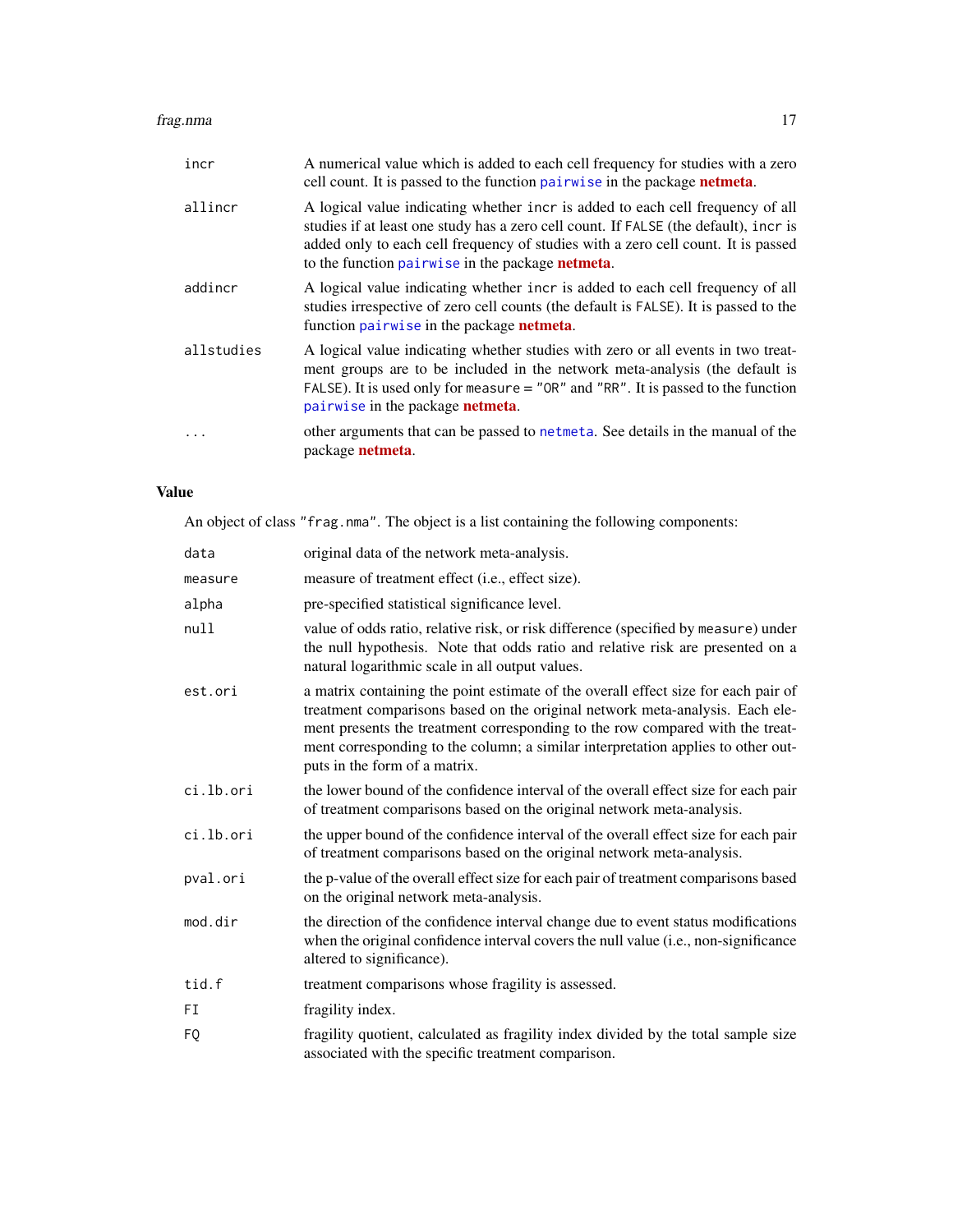<span id="page-17-0"></span>

| FO.nma        | fragility quotient, calculated as fragility index divided by the total sample size<br>in the whole network meta-analysis (across all treatment groups).      |
|---------------|--------------------------------------------------------------------------------------------------------------------------------------------------------------|
| dir           | direction of the change of statistical significance.                                                                                                         |
| sid.iter      | a list of study index (es) with event status modifications during the iterative al-<br>gorithm for specific pairs of treatment comparisons.                  |
| tid1.mod.iter | a list of event status modification(s) in the first treatment group during the itera-<br>tive algorithm for specific pairs of treatment comparisons.         |
| tid2.mod.iter | a list of event status modification(s) in the second treatment group during the<br>iterative algorithm for specific pairs of treatment comparisons.          |
| est.iter      | a list of point estimate(s) of the overall effect size during the iterative algorithm<br>for specific pairs of treatment comparisons.                        |
| ci.lb.iter    | a list of lower bound(s) of confidence interval(s) of the overall effect size during<br>the iterative algorithm for specific pairs of treatment comparisons. |
| ci.ub.iter    | a list of upper bound(s) of confidence interval(s) of the overall effect size during<br>the iterative algorithm for specific pairs of treatment comparisons. |
| data.mod      | a list of data with event status modification(s) that alter the significance or non-<br>significance for specific pairs of treatment comparisons.            |

#### Note

When the network meta-analysis contains many studies and many treatments, the assessment of fragility may be very computationally demanding. In such cases, one may focus on certain treatment comparisons that are of primary interest by specifying the arguments tid1.f and tid2.f. Also, if the significance or non-significance cannot be altered based on the given range of event status modifications, the fragility index and fragility quotient are defined to be NA (not available).

#### References

Schwarzer G, Carpenter JR, Rucker G (2015). *Meta-Analysis with R*. Cham, Switzerland: Springer. <doi: [10.1007/9783319214160>](https://doi.org/10.1007/978-3-319-21416-0)

Lin L, Chu H (2022). "Assessing and visualizing fragility of clinical results with binary outcomes in R using the fragility package." *PLOS ONE*, 17(6), e0268754. <doi: [10.1371/journal.pone.0268754>](https://doi.org/10.1371/journal.pone.0268754)

Xing A, Chu H, Lin L (2020). "Fragility index of network meta-analysis with application to smoking cessation data." *Journal of Clinical Epidemiology*, 127, 29–39. <doi: [10.1016/j.jclinepi.2020.07.003>](https://doi.org/10.1016/j.jclinepi.2020.07.003)

# See Also

[frag.nma.alpha](#page-19-1) for assessing fragility of a network meta-analysis at multiple significance levels; [frag.study](#page-26-1) for assessing fragility of an individual study; and [frag.ma](#page-4-1) for assessing fragility of a meta-analysis.

# Examples

## Load datasets of network meta-analysis of ## chronic obstructive pulmonary disease (COPD) data(dat.copd)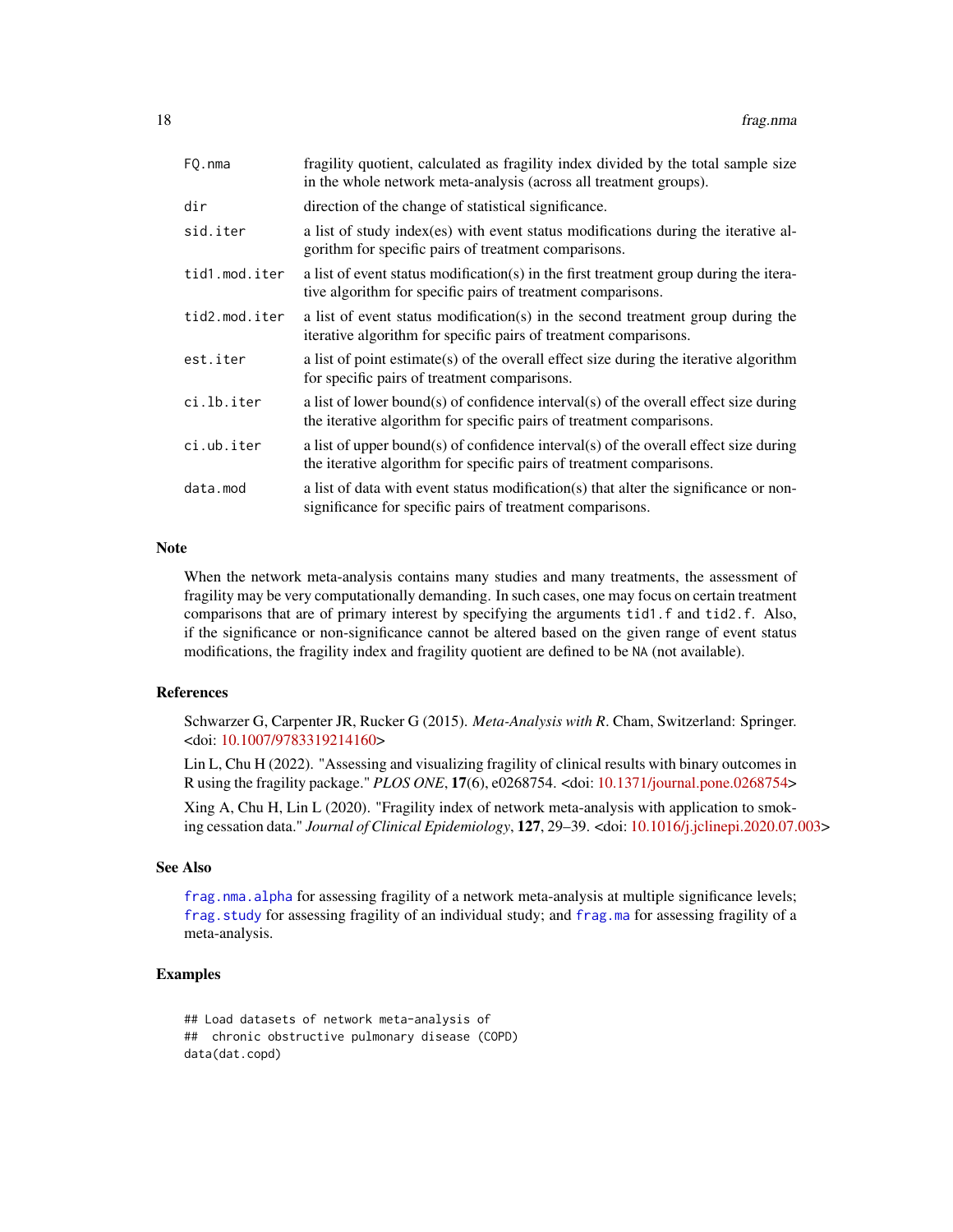```
## Assess fragility of network meta-analysis of COPD
out1 <- frag.nma(sid, tid, e, n, data = dat.copd)
out1
## Retrieve the estimated log odds ratio in the original dataset
out1$est.ori
## Retrieve the fragility index of each treatment comparison
out1$FI
## Retrieve the direction of significance change for comparison 2 vs. 3
out1$dir["2", "3"]
## Retrieve the study IDs with iterative event status modifications
## for comparison 2 vs. 3
out1$sid.iter[["2 vs. 3"]]
## Retrieve the event status modifications
## in the first group (i.e., treatment 2)
out1$tid1.mod.iter[["2 vs. 3"]]
## Retrieve the event status modifications
## in the second group (i.e., treatment 3)
out1$tid2.mod.iter[["2 vs. 3"]]
## Visualize the process of event status modifications
## for altering the non-significance to significance for each comparison;
## see more options of usage in examples of frag.ma()
plot(out1, tid1 = 2, tid2 = 1)plot(out1, tid1 = 3, tid2 = 1)plot(out1, tid1 = 4, tid2 = 1)
plot(out1, tid1 = 3, tid2 = 2)plot(out1, tid1 = 4, tid2 = 2)plot(out1, tid1 = 4, tid2 = 3)## Assess fragility of treatment comparisons 2 vs. 1 and 3 vs. 1 only
out2 <- frag.nma(sid, tid, e, n, data = dat.copd,
  tid1.f = c(2, 3), tid2.f = c(1, 1))
out2
## The default plot presents the process of event status modification
## for the first comparison, i.e., 2 vs. 1
plot(out2)
## Load datasets of network meta-analysis of smoking cessation
data(dat.sc)
## Assess fragility of network meta-analysis of smoking cessation
out3 <- frag.nma(sid, tid, e, n, data = dat.sc)
out3
## Visualize the process of event status modifications
plot(out3, tid1 = 2, tid2 = 1, ybreaks = c(170, 595),x.legend = "topright")
plot(out3, tid1 = 3, tid2 = 1, ybreaks = c(635, 1200),x.legend = "bottomright")
plot(out3, tid1 = 4, tid2 = 1, ybreaks = c(105, 600))
```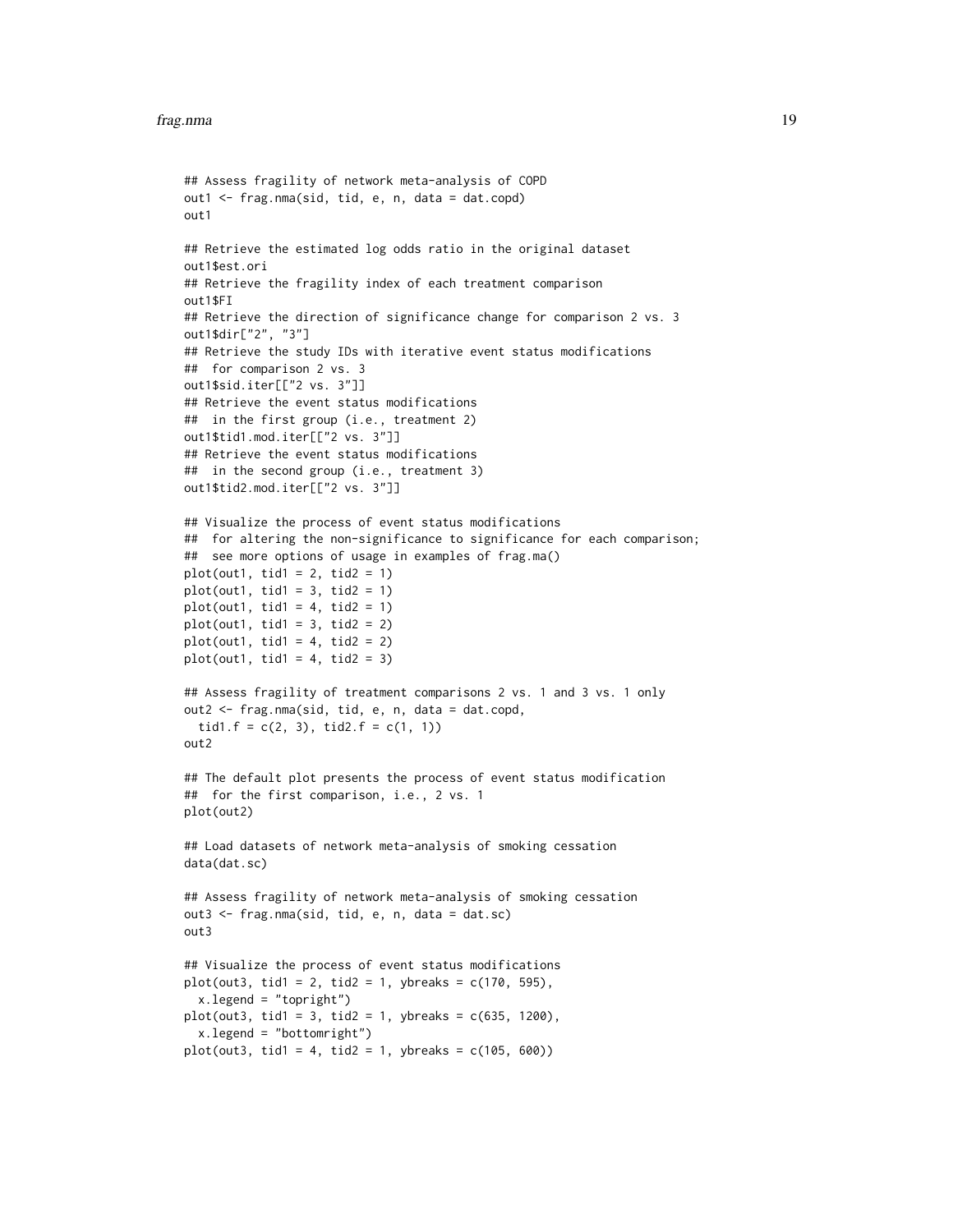```
plot(out3, tid1 = 3, tid2 = 2, ybreaks = c(160, 1205))plot(out3, tid1 = 4, tid2 = 2, ybreaks = c(110, 140),x.legend = "topright")
plot(out3, tid1 = 4, tid2 = 3, ybreaks = c(130, 1205),x.legend = "bottomright")
```
<span id="page-19-1"></span>

frag.nma.alpha *Assessing Fragility of a Network Meta-Analysis at Different Significance Levels*

# Description

Produces fragility index or fragility quotient for altering statistical significance of treatment comparison(s) in a network meta-analysis with a binary outcome at different significance levels.

#### Usage

frag.nma.alpha(sid, tid, e, n, data, measure = "OR", random = TRUE, alpha.from =  $0.005$ , alpha.to =  $0.05$ , alpha.breaks =  $10$ , mod.dir = "both", tid1.f, tid2.f,  $OR = 1$ ,  $RR = 1$ ,  $RD = 0$ , incr, allincr, addincr, allstudies, ...)

| sid     | a numeric vector or the corresponding column name in the argument data, in-<br>dicating the study IDs in the network meta-analysis.                                                                                                                                                                      |
|---------|----------------------------------------------------------------------------------------------------------------------------------------------------------------------------------------------------------------------------------------------------------------------------------------------------------|
| tid     | a numeric vector or the corresponding column name in the argument data, in-<br>dicating the treatment IDs in the network meta-analysis.                                                                                                                                                                  |
| e       | a numeric vector or the corresponding column name in the argument data, in-<br>dicating the event count in each study's each treatment group in the network<br>meta-analysis.                                                                                                                            |
| n       | a numeric vector or the corresponding column name in the argument data, in-<br>dicating the sample size in each study's each treatment group in the network<br>meta-analysis.                                                                                                                            |
| data    | an optional data frame containing the dataset of the collected studies on multiple<br>treatment comparisons in the network meta-analysis with a binary outcome. If<br>data is specified, the previous arguments, sid, tid, e, and n, should be specified<br>as their corresponding column names in data. |
| measure | a character string indicating the measure of treatment effect (i.e., effect size) for<br>the binary outcome. It should be one of "OR" (odds ratio, the default), "RR"<br>(relative risk), and "RD" (risk difference).                                                                                    |
| random  | a logical value indicating whether the network meta-analysis is performed un-<br>der the fixed-effects setting (FALSE) or the random-effects setting (TRUE, the<br>default).                                                                                                                             |

<span id="page-19-0"></span>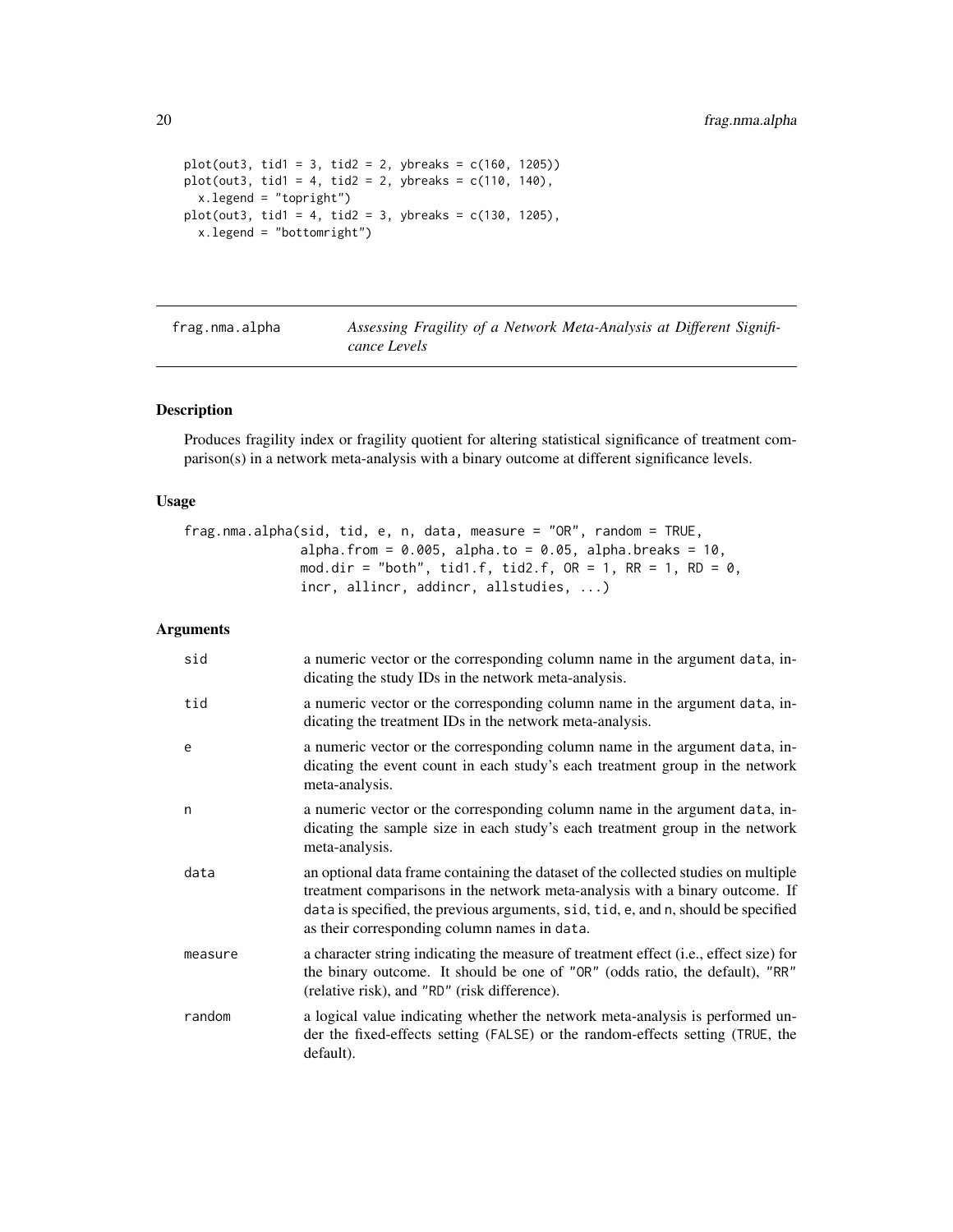<span id="page-20-0"></span>

| alpha.from   | a numeric value between 0 and 1, indicating the smallest value of the statistical<br>significance levels to be considered (the default is 0.005). It should be smaller<br>than the argument alpha.to.                                                                                                                                                                                                                                                                                                                                                                                                                                                                                                                                                                                                                                            |
|--------------|--------------------------------------------------------------------------------------------------------------------------------------------------------------------------------------------------------------------------------------------------------------------------------------------------------------------------------------------------------------------------------------------------------------------------------------------------------------------------------------------------------------------------------------------------------------------------------------------------------------------------------------------------------------------------------------------------------------------------------------------------------------------------------------------------------------------------------------------------|
| alpha.to     | a numeric value between 0 and 1, indicating the largest value of the statistical<br>significance levels to be considered (the default is 0.05). It should be larger than<br>the argument alpha. from.                                                                                                                                                                                                                                                                                                                                                                                                                                                                                                                                                                                                                                            |
| alpha.breaks | a positive integer indicating the number of statistical significance levels to be<br>considered (the default is 100). The candidate significance levels are thus equally-<br>spaced between alpha. from and alpha. to.                                                                                                                                                                                                                                                                                                                                                                                                                                                                                                                                                                                                                           |
| mod.dir      | a character string or a square matrix of character strings indicating the direction<br>of the confidence interval change for each treatment comparison due to event<br>status modifications when the original confidence interval covers the null value<br>(i.e., non-significance altered to significance). It is not used when significance is<br>altered to non-significance. It should be one of "left" (moving to the left side<br>of the null value), "right" (moving to the right side of the null value), "one"<br>(based on the direction of the point estimate of the original overall effect size),<br>and "both" (both directions, the default). When it is specified as a matrix, the<br>dimension should be the number of treatments, and the element (h, k) specifies<br>the direction for treatment h compared with treatment k. |
| tid1.f       | the first treatment(s) of comparison(s) of interest; if not specified, the fragility<br>of all comparisons will be assessed.                                                                                                                                                                                                                                                                                                                                                                                                                                                                                                                                                                                                                                                                                                                     |
| tid2.f       | the second treatment(s) of comparison(s) of interest.                                                                                                                                                                                                                                                                                                                                                                                                                                                                                                                                                                                                                                                                                                                                                                                            |
| 0R           | a numeric positive value indicating the value of odds ratio under the null hy-<br>pothesis (the default is 1). It is used only if the argument measure is "OR".                                                                                                                                                                                                                                                                                                                                                                                                                                                                                                                                                                                                                                                                                  |
| <b>RR</b>    | a numeric positive value indicating the value of relative risk under the null hy-<br>pothesis (the default is 1). It is used only if the argument measure is "RR".                                                                                                                                                                                                                                                                                                                                                                                                                                                                                                                                                                                                                                                                               |
| <b>RD</b>    | a numeric value between $-1$ indicating the value of risk difference under the<br>null hypothesis (the default is 0). It is used only if the argument measure is<br>"RD".                                                                                                                                                                                                                                                                                                                                                                                                                                                                                                                                                                                                                                                                        |
| incr         | A numerical value which is added to each cell frequency for studies with a zero<br>cell count. It is passed to the function pairwise in the package netmeta.                                                                                                                                                                                                                                                                                                                                                                                                                                                                                                                                                                                                                                                                                     |
| allincr      | A logical value indicating whether incr is added to each cell frequency of all<br>studies if at least one study has a zero cell count. If FALSE (the default), incr is<br>added only to each cell frequency of studies with a zero cell count. It is passed<br>to the function pairwise in the package <b>netmeta</b> .                                                                                                                                                                                                                                                                                                                                                                                                                                                                                                                          |
| addincr      | A logical value indicating whether incr is added to each cell frequency of all<br>studies irrespective of zero cell counts (the default is FALSE). It is passed to the<br>function pairwise in the package netmeta.                                                                                                                                                                                                                                                                                                                                                                                                                                                                                                                                                                                                                              |
| allstudies   | A logical value indicating whether studies with zero or all events in two treat-<br>ment groups are to be included in the network meta-analysis (the default is<br>FALSE). It is used only for measure $=$ "OR" and "RR". It is passed to the function<br>pairwise in the package netmeta.                                                                                                                                                                                                                                                                                                                                                                                                                                                                                                                                                       |
|              | other arguments that can be passed to net meta. See details in the manual of the<br>package netmeta.                                                                                                                                                                                                                                                                                                                                                                                                                                                                                                                                                                                                                                                                                                                                             |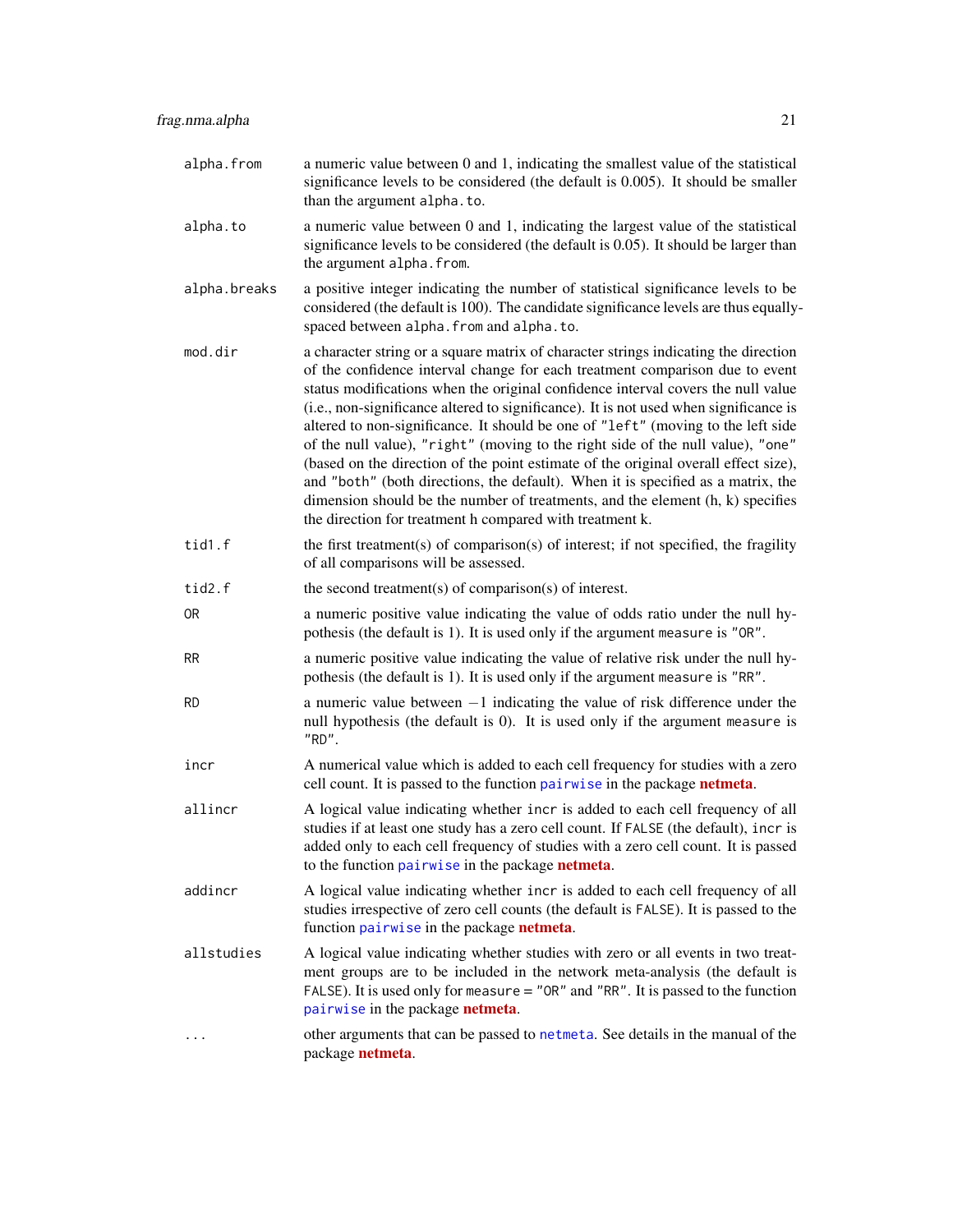# Value

An object of classes "frag.alpha" and "frag.nma.alpha". The object is a list containing the following components:

| data       | original data of the network meta-analysis.                                                                                                                                                                                                                                                                                                                              |
|------------|--------------------------------------------------------------------------------------------------------------------------------------------------------------------------------------------------------------------------------------------------------------------------------------------------------------------------------------------------------------------------|
| measure    | measure of treatment effect (i.e., effect size).                                                                                                                                                                                                                                                                                                                         |
| alphas     | different statistical significance levels.                                                                                                                                                                                                                                                                                                                               |
| null       | value of odds ratio, relative risk, or risk difference (specified by measure) under<br>the null hypothesis. Note that odds ratio and relative risk are presented on a<br>natural logarithmic scale in all output values.                                                                                                                                                 |
| est.ori    | a matrix containing the point estimate of the overall effect size for each pair of<br>treatment comparisons based on the original network meta-analysis. Each ele-<br>ment presents the treatment corresponding to the row compared with the treat-<br>ment corresponding to the column; a similar interpretation applies to other out-<br>puts in the form of a matrix. |
| se.ori     | a matrix containing the standard error of the overall effect size for each pair of<br>treatment comparisons based on the original network meta-analysis.                                                                                                                                                                                                                 |
| pval.ori   | the p-value of the overall effect size for each pair of treatment comparisons based<br>on the original network meta-analysis.                                                                                                                                                                                                                                            |
| mod.dir    | the direction of the confidence interval change due to event status modifications<br>when the original confidence interval covers the null value (i.e., non-significance<br>altered to significance).                                                                                                                                                                    |
| tid.f      | treatment comparisons whose fragility is assessed.                                                                                                                                                                                                                                                                                                                       |
| FI         | fragility indexes at different statistical significance levels in alphas.                                                                                                                                                                                                                                                                                                |
| FI.avg     | average fragility indexes.                                                                                                                                                                                                                                                                                                                                               |
| FQ         | fragility quotients at different statistical significance levels in alphas, calculated<br>as fragility indexes divided by the total sample sizes associated with the specific<br>treatment comparisons.                                                                                                                                                                  |
| FQ.avg     | average fragility quotients based on the total sample sizes associated with the<br>specific treatment comparisons.                                                                                                                                                                                                                                                       |
| FQ.nma     | fragility quotients at different statistical significance levels in alphas, calculated<br>as fragility indexes divided by the total sample size in the whole network meta-<br>analysis (across all treatment groups).                                                                                                                                                    |
| FQ.nma.avg | average fragility quotients based on the total sample size in the whole network<br>meta-analysis (across all treatment groups).                                                                                                                                                                                                                                          |

# Note

When the network meta-analysis contains many studies and many treatments, the assessment of fragility may be very computationally demanding. In such cases, one may focus on certain treatment comparisons that are of primary interest by specifying the arguments tid1.f and tid2.f.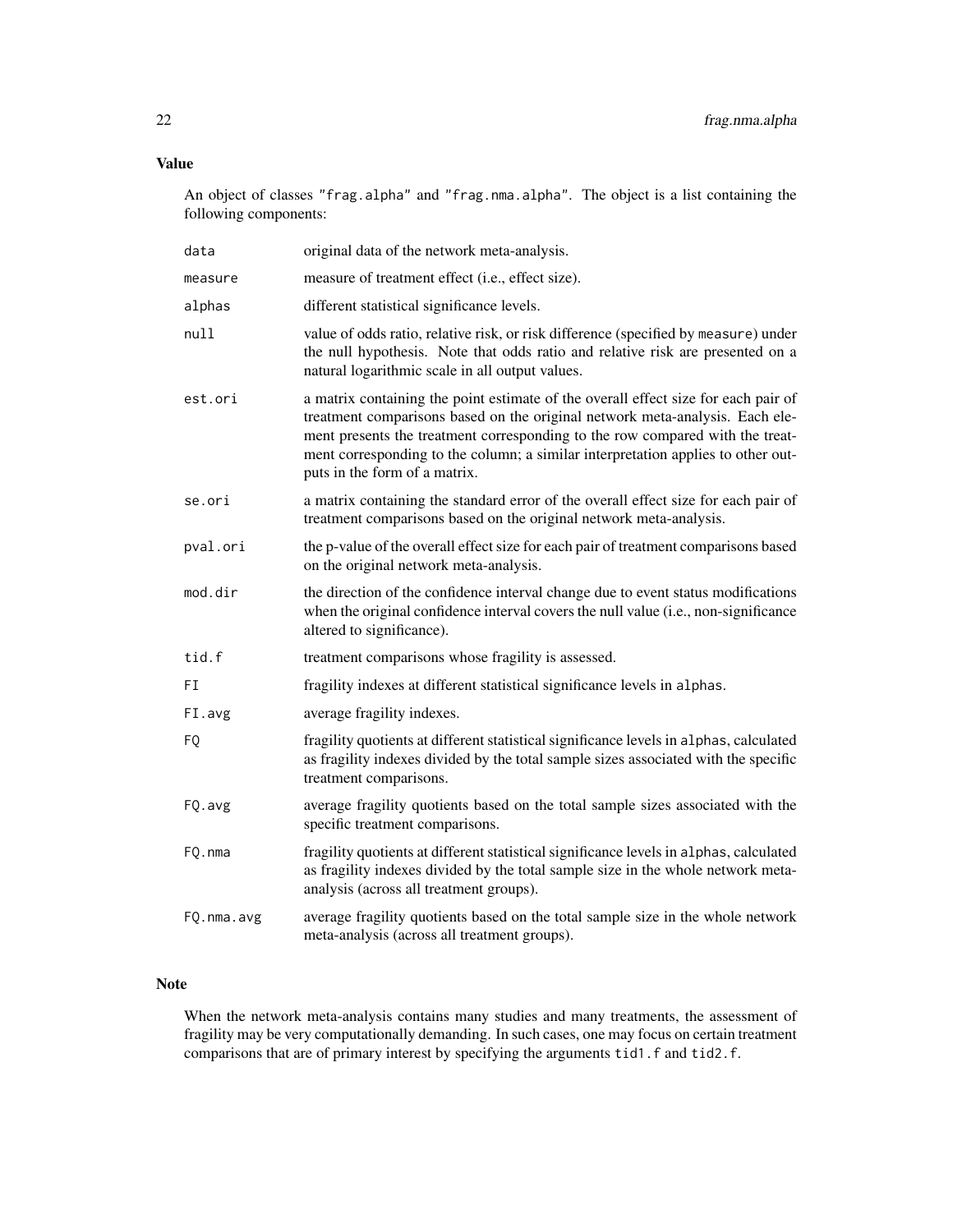#### <span id="page-22-0"></span>frag.studies 23

#### References

Benjamin DJ, Berger JO, Johannesson M, Nosek BA, Wagenmakers EJ, Berk R, Bollen KA, Brembs B, Brown L, Camerer C, Cesarini D, Chambers CD, Clyde M, Cook TD, De Boeck P, Dienes Z, Dreber A, Easwaran K, Efferson C, Fehr E, Fidler F, Field AP, Forster M, George EI, Gonzalez R, Goodman S, Green E, Green DP, Greenwald AG, Hadfield JD, Hedges LV, Held L, Ho TH, Hoijtink H, Hruschka DJ, Imai K, Imbens G, Ioannidis JPA, Jeon M, Jones JH, Kirchler M, Laibson D, List J, Little R, Lupia A, Machery E, Maxwell SE, McCarthy M, Moore DA, Morgan SL, Munafo M, Nakagawa S, Nyhan B, Parker TH, Pericchi L, Perugini M, Rouder J, Rousseau J, Savalei V, Schonbrodt FD, Sellke T, Sinclair B, Tingley D, Van Zandt T, Vazire S, Watts DJ, Winship C, Wolpert RL, Xie Y, Young C, Zinman J, Johnson VE (2018). "Redefine statistical significance." *Nature Human Behaviour*, 2, 6–10. <doi: [10.1038/s415620170189z>](https://doi.org/10.1038/s41562-017-0189-z)

Ioannidis JPA (2018). "The proposal to lower P value thresholds to .005." *JAMA*, 319(14), 1429–30. <doi: [10.1001/jama.2018.1536>](https://doi.org/10.1001/jama.2018.1536)

Lin L, Chu H (2022). "Assessing and visualizing fragility of clinical results with binary outcomes in R using the fragility package." *PLOS ONE*, 17(6), e0268754. <doi: [10.1371/journal.pone.0268754>](https://doi.org/10.1371/journal.pone.0268754)

#### See Also

[frag.nma](#page-14-1)

#### Examples

```
## Load datasets of network meta-analysis of
## chronic obstructive pulmonary disease (COPD)
data(dat.copd)
## Assess fragility of network meta-analysis of COPD
## at multiple significance levels
out1 <- frag.nma.alpha(sid, tid, e, n, data = dat.copd)
out1
## Generate plot to show fragility measures against significance levels;
## see more options of usage in examples of frag.study.alpha()
plot(out1, tid1 = 2, tid2 = 1)
plot(out1, tid1 = 3, tid2 = 1)plot(out1, tid1 = 4, tid2 = 1)
```

```
plot(out1, tid1 = 3, tid2 = 2)plot(out1, tid1 = 4, tid2 = 2)plot(out1, tid1 = 4, tid2 = 3)
```
<span id="page-22-1"></span>frag.studies *Assessing Fragility of Multiple Individual Studies With Binary Outcomes*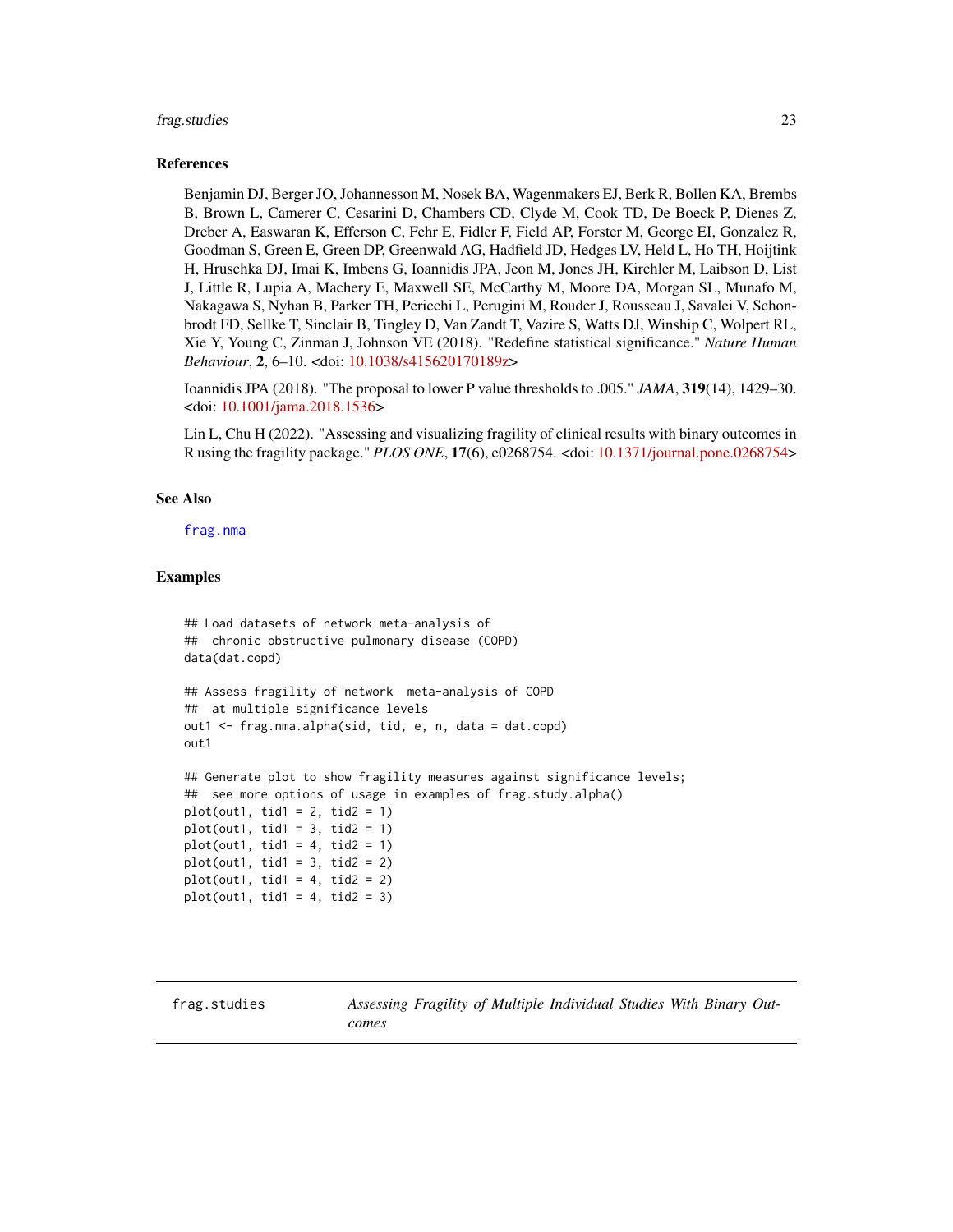# Description

Produces fragility indexes or fragility quotients for altering statistical significance of multiple individual studies with binary outcomes.

# Usage

```
frag.studies(e0, n0, e1, n1, data, methods,
            modify0 = "both", modify1 = "both", alpha = 0.05,
            alternative = "two.sided", OR = 1, RR = 1, RD = 0)
```

| e0          | a numeric vector or the corresponding column name in the argument data, in-<br>dicating event counts in multiple studies' group 0.                                                                                                                                                                                                                                                                          |
|-------------|-------------------------------------------------------------------------------------------------------------------------------------------------------------------------------------------------------------------------------------------------------------------------------------------------------------------------------------------------------------------------------------------------------------|
| n0          | a numeric vector or the corresponding column name in the argument data, in-<br>dicating sample sizes in multiple studies' group 0.                                                                                                                                                                                                                                                                          |
| e1          | a numeric vector or the corresponding column name in the argument data, in-<br>dicating event counts in multiple studies' group 1.                                                                                                                                                                                                                                                                          |
| n1          | a numeric vector or the corresponding column name in the argument data, in-<br>dicating sample sizes in multiple studies' group 1.                                                                                                                                                                                                                                                                          |
| data        | an optional data frame containing the dataset of multiple individual studies with<br>binary outcomes. If data is specified, the previous arguments, e0, n0, e1, and<br>n1, should be specified as their corresponding column names in data.                                                                                                                                                                 |
| methods     | a character string or a vector of character strings indicating the method(s) used<br>to calculate the p-value(s) of the association between treatment and outcome. It<br>must consist of "Fisher" (Fisher's exact test), "chisq" (chi-squared test), "OR"<br>(odds ratio), "RR" (relative risk), and/or "RD" (risk difference). The default is<br>the vector consisting of all aforementioned five methods. |
| modify0     | a character string indicating the event status modifications in group 0. It should<br>be one of "increase" (increasing event numbers), "decrease" (decreasing<br>event numbers), "both" (the default, modifying event numbers in both direc-<br>tions), and "none" (no modification).                                                                                                                       |
| modify1     | a character string indicating the event status modifications in group 1. It has the<br>same usage with modify0, with the default being "both".                                                                                                                                                                                                                                                              |
| alpha       | a numeric value between 0 and 1, indicating the statistical significance level (the<br>default is 0.05).                                                                                                                                                                                                                                                                                                    |
| alternative | a character string of either "two.sided" (the default) or "one.sided", indicat-<br>ing the alternative hypothesis. It is only used for "OR", "RR", and "RD" in the<br>argument methods.                                                                                                                                                                                                                     |
| 0R          | a numeric positive value indicating the value of odds ratio under the null hy-<br>pothesis (the default is 1). It is used only if the argument methods includes<br>"OR".                                                                                                                                                                                                                                    |
| <b>RR</b>   | a numeric positive value indicating the value of relative risk under the null hy-<br>pothesis (the default is 1). It is used only if the argument methods includes<br>$"RR"$ .                                                                                                                                                                                                                              |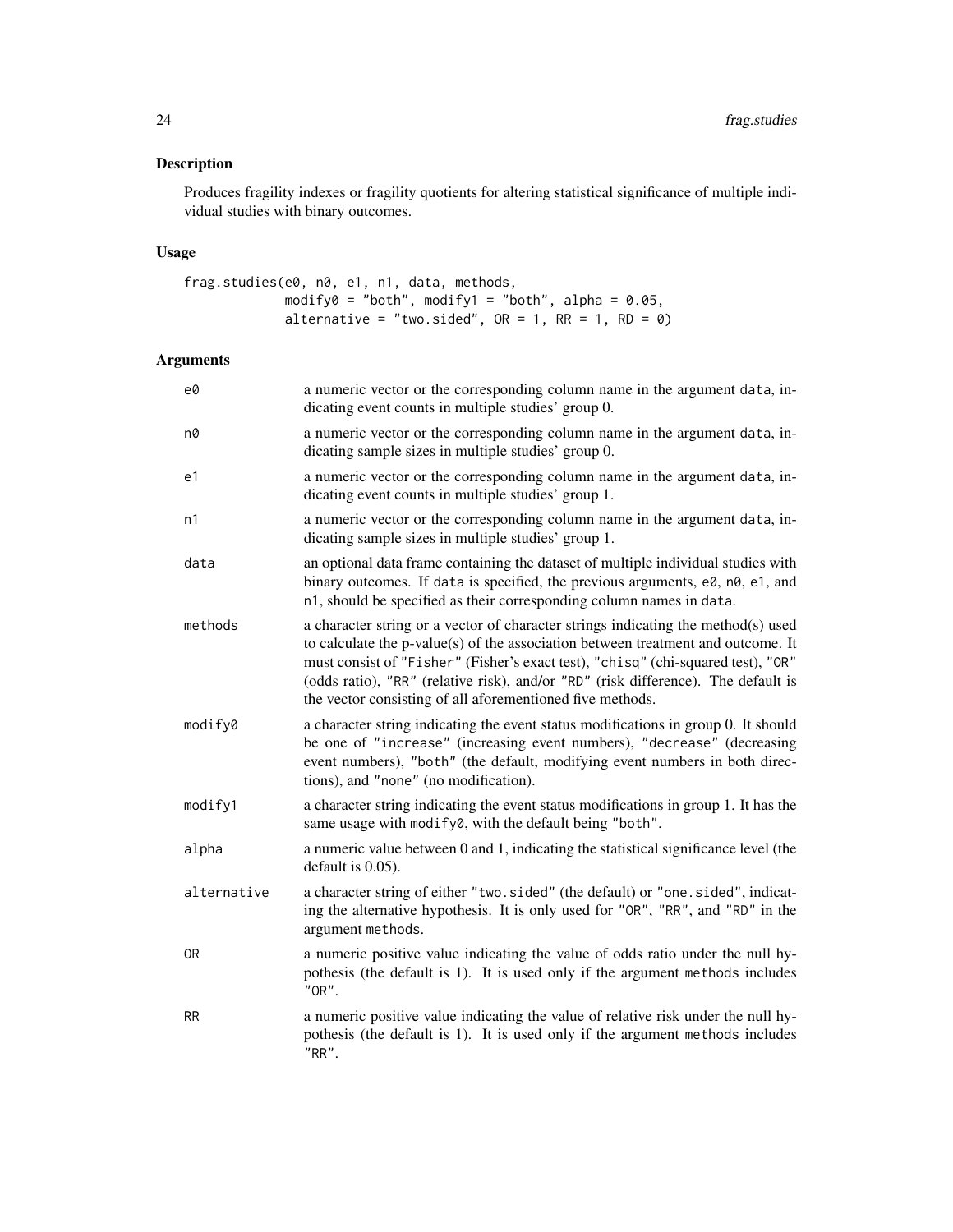# <span id="page-24-0"></span>frag.studies 25

RD a numeric value between −1 indicating the value of risk difference under the null hypothesis (the default is 0). It is used only if the argument methods includes "RD".

#### Value

An object of classes "frag.multi" and "frag.studies". The object is a list containing the following components:

| methods     | methods used to calculate the p-value(s) of the association between treatment<br>and outcome.                                                                                              |
|-------------|--------------------------------------------------------------------------------------------------------------------------------------------------------------------------------------------|
| alpha       | pre-specified statistical significance level.                                                                                                                                              |
| alternative | alternative hypothesis.                                                                                                                                                                    |
| null        | values of odds ratio, relative risk, and risk difference under the null hypothe-<br>sis; they are only used if "OR", "RR", and "RD" are included in the argument<br>methods, respectively. |
| modify0     | type of event status modifications in group 0.                                                                                                                                             |
| modify1     | type of event status modifications in group 1.                                                                                                                                             |
| pval        | $p-value(s)$ produced by the method(s) included in the argument methods for<br>each study.                                                                                                 |
| FI          | fragility indexes based on the method(s) among all studies.                                                                                                                                |
| FQ          | fragility quotients based on the method(s) among all studies.                                                                                                                              |
|             |                                                                                                                                                                                            |

Of note, if both arguments modify0 and modify0 are "none" (i.e., no modification), the items FI and FQ in the above list are not produced, because fragility cannot be assessed without event status modifications.

# References

Lin L, Chu H (2022). "Assessing and visualizing fragility of clinical results with binary outcomes in R using the fragility package." *PLOS ONE*, 17(6), e0268754. <doi: [10.1371/journal.pone.0268754>](https://doi.org/10.1371/journal.pone.0268754)

Walsh M, Srinathan SK, McAuley DF, Mrkobrada M, Levine O, Ribic C, Molnar AO, Dattani ND, Burke A, Guyatt G, Thabane L, Walter SD, Pogue J, Devereaux PJ (2014). "The statistical significance of randomized controlled trial results is frequently fragile: a case for a Fragility Index." *Journal of Clinical Epidemiology*, 67(6), 622–8. <doi: [10.1016/j.jclinepi.2013.10.019>](https://doi.org/10.1016/j.jclinepi.2013.10.019)

#### See Also

[frag.study](#page-26-1) for assessing fragility of an individual study.

#### Examples

```
## Load datasets of trials on antidepressant drugs
data(dat.ad)
## Assess fragility of first 50 trials on antidepressant drugs
out1 <- frag.studies(e0, n0, e1, n1, data = dat.ad[1:50,], methods = "OR")
out1
```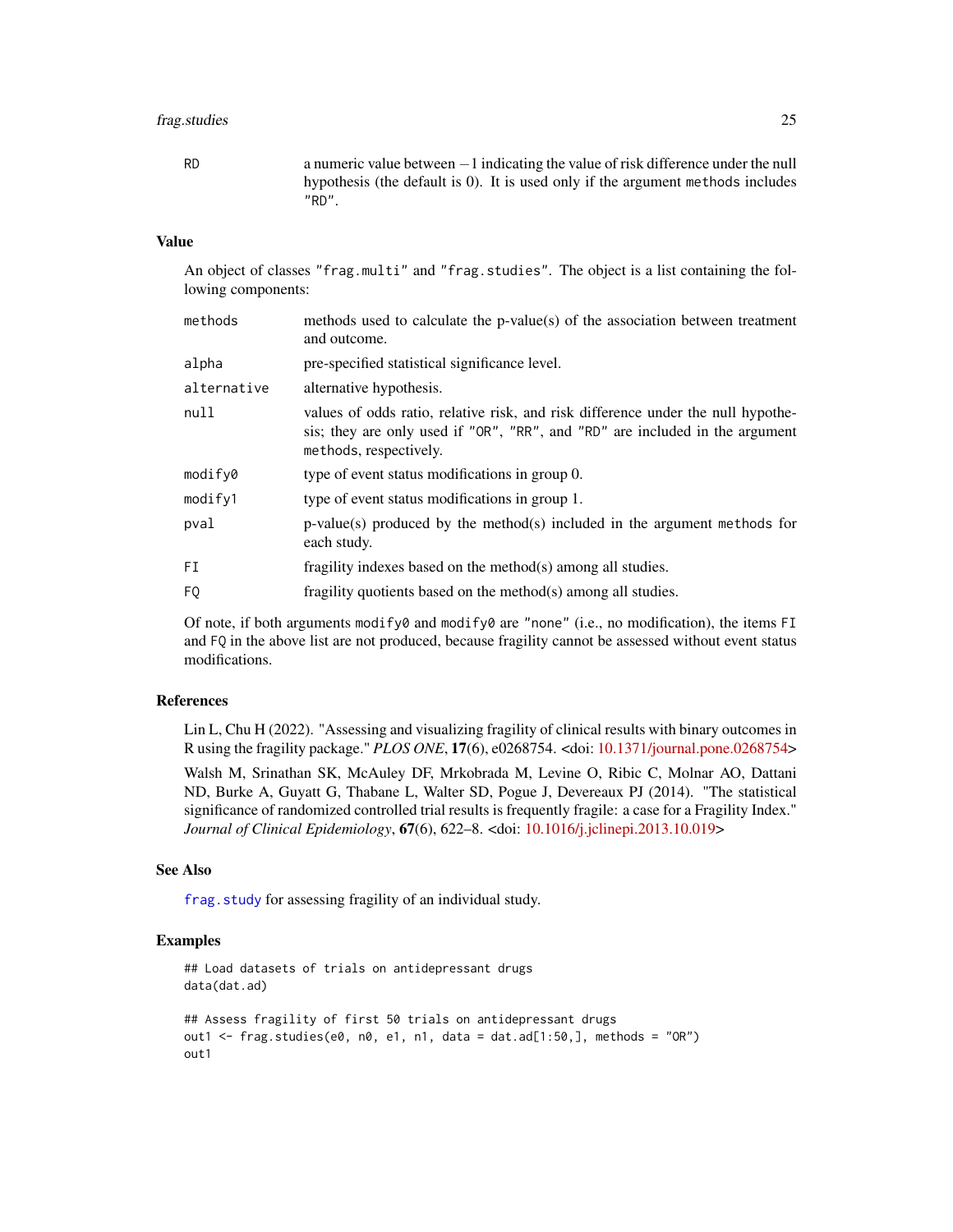```
## Visualize the results using the bar plot of fragility indexes
plot(out1)
## Additional arguments that can be passed to barplot()
plot(out1, cex.name = 0.7, mgp = c(2, 0.5, 0),main = "Bar plot of fragility index")
## Reverse the bars representing two directions of significance change
plot(out1, reverse = TRUE)
## Add space between bars, suppress borders, and change colors of bars
plot(out1, space = 0.5, col.border = NA, col.sig = c("blue", "red"),
 cex.name = 0.7, mgp = c(2, 0.5, 0)## More options, such as legends, can be added to the plot
legend("toprigh", fill = c("blue", "red"), border = NA,
 legend = c("Non-significance altered to significance",
  "Significance altered to non-significance"))
## Visualize the results using the histogram of fragility indexes
plot(out1, bar = FALSE)
## Present density, instead of frequencies (counts), in the histogram
plot(out1, bar = FALSE, freq = FALSE)
## Visualize the results using the histogram of fragility quotients
plot(out1, fragility = "FQ")
## Assess fragility of the complete datasets of 347 trials;
## it takes longer time
out2 <- frag.studies(e0, n0, e1, n1, data = dat.ad)
out2
## Generate the bar plot for each method
plot(out2, method = "Fisher", cex.name = 0.7, mgp = c(2, 0.5, 0),ylim = c(0, 60), main = "Fisher's exact Test")
plot(out2, method = "chisq", cex.name = 0.7, mgp = c(2, 0.5, 0),ylim = c(0, 60), main = "Chi-squared test")
plot(out2, method = "OR", cex.name = 0.7, mgp = c(2, 0.5, 0),ylim = c(0, 60), main = "Odds ratio")
plot(out2, method = "RR", cex.name = 0.7, mgp = c(2, 0.5, 0),ylim = c(0, 60), main = "Relative risk")
plot(out2, method = "RD", cex.name = 0.7, mgp = c(2, 0.5, 0),ylim = c(0, 60), main = "Risk difference")
## Restrict the bar plot to studies with
## significance altered to non-significance
plot(out2, dir = "sig2nonsig", method = "Fisher", cex.name = 0.7,
 mgp = c(2, 0.5, 0), main = "Fisher's exact Test")
## Restrict the bar plot to studies with
## non-significance altered to significance
```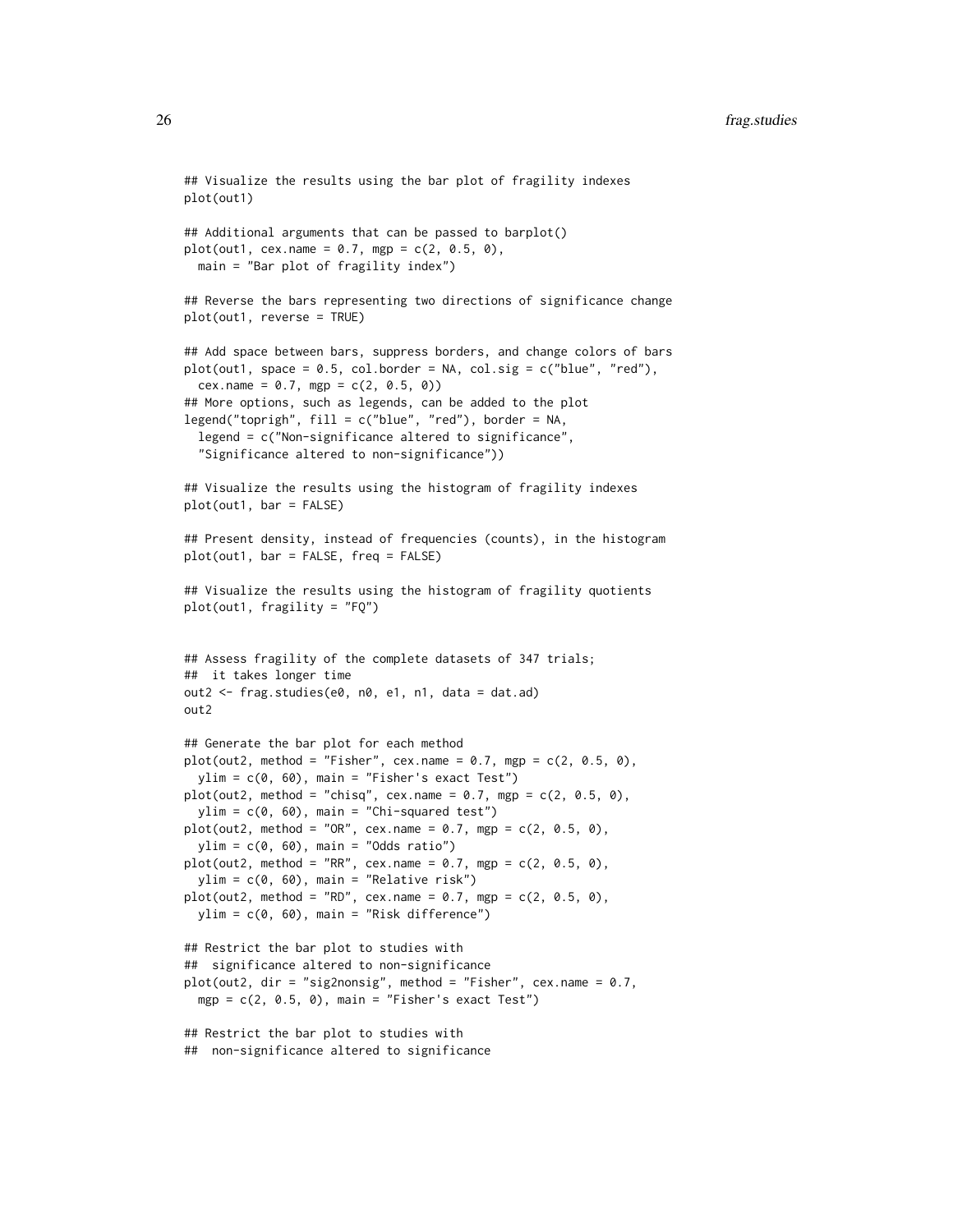#### <span id="page-26-0"></span>frag.study 27

```
plot(out2, dir = "nonsig2sig", method = "Fisher", cex.name = 0.7,
 mgp = c(2, 0.5, 0), main = "Fisher's exact Test")
## Truncate the fragility index at 16
plot(out2, method = "Fisher", max.f = 16, cex.name = 0.7,
  mgp = c(2, 0.5, 0)## A marker for the truncation will be presented in the histogram
plot(out2, method = "Fisher", bar = FALSE, max.f = 16,mgp = c(2, 0.5, 0)## Visualize the fragility quotients of all trials
plot(out2, method = "Fisher", fragility = "FQ", max.f = 16,
  mgp = c(2, 0.5, 0)## Use more breaks in the histogram
plot(out2, method = "Fisher", fragility = "FQ", max.f = 16,
  breaks = 20, mgp = c(2, 0.5, 0))
```
<span id="page-26-1"></span>

frag.study *Assessing Fragility of an Individual Study With a Binary Outcome*

#### Description

Produces results, such as fragility index, fragility quotient, and event status modifications for altering statistical significance, of an individual study with a binary outcome.

#### Usage

```
frag. study(e0, n0, e1, n1, data, all = FALSE, methods,modify0 = "both", modify1 = "both", alpha = 0.05,
           alternative = "two.sided", OR = 1, RR = 1, RD = 0,
           allcase = TRUE)
```

| e0             | a numeric value or the corresponding column name in the argument data, indi-<br>cating event count in group 0.                                                                                                                          |
|----------------|-----------------------------------------------------------------------------------------------------------------------------------------------------------------------------------------------------------------------------------------|
| n0             | a numeric value or the corresponding column name in the argument data, indi-<br>cating sample size in group 0.                                                                                                                          |
| e <sub>1</sub> | a numeric value or the corresponding column name in the argument data, indi-<br>cating event count in group 1.                                                                                                                          |
| n1             | a numeric value or the corresponding column name in the argument data, indi-<br>cating sample size in group 1.                                                                                                                          |
| data           | an optional data frame containing the dataset of the individual study with a bi-<br>nary outcome. If data is specified, the previous arguments, e0, n0, e1, and n1,<br>should be specified as their corresponding column names in data. |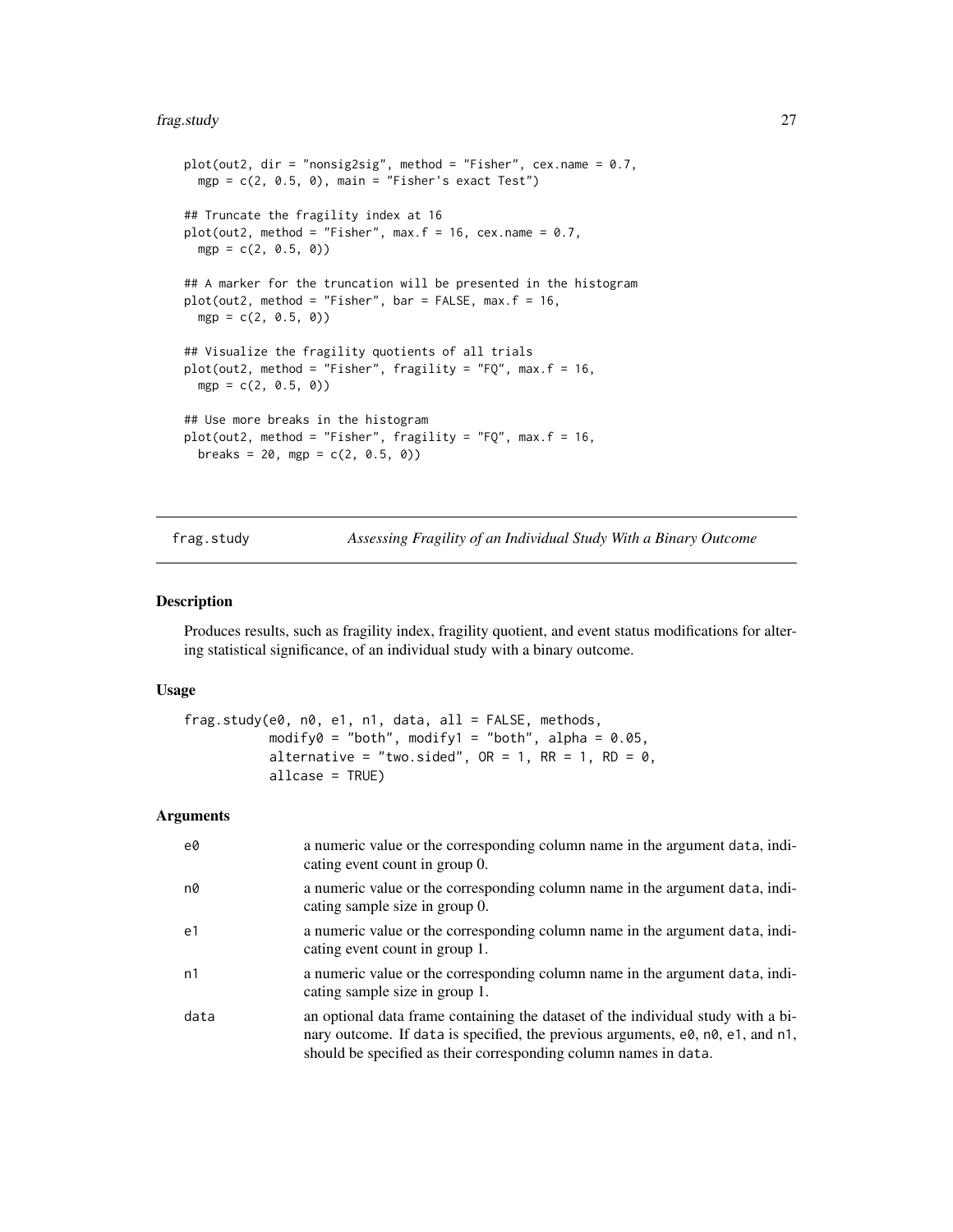| all            | a logical value indicating whether all eligible event status modifications will be<br>considered (the default is FALSE).                                                                                                                                                                                                                                                                                    |
|----------------|-------------------------------------------------------------------------------------------------------------------------------------------------------------------------------------------------------------------------------------------------------------------------------------------------------------------------------------------------------------------------------------------------------------|
| methods        | a character string or a vector of character strings indicating the method(s) used<br>to calculate the p-value(s) of the association between treatment and outcome. It<br>must consist of "Fisher" (Fisher's exact test), "chisq" (chi-squared test), "OR"<br>(odds ratio), "RR" (relative risk), and/or "RD" (risk difference). The default is<br>the vector consisting of all aforementioned five methods. |
| modify0        | a character string indicating the event status modifications in group 0. It should<br>be one of "increase" (increasing event numbers), "decrease" (decreasing<br>event numbers), "both" (the default, modifying event numbers in both direc-<br>tions), and "none" (no modification).                                                                                                                       |
| modify1        | a character string indicating the event status modifications in group 1. It has the<br>same usage with modify0, with the default being "both".                                                                                                                                                                                                                                                              |
| alpha          | a numeric value between 0 and 1, indicating the statistical significance level (the<br>default is $0.05$ ).                                                                                                                                                                                                                                                                                                 |
| alternative    | a character string of either "two.sided" (the default) or "one.sided", indicat-<br>ing the alternative hypothesis. It is only used for "OR", "RR", and "RD" in the<br>argument methods.                                                                                                                                                                                                                     |
| 0 <sub>R</sub> | a numeric positive value indicating the value of odds ratio under the null hy-<br>pothesis (the default is 1). It is used only if the argument methods includes<br>"OR".                                                                                                                                                                                                                                    |
| <b>RR</b>      | a numeric positive value indicating the value of relative risk under the null hy-<br>pothesis (the default is 1). It is used only if the argument methods includes<br>"RR".                                                                                                                                                                                                                                 |
| <b>RD</b>      | a numeric value between $-1$ indicating the value of risk difference under the null<br>hypothesis (the default is 0). It is used only if the argument methods includes<br>"RD".                                                                                                                                                                                                                             |
| allcase        | a logical value indicating whether obtaining all cases of minimal event status<br>modifications for altering statistical significance or non-significance (the default<br>is TRUE).                                                                                                                                                                                                                         |
|                |                                                                                                                                                                                                                                                                                                                                                                                                             |

# Value

An object of class "frag.study" (if the argument all = FALSE) or of both classes "frag.study" and "frag.study.all" (all = TRUE). The object is a list containing the following components:

| data        | original data in the form of $2 \times 2$ table.                                                                                                                                           |
|-------------|--------------------------------------------------------------------------------------------------------------------------------------------------------------------------------------------|
| methods     | methods used to calculate the p-value(s) of the association between treatment<br>and outcome.                                                                                              |
| alpha       | pre-specified statistical significance level.                                                                                                                                              |
| alternative | alternative hypothesis.                                                                                                                                                                    |
| null        | values of odds ratio, relative risk, and risk difference under the null hypothe-<br>sis; they are only used if "OR", "RR", and "RD" are included in the argument<br>methods, respectively. |
| modify0     | type of event status modifications in group 0.                                                                                                                                             |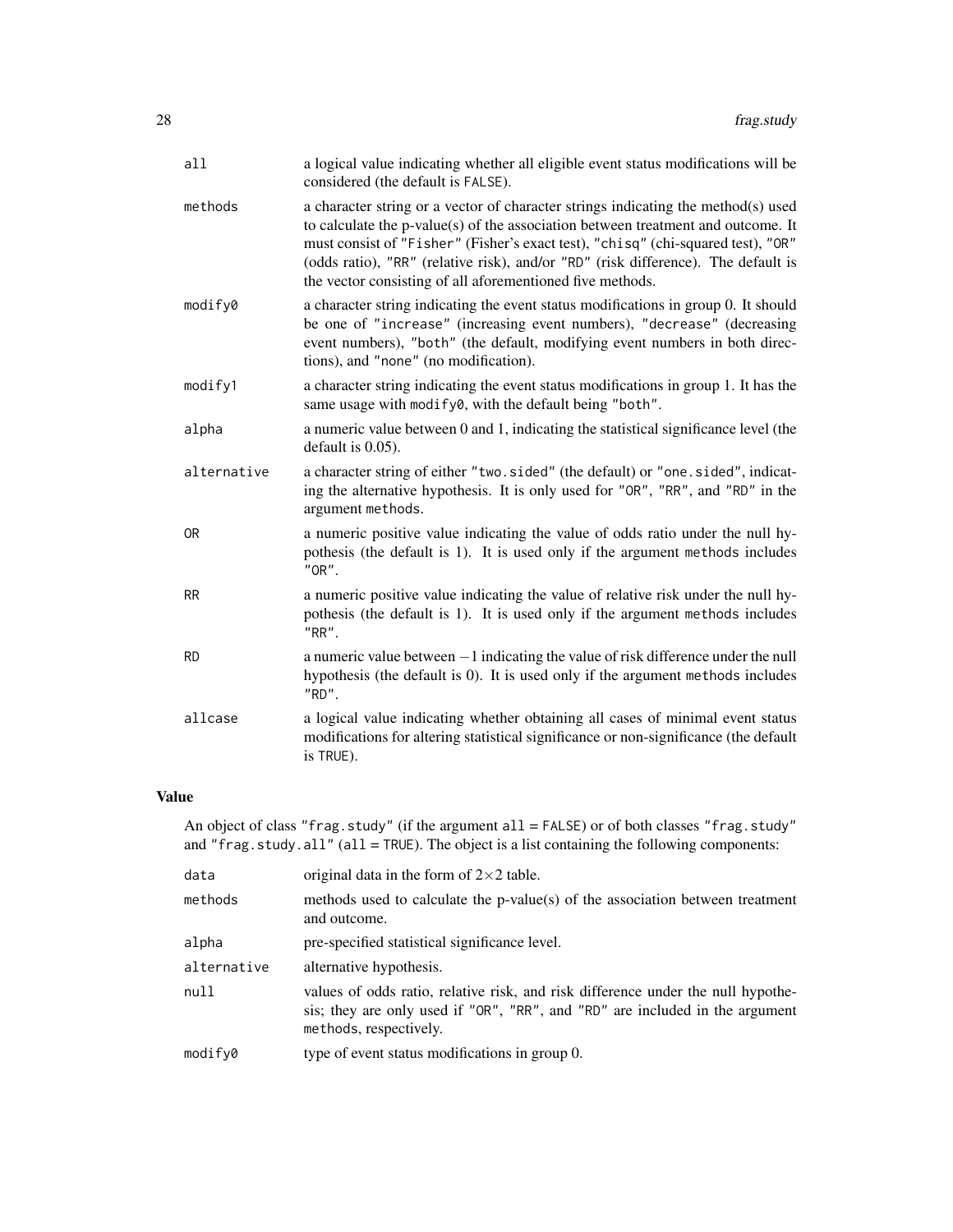# frag.study 29

| modify1  | type of event status modifications in group 1.                                                                                                                                                                                                                                      |
|----------|-------------------------------------------------------------------------------------------------------------------------------------------------------------------------------------------------------------------------------------------------------------------------------------|
| f0.range | range of event status modifications in group 0.                                                                                                                                                                                                                                     |
| f1.range | range of event status modifications in group 1.                                                                                                                                                                                                                                     |
| allcase  | a logical value indicating whether all cases of minimal event status modifications<br>for altering statistical significance are obtained; it is only included in the object<br>of class "frag.study".                                                                               |
| tot.mods | a matrix containing all possible event status modifications with rows represent-<br>ing modifications in group 0 and columns representing those in group 1; it is<br>determined by f0. range and f1. range, and is only included in the object of<br>class "frag.study.all".        |
| pval     | $p$ -value(s) produced by the method(s) included in the argument methods.                                                                                                                                                                                                           |
| FI       | fragility index(es) based on the method(s).                                                                                                                                                                                                                                         |
| FQ       | fragility quotient(s) based on the method(s).                                                                                                                                                                                                                                       |
| dir      | direction of the change of statistical significance.                                                                                                                                                                                                                                |
| mods     | minimal event status modification(s) that alter statistical significance or non-<br>significance.                                                                                                                                                                                   |
| pvals    | p-values based on all possible event status modifications (as in tot. mods); it is<br>only included in the object of class "frag.study.all".                                                                                                                                        |
| FI0      | fragility index(es) based on the method(s) when event status modifications are<br>restricted to group 0; it is only included in the object of class "frag.study.all"<br>if both arguments modify0 and modify1 are not "none".                                                       |
| FQ0      | fragility quotient(s) based on the method(s) when event status modifications are<br>restricted to group 0; it is only included in the object of class "frag.study.all"<br>if both arguments modify0 and modify1 are not "none".                                                     |
| dir0     | direction of the change of statistical significance when event status modifications<br>are restricted to group 0; it is only included in the object of class "frag. study. all"<br>if both arguments modify0 and modify1 are not "none".                                            |
| mods0    | minimal event status modification(s) that alter statistical significance or non-<br>significance when event status modifications are restricted to group 0; it is only<br>included in the object of class "frag.study.all" if both arguments modify0<br>and modify1 are not "none". |
| FI1      | fragility index(es) based on the method(s) when event status modifications are<br>restricted to group 1; it is only included in the object of class "frag.study.all"<br>if both arguments modify0 and modify1 are not "none".                                                       |
| FQ1      | fragility quotient(s) based on the method(s) when event status modifications are<br>restricted to group 1; it is only included in the object of class "frag. study. all"<br>if both arguments modify0 and modify1 are not "none".                                                   |
| dir1     | direction of the change of statistical significance when event status modifications<br>are restricted to group 1; it is only included in the object of class "frag.study.all"<br>if both arguments modify0 and modify1 are not "none".                                              |
| mods1    | minimal event status modification(s) that alter statistical significance or non-<br>significance when event status modifications are restricted to group 1; it is only<br>included in the object of class "frag.study.all" if both arguments modify0<br>and modify1 are not "none". |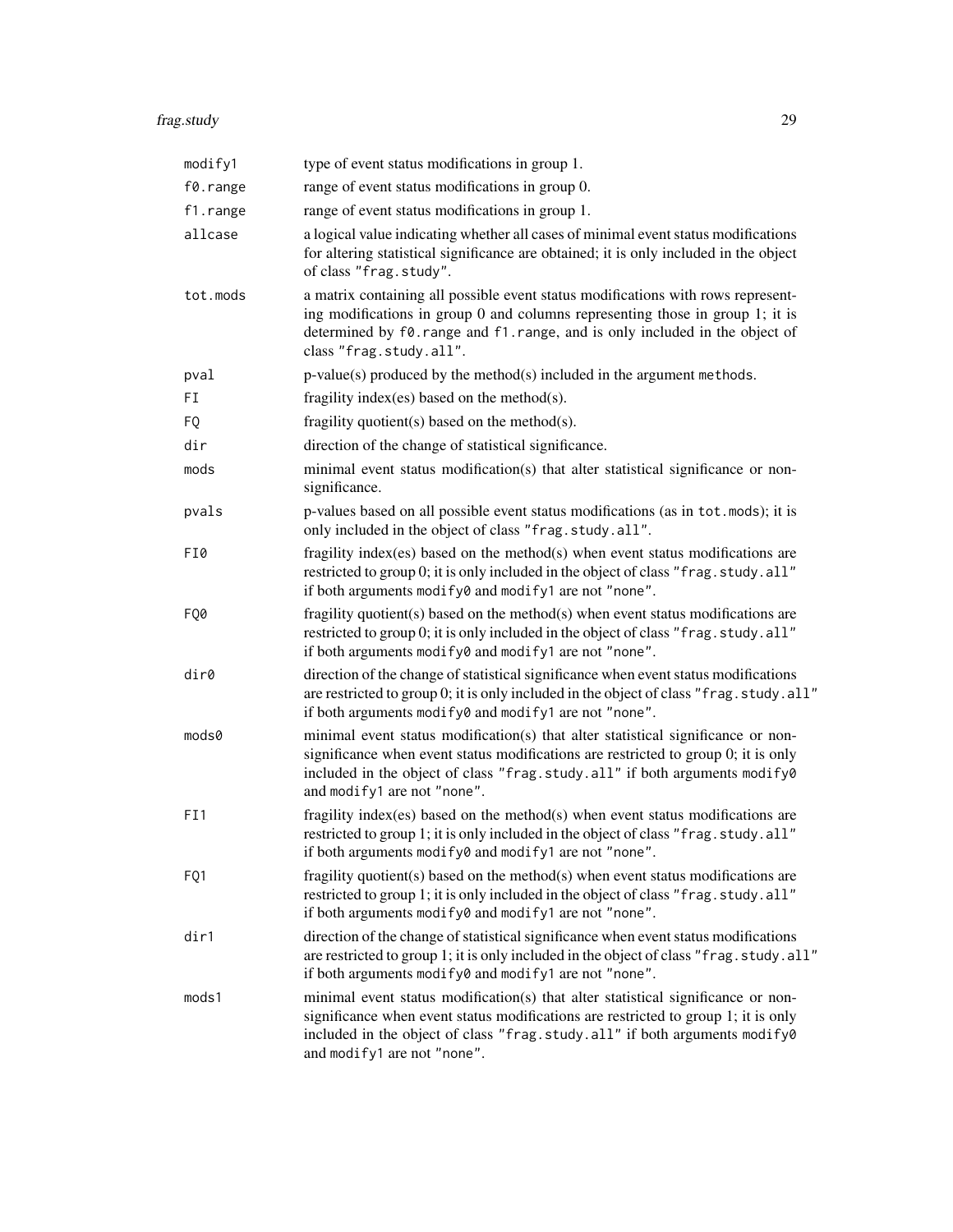<span id="page-29-0"></span>Of note, if both arguments modify $\theta$  and modify $\theta$  are "none" (i.e., no modification), the items following pval in the above list are not produced, because fragility cannot be assessed without event status modifications.

#### Note

If the significance or non-significance cannot be altered based on the given range of event status modifications, the fragility index and fragility quotient are defined to be NA (not available).

#### References

Lin L, Chu H (2022). "Assessing and visualizing fragility of clinical results with binary outcomes in R using the fragility package." *PLOS ONE*, 17(6), e0268754. <doi: [10.1371/journal.pone.0268754>](https://doi.org/10.1371/journal.pone.0268754)

Walsh M, Srinathan SK, McAuley DF, Mrkobrada M, Levine O, Ribic C, Molnar AO, Dattani ND, Burke A, Guyatt G, Thabane L, Walter SD, Pogue J, Devereaux PJ (2014). "The statistical significance of randomized controlled trial results is frequently fragile: a case for a Fragility Index." *Journal of Clinical Epidemiology*, 67(6), 622–8. <doi: [10.1016/j.jclinepi.2013.10.019>](https://doi.org/10.1016/j.jclinepi.2013.10.019)

# See Also

[frag.study.alpha](#page-30-1) for assessing fragility of an individual study at multiple significance levels; [frag.studies](#page-22-1) for assessing fragility of multiple studies; [frag.ma](#page-4-1) for assessing fragility of a metaanalysis; and [frag.nma](#page-14-1) for assessing fragility of a network meta-analysis.

#### Examples

```
## Load datasets of trials on antidepressant drugs
data(dat.ad)
## Assess fragility of trial 13
out1 <- frag.study(e\emptyset = e\emptyset, n\emptyset = n\emptyset, e1 = e1, n1 = n1, data = dat.ad[13,])
out1
## Consider all possible event status modifications
## and focus on odds ratio
out2 <- frag.study(e0 = e0, n0 = n0, e1 = e1, n1 = n1, data = dat.ad[13,],
 all = TRUE, methods = "OR")
out2
## Visualize the fragility
plot(out2)
## Restrict the modifications to treatment group 0
plot(out2, modify1 = FALSE)
## Change the truncation threshold of p-value to 10^-30
plot(out2, modify1 = FALSE, trun = 30)
## Restrict the modifications to treatment group 1
```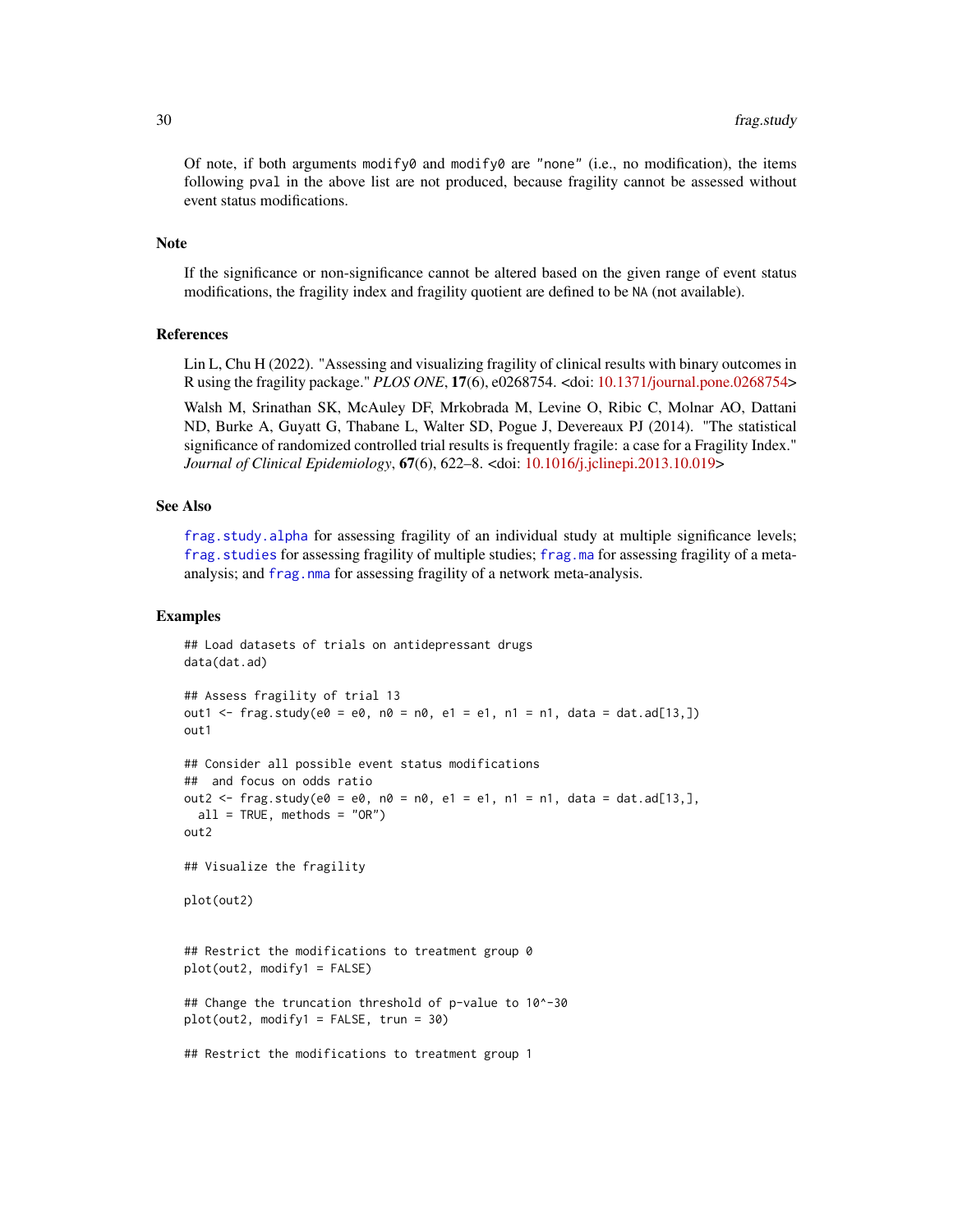```
plot(out2, modify0 = FALSE)
## Assess fragility of trial 13
## by only increasing event counts in treatment group 0
out3 <- frag.study(e0 = e0, n0 = n0, e1 = e1, n1 = n1, data = dat.ad[13,],
  all = TRUE, modify0 = "increase", modify1 = "none")out3
## The default plot is for the first method (i.e., Fisher's exact test)
## if the argument method is not specified
plot(out3)
## Generate plots based on other methods
plot(out3, method = "chisq")
plot(out3, method = "OR")
plot(out3, method = "RR")
plot(out3, method = "RD")
## Assess fragility of trial 13
## by only modifying event status in treatment group 1
out4 <- frag.study(e0 = e0, n0 = n0, e1 = e1, n1 = n1, data = dat.ad[13,],
  all = TRUE, modify0 = "none", modify1 = "both")out4
plot(out4)
## Change background colors in the plot
plot(out4, col.size = c(adjustcolor("blue", alpha.f = 0.1),adjustcolor("green", alpha.f = 0.1))
## Adjust the plot by specifying additional arguments of plot.default()
plot(out4, mgp = c(2, 1, 0), main = "Trial 13", font.mainloop = 1)## An example of non-significance altered to significance
out5 <- frag.study(e0 = e0, n0 = n0, e1 = e1, n1 = n1, data = dat.ad[21,],
 all = TRUE)
out5
plot(out5, method = "Fisher", legend.pvals = 0.001,
  main = paste("Fragility index =", out5$FI["Fisher"], "in trial 21"))
## Change the statistical significance level to 0.005
out6 \leq frag.study(e0 = e0, n0 = n0, e1 = e1, n1 = n1, data = dat.ad[21,],
  all = TRUE, alpha = 0.005out6
plot(out6)
## Change the null value of odds ratio to 2
out7 <- frag.study(e0 = e0, n0 = n0, e1 = e1, n1 = n1, data = dat.ad[21,],
  all = TRUE, methods = c("OR"), alpha = 0.05, OR = 2)
out7
plot(out7)
```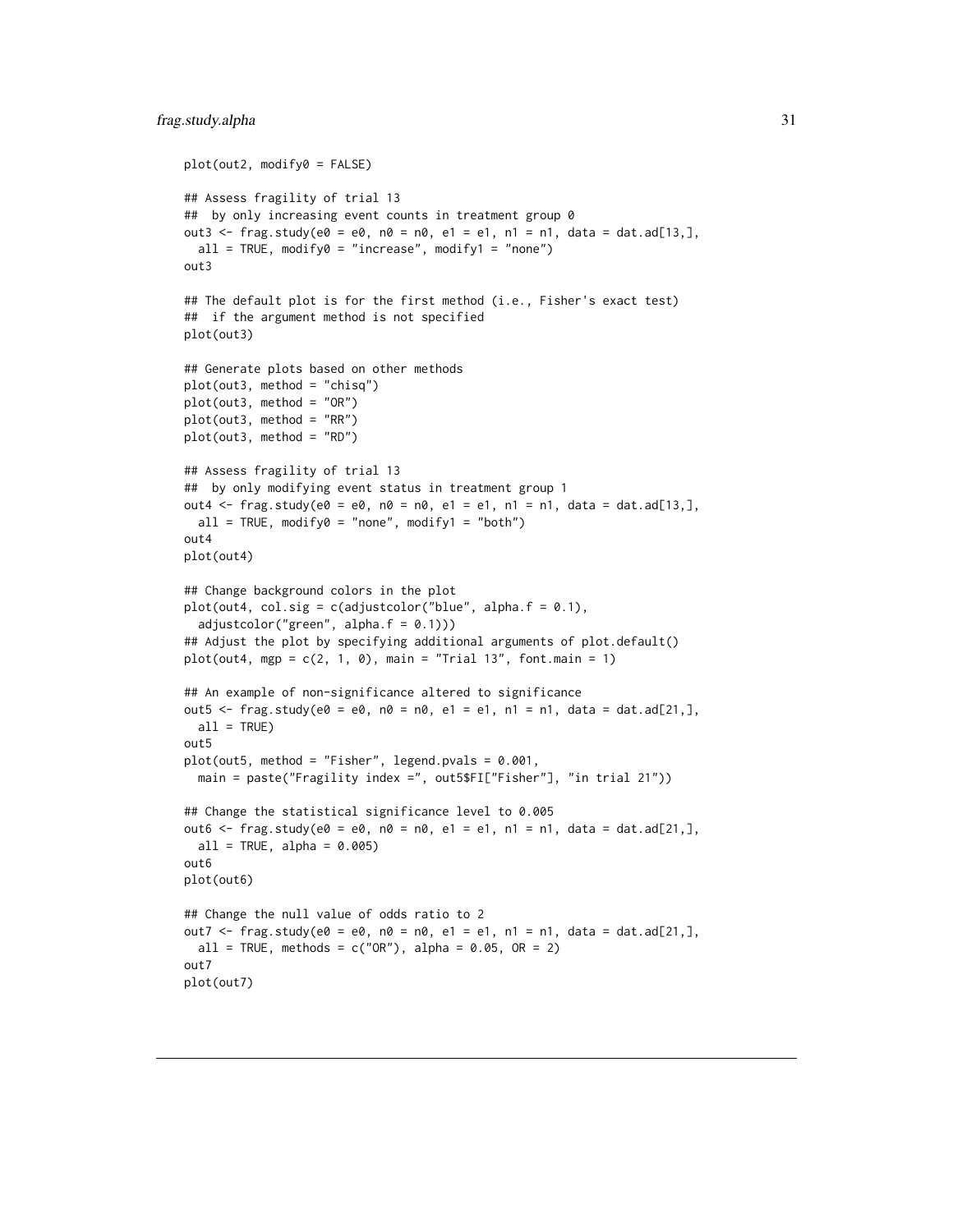<span id="page-31-0"></span>

# Description

Produces fragility index or fragility quotient for altering statistical significance of an individual study with a binary outcome at different significance levels.

# Usage

```
frag.study.alpha(e0, n0, e1, n1, data, methods,
                 modify0 = "both", modify1 = "both",
                 alpha.from = 0.005, alpha.to = 0.05, alpha.breaks = 100,
                 alternative = "two.sided", OR = 1, RR = 1, RD = 0)
```

| e0         | a numeric value or the corresponding column name in the argument data, indi-<br>cating event count in group 0.                                                                                                                                                                                                                                                                                              |
|------------|-------------------------------------------------------------------------------------------------------------------------------------------------------------------------------------------------------------------------------------------------------------------------------------------------------------------------------------------------------------------------------------------------------------|
| n0         | a numeric value or the corresponding column name in the argument data, indi-<br>cating sample size in group 0.                                                                                                                                                                                                                                                                                              |
| e1         | a numeric value or the corresponding column name in the argument data, indi-<br>cating event count in group 1.                                                                                                                                                                                                                                                                                              |
| n1         | a numeric value or the corresponding column name in the argument data, indi-<br>cating sample size in group 1.                                                                                                                                                                                                                                                                                              |
| data       | an optional data frame containing the dataset of the individual study with a bi-<br>nary outcome. If data is specified, the previous arguments, e0, n0, e1, and n1,<br>should be specified as their corresponding column names in data.                                                                                                                                                                     |
| methods    | a character string or a vector of character strings indicating the method(s) used<br>to calculate the p-value(s) of the association between treatment and outcome. It<br>must consist of "Fisher" (Fisher's exact test), "chisq" (chi-squared test), "OR"<br>(odds ratio), "RR" (relative risk), and/or "RD" (risk difference). The default is<br>the vector consisting of all aforementioned five methods. |
| modify0    | a character string indicating the event status modifications in group 0. It should<br>be one of "increase" (increasing event numbers), "decrease" (decreasing<br>event numbers), "both" (the default, modifying event numbers in both direc-<br>tions), and "none" (no modification).                                                                                                                       |
| modify1    | a character string indicating the event status modifications in group 1. It has the<br>same usage with modify0, with the default being "both".                                                                                                                                                                                                                                                              |
| alpha.from | a numeric value between 0 and 1, indicating the smallest value of the statistical<br>significance levels to be considered (the default is 0.005). It should be smaller<br>than the argument alpha. to.                                                                                                                                                                                                      |
| alpha.to   | a numeric value between 0 and 1, indicating the largest value of the statistical<br>significance levels to be considered (the default is 0.05). It should be larger than<br>the argument alpha. from.                                                                                                                                                                                                       |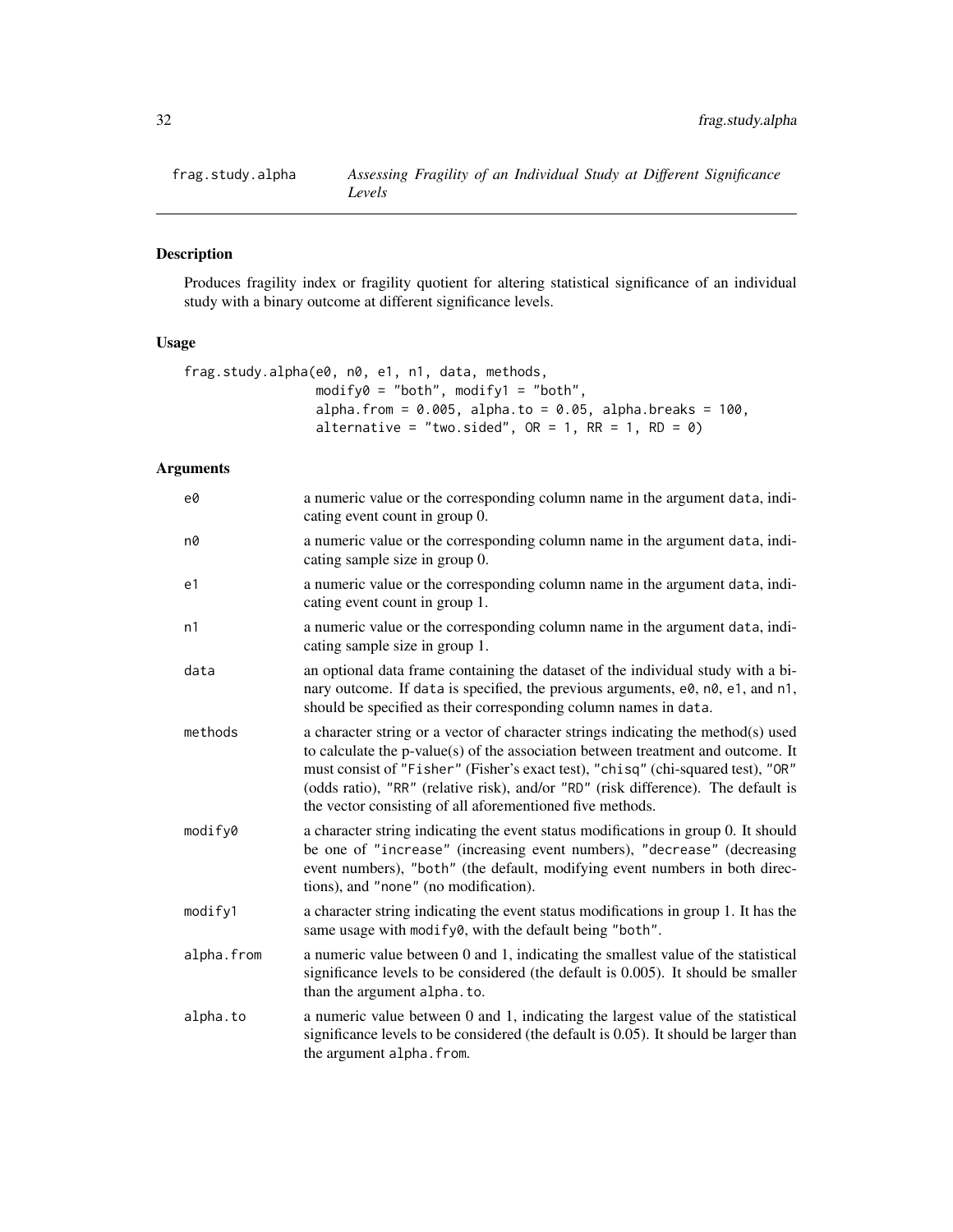| alpha.breaks | a positive integer indicating the number of statistical significance levels to be<br>considered (the default is 100). The candidate significance levels are thus equally-<br>spaced between alpha. from and alpha. to. |
|--------------|------------------------------------------------------------------------------------------------------------------------------------------------------------------------------------------------------------------------|
| alternative  | a character string of either "two.sided" (the default) or "one.sided", indicat-<br>ing the alternative hypothesis. It is only used for "OR", "RR", and "RD" in the<br>argument methods.                                |
| 0R           | a numeric positive value indicating the value of odds ratio under the null hy-<br>pothesis (the default is 1). It is used only if the argument methods includes<br>"OR".                                               |
| <b>RR</b>    | a numeric positive value indicating the value of relative risk under the null hy-<br>pothesis (the default is 1). It is used only if the argument methods includes<br>$"RR"$ .                                         |
| <b>RD</b>    | a numeric value between $-1$ indicating the value of risk difference under the null<br>hypothesis (the default is 0). It is used only if the argument methods includes<br>"RD".                                        |

# Value

An object of classes "frag.alpha" and "frag.study.alpha". The object is a list containing the following components:

| data        | original data in the form of $2 \times 2$ table.                                                                                                                                           |
|-------------|--------------------------------------------------------------------------------------------------------------------------------------------------------------------------------------------|
| methods     | methods used to calculate the p-value(s) of the association between treatment<br>and outcome.                                                                                              |
| alphas      | different statistical significance levels.                                                                                                                                                 |
| alternative | alternative hypothesis.                                                                                                                                                                    |
| null        | values of odds ratio, relative risk, and risk difference under the null hypothe-<br>sis; they are only used if "OR", "RR", and "RD" are included in the argument<br>methods, respectively. |
| modify0     | type of event status modifications in group 0.                                                                                                                                             |
| modify1     | type of event status modifications in group 1.                                                                                                                                             |
| f0.range    | range of event status modifications in group 0.                                                                                                                                            |
| f1.range    | range of event status modifications in group 0.                                                                                                                                            |
| pval        | $p$ -value(s) produced by the method(s) included in the argument methods.                                                                                                                  |
| FI          | fragility indexes based on the method(s) at each statistical significance level in<br>alphas.                                                                                              |
| FI.avg      | average fragility index based on each method.                                                                                                                                              |
| FQ          | fragility quotients based on the method $(s)$ at each statistical significance level in<br>alphas.                                                                                         |
| FQ.avg      | average fragility quotient based on each method.                                                                                                                                           |

Of note, if both arguments modify0 and modify0 are "none" (i.e., no modification), the items following pval in the above list are not produced, because fragility cannot be assessed without event status modifications.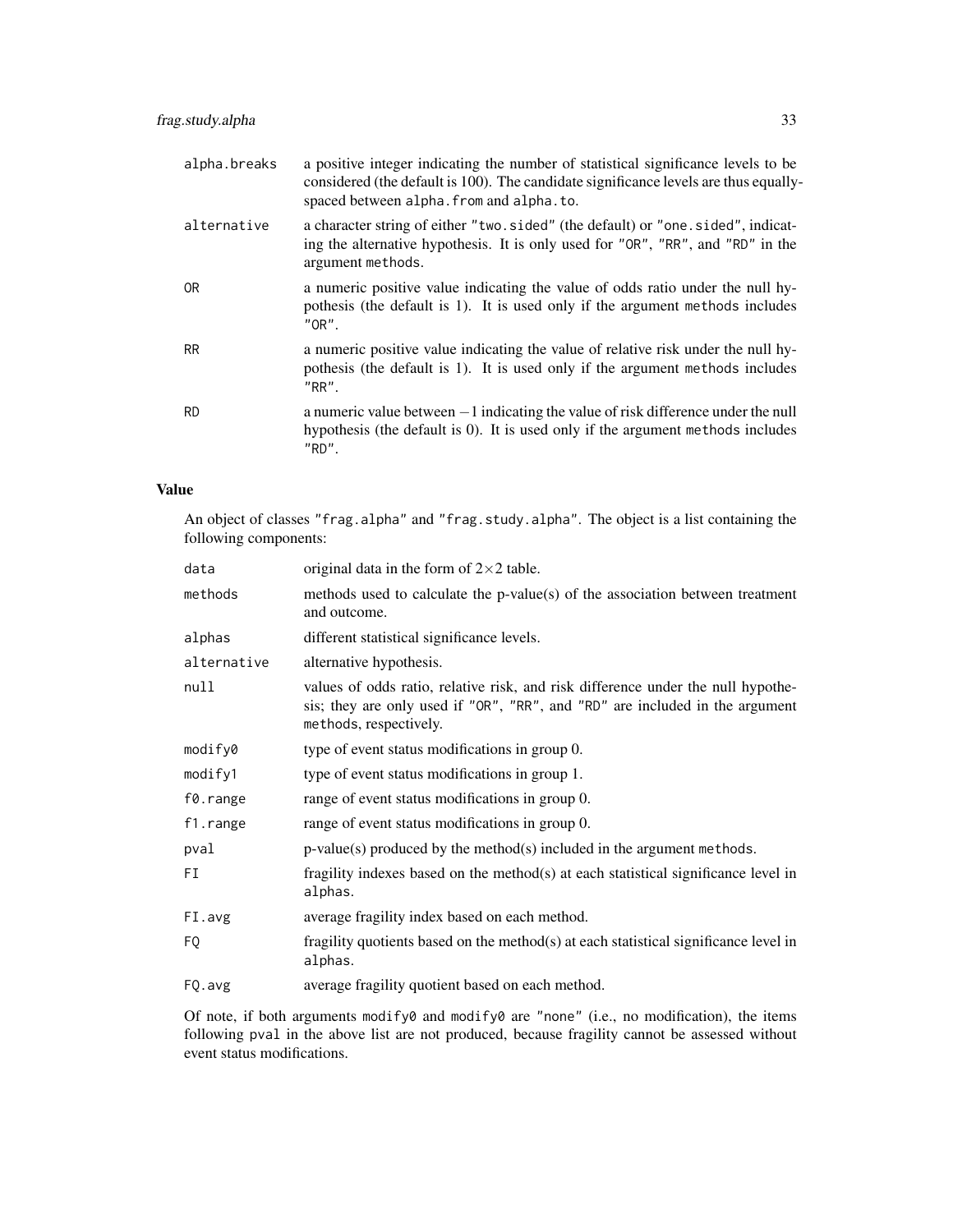#### References

Benjamin DJ, Berger JO, Johannesson M, Nosek BA, Wagenmakers EJ, Berk R, Bollen KA, Brembs B, Brown L, Camerer C, Cesarini D, Chambers CD, Clyde M, Cook TD, De Boeck P, Dienes Z, Dreber A, Easwaran K, Efferson C, Fehr E, Fidler F, Field AP, Forster M, George EI, Gonzalez R, Goodman S, Green E, Green DP, Greenwald AG, Hadfield JD, Hedges LV, Held L, Ho TH, Hoijtink H, Hruschka DJ, Imai K, Imbens G, Ioannidis JPA, Jeon M, Jones JH, Kirchler M, Laibson D, List J, Little R, Lupia A, Machery E, Maxwell SE, McCarthy M, Moore DA, Morgan SL, Munafo M, Nakagawa S, Nyhan B, Parker TH, Pericchi L, Perugini M, Rouder J, Rousseau J, Savalei V, Schonbrodt FD, Sellke T, Sinclair B, Tingley D, Van Zandt T, Vazire S, Watts DJ, Winship C, Wolpert RL, Xie Y, Young C, Zinman J, Johnson VE (2018). "Redefine statistical significance." *Nature Human Behaviour*, 2, 6–10. <doi: [10.1038/s415620170189z>](https://doi.org/10.1038/s41562-017-0189-z)

Ioannidis JPA (2018). "The proposal to lower P value thresholds to .005." *JAMA*, 319(14), 1429–30. <doi: [10.1001/jama.2018.1536>](https://doi.org/10.1001/jama.2018.1536)

Lin L, Chu H (2022). "Assessing and visualizing fragility of clinical results with binary outcomes in R using the fragility package." *PLOS ONE*, 17(6), e0268754. <doi: [10.1371/journal.pone.0268754>](https://doi.org/10.1371/journal.pone.0268754)

#### See Also

[frag.study](#page-26-1) for assessing fragility of an individual study at a specific significance level.

#### Examples

```
## Load datasets of trials on antidepressant drugs
data(dat.ad)
## Assess fragility of trial 13 at multiple significance levels
out1 \leq frag.study.alpha(e0, n0, e1, n1, data = dat.ad[13,])
out1
## Generate plots to show the change of fragility measure,
## where the default plot is for the first method
## (i.e., Fisher's exact test) if the argument method is not specified
plot(out1)
## The plot for odds ratio
plot(out1, method = "OR")
## Change the choices of significance levels
out2 <- frag.study.alpha(e0, n0, e1, n1, data = dat.ad[13,],
 methods = "OR", alpha.from = 0.001, alpha.to = 0.1, alpha.breaks = 500)
out2
plot(out2)
## Generate the plot with the x-axis on the log scale
plot(out2, log = "x")## Generate the plot for fragility quotient (in percentage)
plot(out2, fragility = "FQ", log = "x")## Generate the plot for fragility quotient (in decimal form)
```
<span id="page-33-0"></span>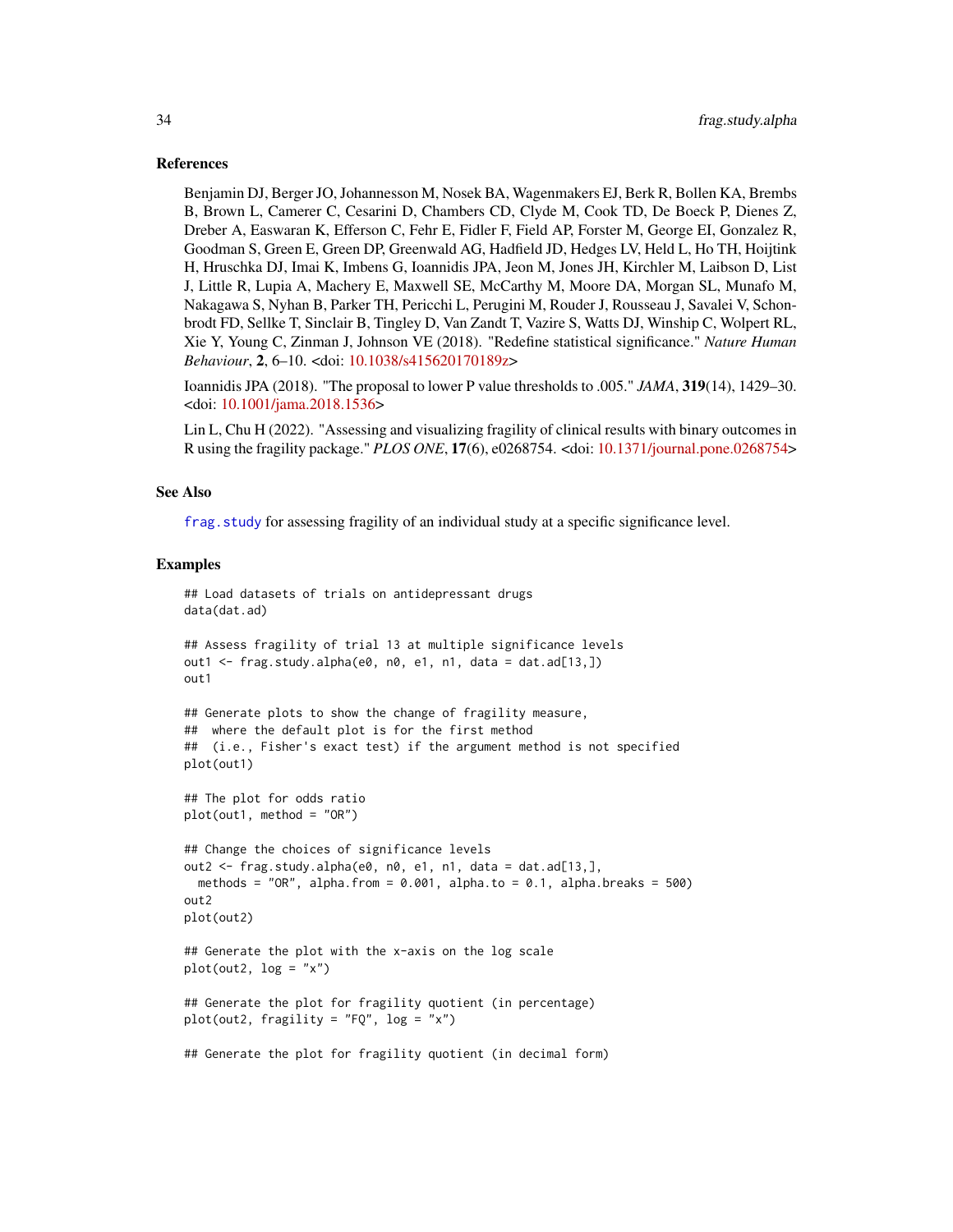# <span id="page-34-0"></span>plot.frag.alpha 35

```
plot(out2, fragility = "FQ", percentage = FALSE, log = "x")## Change the size of points
plot(out2, cex.pts = 1, log = "x")
## Change the colors
plot(out2, col.line = "blue", col.pval = "orange",
  col.sig = c("gray", "black"), log = "x")## Change the line type
plot(out2, lty.pval = 3, log = "x")## Change the line width
plot(out2, lwd = 2, lwd.pval = 2, log = "x")## Change the point symbol
plot(out2, pch = 1, log = "x")
```
plot.frag.alpha *Plot Method for "frag.alpha" Objects*

#### Description

Visualizes the fragility at different statistical significance levels.

#### Usage

```
## S3 method for class 'frag.alpha'
plot(x, method, fragility = "FI", percentage = TRUE,
     xlab, ylab, xlim, ylim, cex.pts, col.line, col.pval, col.sig,
     lty.pval, lwd, lwd.pval, pch, pch.na, tid1, tid2, FQ.nma = FALSE, ...)
```

| X          | an object of class "frag.alpha" produced by the function frag.study.alpha,<br>frag.ma.alpha, or frag.nma.alpha.                                                                                                                      |
|------------|--------------------------------------------------------------------------------------------------------------------------------------------------------------------------------------------------------------------------------------|
| method     | a character string indicating the method used to calculate the p-value when x is<br>of class "frag.study.alpha" produced by frag.study.alpha. It must be an<br>element of x\$methods; the default is the first method in x\$methods. |
| fragility  | a character string of either "FI" (fragility index, the default) or "FQ" (fragility<br>quotient), indicating which fragility measure will be presented in the plot.                                                                  |
| percentage | a logical value indicating whether the fragility quotient is presented in per-<br>centage (TRUE, the default) or not (FALSE). It is only used when the argument<br>$fragility = "F0".$                                               |
| xlab       | a label for the x axis.                                                                                                                                                                                                              |
| ylab       | a label for the y axis.                                                                                                                                                                                                              |
| xlim       | the x limits $c(x1, x2)$ of the plot.                                                                                                                                                                                                |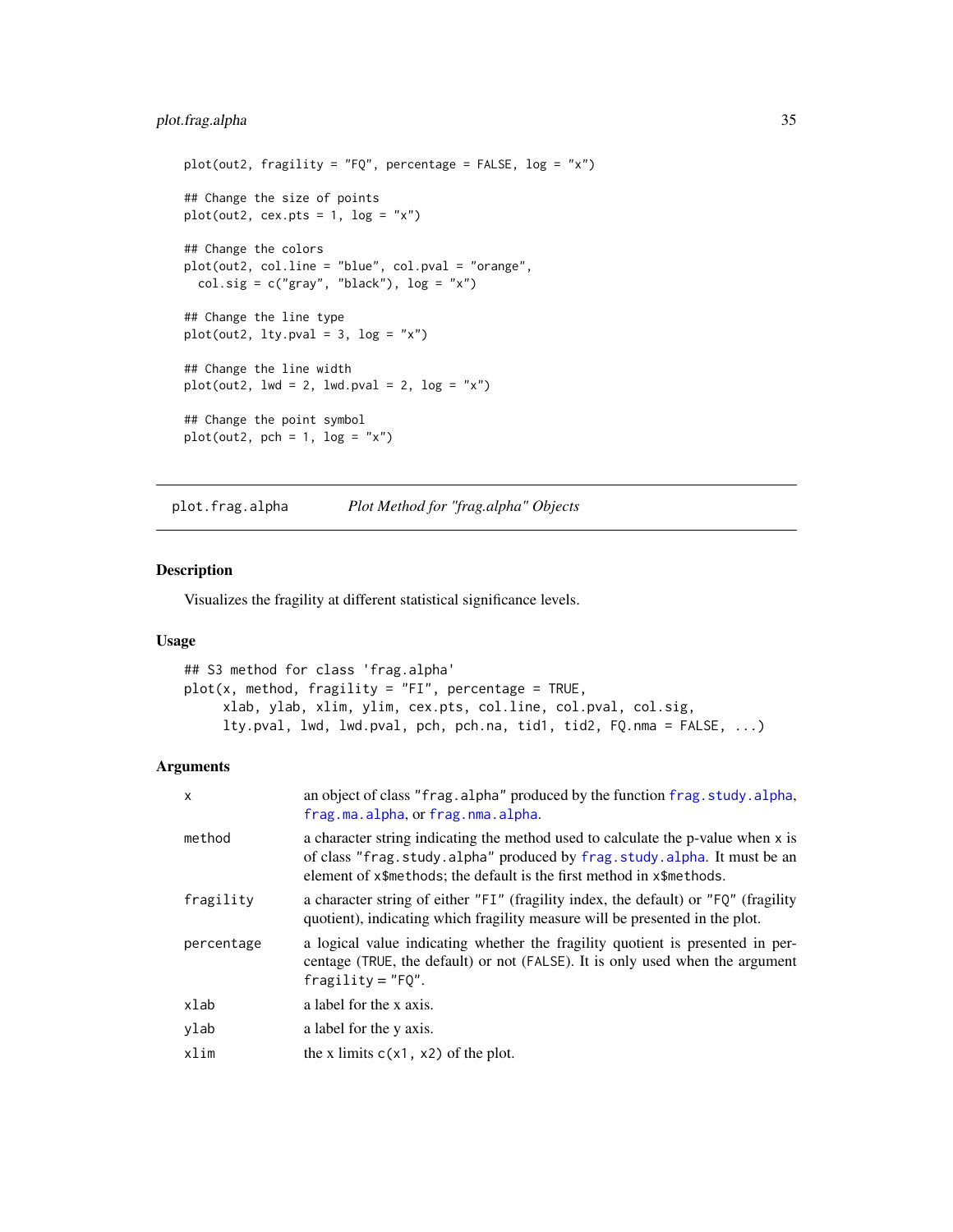<span id="page-35-0"></span>

| ylim     | the y limits $c(y1, y2)$ of the plot.                                                                                                                                                                                                                                                                                                                       |
|----------|-------------------------------------------------------------------------------------------------------------------------------------------------------------------------------------------------------------------------------------------------------------------------------------------------------------------------------------------------------------|
| cex.pts  | the size of points in the plot (the default is $0.5$ ).                                                                                                                                                                                                                                                                                                     |
| col.line | the color of the line segments that join the points (the default is "gray50").                                                                                                                                                                                                                                                                              |
| col.pval | the color of the vertical line depicting the p-value of the original data (the default<br>is "gray50"). It is only used when the p-value is between the lower and upper<br>limits of the considered significance levels.                                                                                                                                    |
| col.sig  | a vector of the two colors for two directions of significance change. The de-<br>fault includes "forestgreen" (for non-significance altered to significance) and<br>"firebrick" (for significance altered to non-significance).                                                                                                                             |
| lty.pval | the type of the vertical line depicting the p-value of the original data. The default<br>is 2 (dashed). It is only used when the p-value is between the lower and upper<br>limits of the considered significance levels.                                                                                                                                    |
| lwd      | the width of the line segments that join the points (the default is 1).                                                                                                                                                                                                                                                                                     |
| lwd.pval | the width of the vertical line depicting the p-value of the original data. The<br>default is 1. It is only used when the p-value is between the lower and upper<br>limits of the considered significance levels.                                                                                                                                            |
| pch      | the symbol of points in the plot. The default is 16 (filled circle).                                                                                                                                                                                                                                                                                        |
| pch.na   | the symbol of points depicting fragility index/quotient $= NA$ (if any, in cases that<br>significance or non-significance cannot be altered). The default is 1 (unfilled<br>circle).                                                                                                                                                                        |
| tid1     | the first treatment of the comparison of interest; if not specified, the first compar-<br>ison in x\$tid.f will be used. It is only used when x is of class "frag.nma.alpha"<br>for a network meta-analysis.                                                                                                                                                |
| tid2     | the second treatment of the comparison of interest. Only one comparison can be<br>specified by tid1 and tid2 at one time for plotting. It is only used when x is of<br>class "frag.nma.alpha".                                                                                                                                                              |
| FQ.nma   | a logical value indicating whether the fragility quotient in a network meta-<br>analysis is the total sample size associated with the specific treatment compar-<br>ison (FALSE, the default) or the total sample size in the whole network meta-<br>analysis across all treatment groups (TRUE). It is only used when $x$ is of class<br>"frag.nma.alpha". |
| .        | other arguments that can be passed to plot.default.                                                                                                                                                                                                                                                                                                         |

# Details

A scatter plot is generated, where the x axis presents the different significance levels, and the y axis presents the corresponding fragility indexes or fragility quotients.

# Value

None.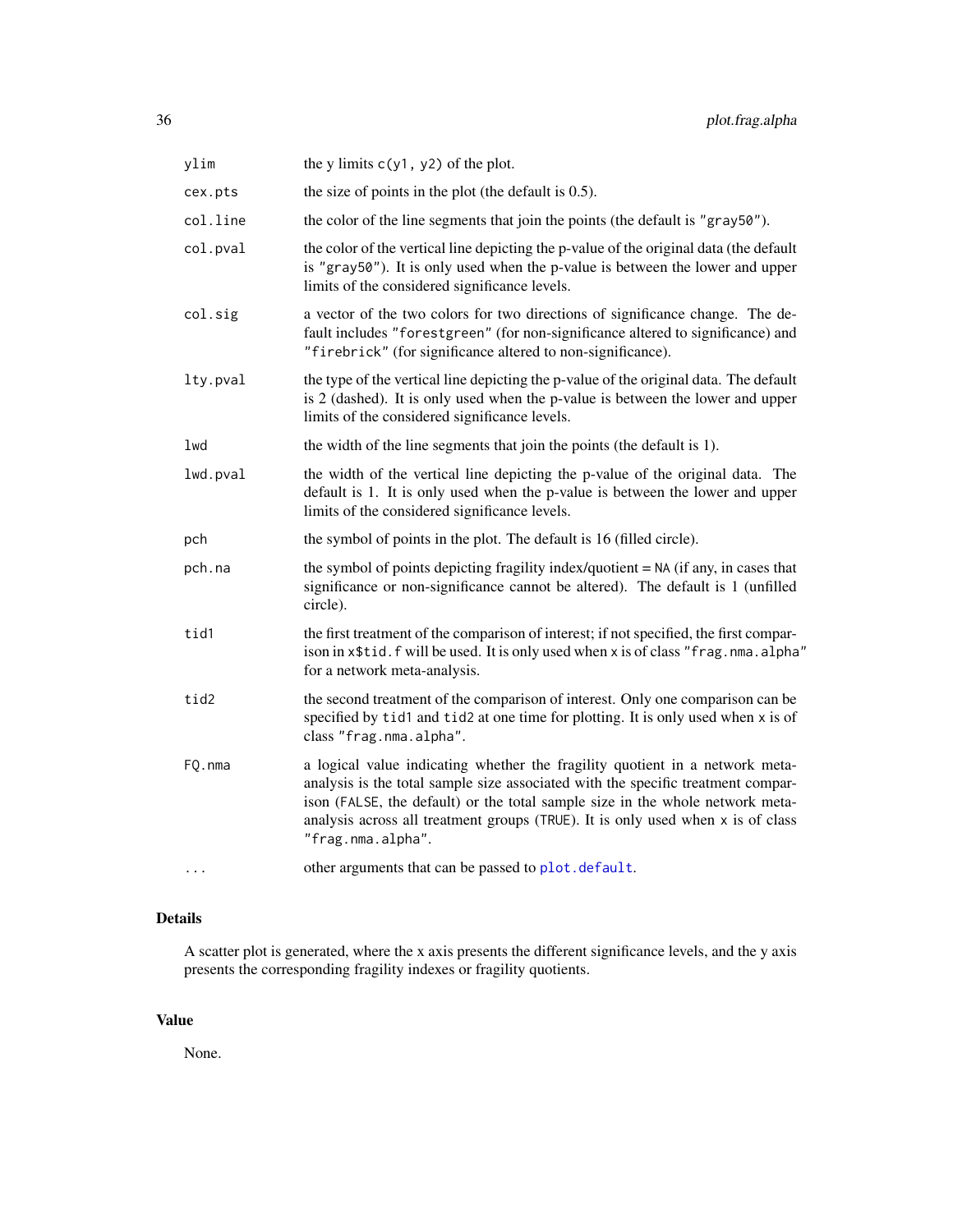# <span id="page-36-0"></span>plot.frag.ma 37

# References

Lin L (2021). "Factors that impact fragility index and their visualizations." *Journal of Evaluation in Clinical Practice*, 27(2), 356–64. <doi: [10.1111/jep.13428>](https://doi.org/10.1111/jep.13428)

Lin L, Chu H (2022). "Assessing and visualizing fragility of clinical results with binary outcomes in R using the fragility package." *PLOS ONE*, 17(6), e0268754. <doi: [10.1371/journal.pone.0268754>](https://doi.org/10.1371/journal.pone.0268754)

#### See Also

[frag.study.alpha](#page-30-1), [frag.ma.alpha](#page-9-1), and [frag.nma.alpha](#page-19-1) for assessing fragility of an individual study, a meta-analysis, and a network meta-analysis at multiple significance levels, respectively.

plot.frag.ma *Plot Method for "frag.ma" Objects*

#### Description

Visualizes the iterative process of event status modifications for deriving the fragility index/quotient of a meta-analysis with a binary outcome.

#### Usage

```
## S3 method for class 'frag.ma'
plot(x, xlab, ylab, xlim, ylim, ybreaks = NULL,
     study.marker = TRUE, cex.marker, offset.marker, col.line, lwd,
     legend, x.legend, y.legend, cex.legend, ...)
```

| $\mathsf{x}$ | an object of class "frag.ma" produced by the function frag.ma.                                                                                                                                                                                                                                                                                                                                                                                                |
|--------------|---------------------------------------------------------------------------------------------------------------------------------------------------------------------------------------------------------------------------------------------------------------------------------------------------------------------------------------------------------------------------------------------------------------------------------------------------------------|
| xlab         | a label for the x axis.                                                                                                                                                                                                                                                                                                                                                                                                                                       |
| ylab         | a label for the y axis.                                                                                                                                                                                                                                                                                                                                                                                                                                       |
| xlim         | the x limits $c(x1, x2)$ of the plot.                                                                                                                                                                                                                                                                                                                                                                                                                         |
| ylim         | the y limits $c(y1, y2)$ of the plot.                                                                                                                                                                                                                                                                                                                                                                                                                         |
| ybreaks      | a vector of the two numeric values for breaking the y axis or NULL (the default,<br>not breaking the y axis). The two values should be between the total event counts<br>in groups $0$ and $1$ , and the first value should be less than the second value. It<br>is useful when the total event counts in the two groups differ a lot, leading to a<br>large distance between the two lines representing the event status modifications<br>in the two groups. |
| study.marker | a logical value indicating whether study labels involved in event status modifi-<br>cations are presented in the plot (the default is TRUE). When using the default,<br>an asterisk represents that the study with an event status modification remains<br>the same as in the previous iteration.                                                                                                                                                             |
| cex.marker   | the size of study labels (when study marker $=$ TRUE) with the default 0.8.                                                                                                                                                                                                                                                                                                                                                                                   |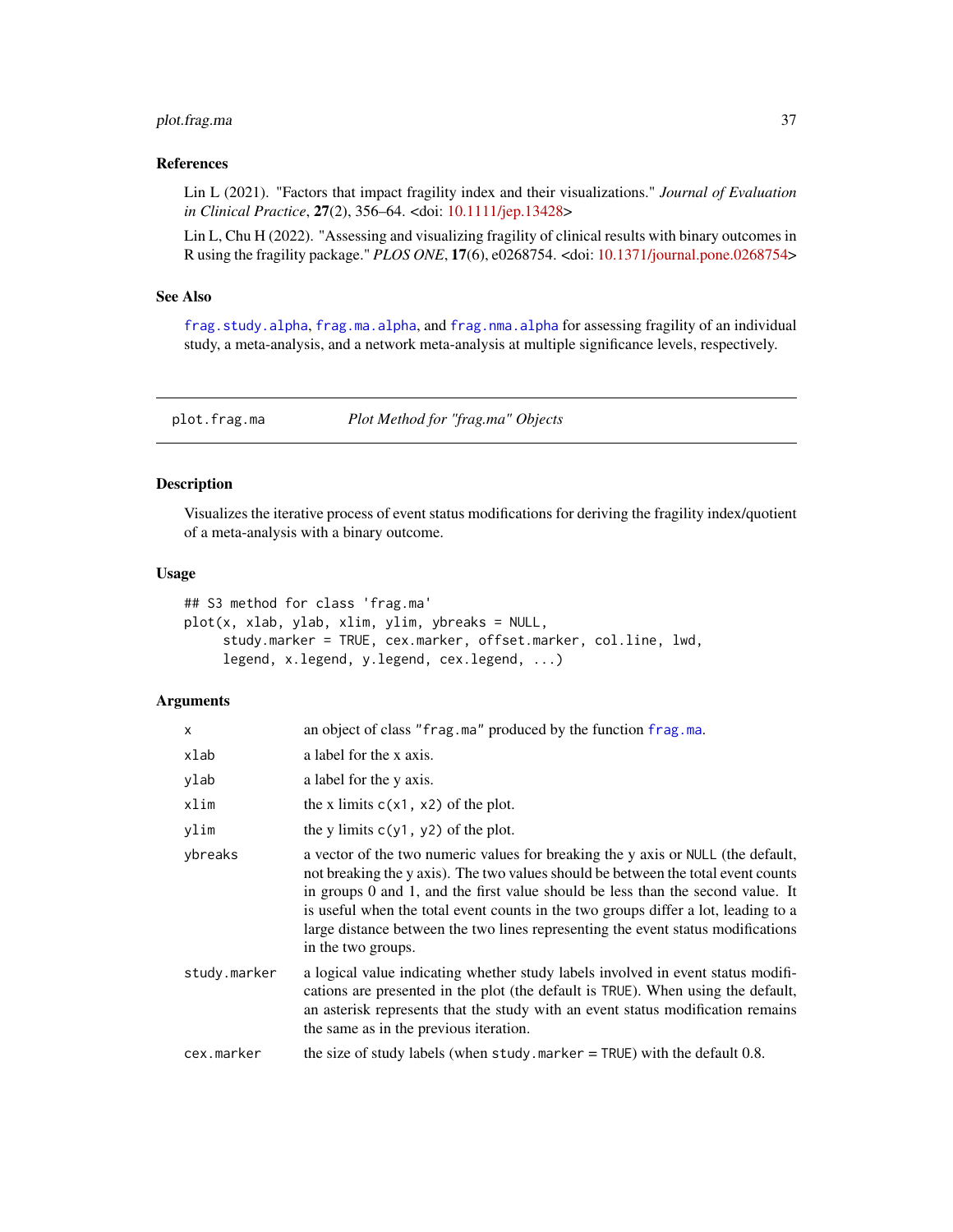<span id="page-37-0"></span>

| offset.marker | a numeric value controlling the distance between study labels from the lines (the<br>default is 0.2). It is passed to the function text.                                           |
|---------------|------------------------------------------------------------------------------------------------------------------------------------------------------------------------------------|
| col.line      | a vector of the two colors for two lines representing the event status modifica-<br>tions in groups 0 and 1. The default includes "blue" (for group 0) and "red"<br>(for group 1). |
| lwd           | the width of the lines (the default is 1).                                                                                                                                         |
| legend        | the legend of plot. The default gives the two groups.                                                                                                                              |
| x.legend      | the x co-ordinate or a keyword, such as "right" (the default), to be used to<br>position the legend. It is passed to legend.                                                       |
| y.legend      | the y co-ordinate to be used to position the legend (the default is NULL).                                                                                                         |
| cex.legend    | the size of legend text (the default is 1).                                                                                                                                        |
| $\ldots$      | other arguments that can be passed to plot. default.                                                                                                                               |
|               |                                                                                                                                                                                    |

#### Details

A plot showing the iterative process of event status modifications is generated. The x axis presents the iterations, and the y axis gives the group-specific total event counts.

#### Value

None.

# References

Lin L, Chu H (2022). "Assessing and visualizing fragility of clinical results with binary outcomes in R using the fragility package." *PLOS ONE*, 17(6), e0268754. <doi: [10.1371/journal.pone.0268754>](https://doi.org/10.1371/journal.pone.0268754)

#### See Also

[frag.ma](#page-4-1)

plot.frag.multi *Plot Method for "frag.multi" Objects*

#### Description

Visualizes the fragility of multiple studies or multiple meta-analyses with binary outcomes.

# Usage

```
## S3 method for class 'frag.multi'
plot(x, method, dir = "both", fragility = "FI", percentage = TRUE,max.f = NULL, bar, names.arg, space = 0, breaks, freq, reverse = FALSE,
     xlab, ylab, main = NULL, cex.marker, col.border, col.sig,
     trun.marker = TRUE, ...)
```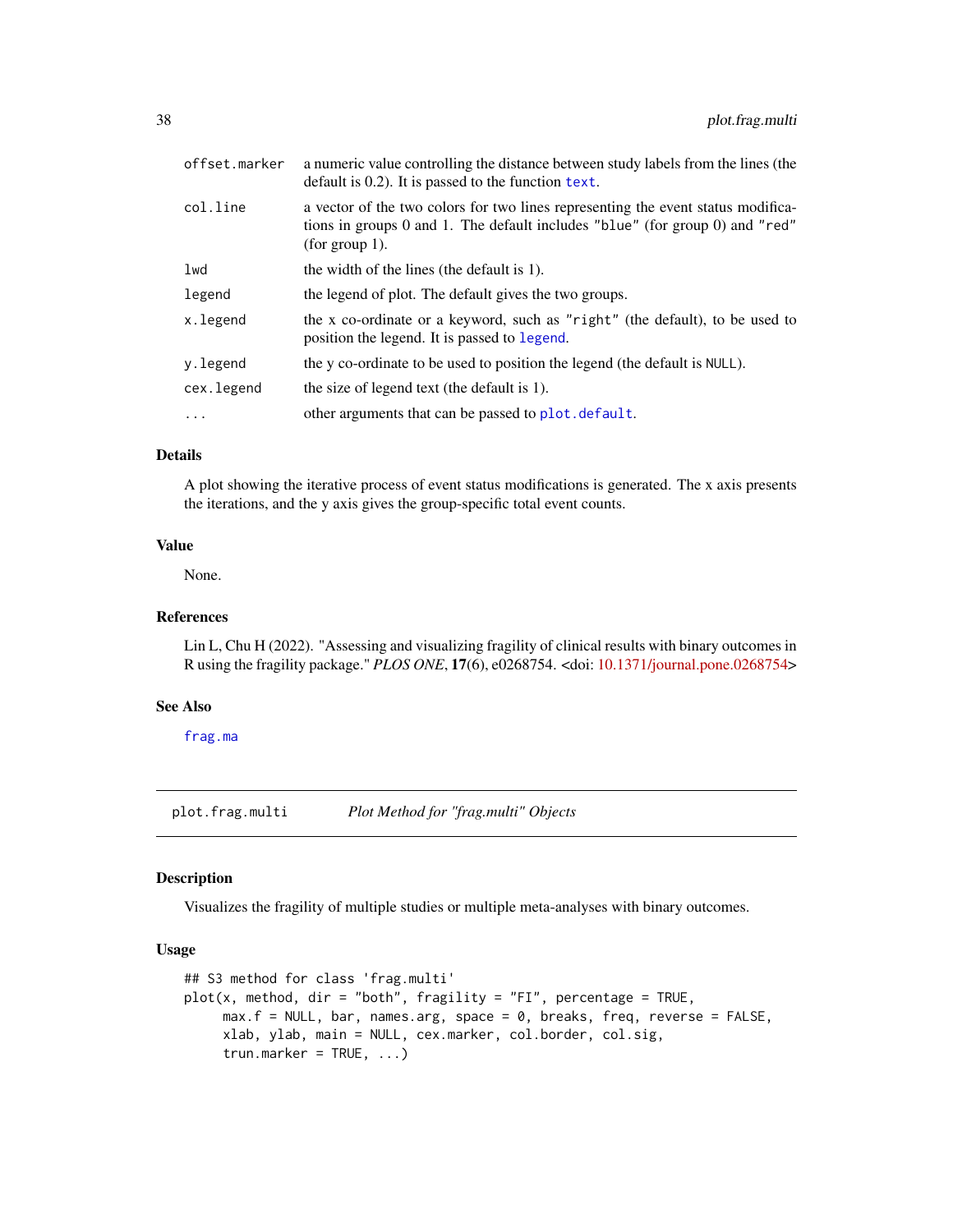<span id="page-38-0"></span>

| х          | an object of class "frag.multi" produced by the function frag.studies or<br>frag.mas.                                                                                                                                                                                                                                                                                                 |
|------------|---------------------------------------------------------------------------------------------------------------------------------------------------------------------------------------------------------------------------------------------------------------------------------------------------------------------------------------------------------------------------------------|
| method     | a character string indicating the method used to calculate the p-value when x is<br>of class "frag.studies" produced by frag.studies. It must be an element of<br>x\$methods; the default is the first method in x\$methods.                                                                                                                                                          |
| dir        | a character string indicating the type of fragility measures to be considered in<br>the plot with a certain direction of the significance change. It can be one of<br>"sig2nonsig" (significance altered to non-significance), "nonsig2sig" (non-<br>significance altered to significance), and "both" (both directions, the default).                                                |
| fragility  | a character string of either "FI" (fragility index, the default) or "FQ" (fragility<br>quotient), indicating which fragility measure will be presented in the plot.                                                                                                                                                                                                                   |
| percentage | a logical value indicating whether the fragility quotient is presented in per-<br>centage (TRUE, the default) or not (FALSE). It is only used when the argument<br>$fragility = "FQ".$                                                                                                                                                                                                |
| max.f      | a positive numeric value indicating the maximum fragility index/quotient to be<br>presented in the plot. Fragility indexes/quotients larger than max. f (if any) will<br>be truncated. The default is NULL (i.e., no truncation).                                                                                                                                                     |
| bar        | a logical value indicating whether a bar plot (TRUE) or a histogram (FALSE) will<br>be generated. The bar plot is only available for fragility index (the argument<br>fragility = $"FI"$ ); the default is bar = TRUE in this case. For fragility quotient<br>$(fragility = "FQ"),$ bar is always set to FALSE.                                                                       |
| names.arg  | a vector of names to be plotted below each bar. It is only used in the bar plot (bar<br>$=$ TRUE) for fragility index (fragility $=$ "FI"). The default includes values<br>increasing from the minimum fragility index to the maximum fragility index (or<br>$max.f$ ) by 1.                                                                                                          |
| space      | the amount of space (as a fraction of the average bar width) left before each bar.<br>The default is 0. It is only used in the bar plot ( $bar = TRUE$ ) for fragility index<br>$(fragility = "FI").$                                                                                                                                                                                 |
| breaks     | the breaks on the x axis in the histogram. It is only used when $bar = FALSE$ . It<br>is passed to the function hist with the same default value.                                                                                                                                                                                                                                     |
| freq       | a logical value indicating whether the y axis in the histogram presents frequen-<br>cies (TRUE) or densities (FALSE). It is only used when $bar =$ FALSE. It is passed<br>to the function hist with the same default value (TRUE if and only if breaks are<br>equidistant; otherwise, FALSE).                                                                                         |
| reverse    | a logical value indicating whether the groups of two directions of significance<br>change. It is only used when dir = "both". The default is FALSE, where the part<br>corresponding to non-significance altered to significance is stacked at the bottom<br>and that corresponding to significance altered to non-significance is stacked at<br>the top in the bar plot or histogram. |
| xlab       | a label for the x axis.                                                                                                                                                                                                                                                                                                                                                               |
| ylab       | a label for the y axis.                                                                                                                                                                                                                                                                                                                                                               |
| main       | a main title for the plot.                                                                                                                                                                                                                                                                                                                                                            |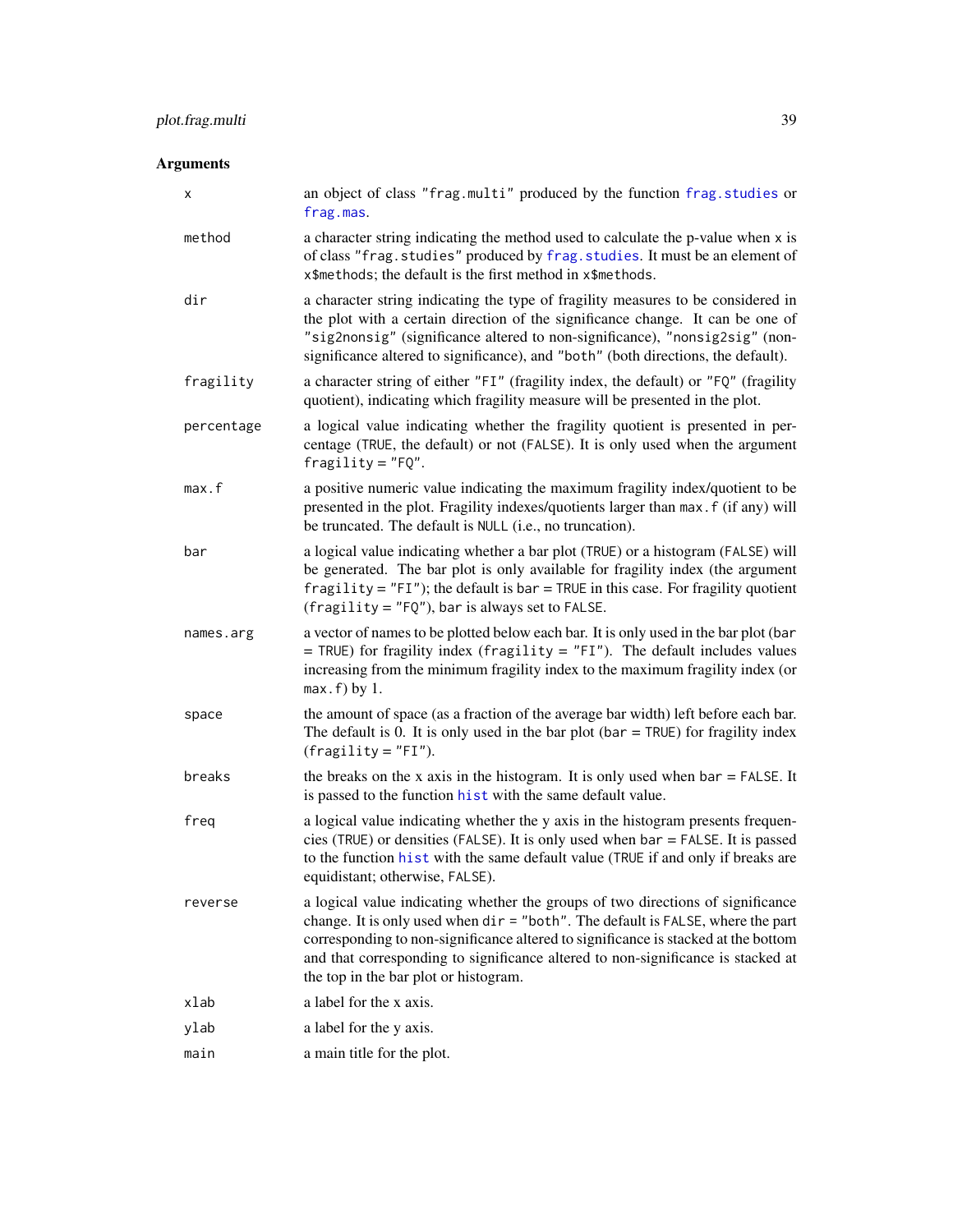<span id="page-39-0"></span>

| cex.marker  | the size of the text about the truncated fragility measures when the argument<br>trun.marker = TRUE and $bar$ = FALSE. The default is 1.                                                                                                                                                          |
|-------------|---------------------------------------------------------------------------------------------------------------------------------------------------------------------------------------------------------------------------------------------------------------------------------------------------|
| col.border  | the color to be used for the border of the bars in the bar plot or the histogram.                                                                                                                                                                                                                 |
| col.sig     | a vector of two colors for the two directions of significance change. The de-<br>fault includes "forestgreen" (for non-significance altered to significance) and<br>"firebrick" (for significance altered to non-significance), with the opacity set-<br>ting to alpha. $f = 0.1$ in adjustcolor. |
| trun.marker | a logical value indicating whether a text is placed at place of truncated fragility<br>measures (the default is $TRUE$ ) in the histogram (bar = $FALSE$ ). The text gives<br>information about the truncation.                                                                                   |
|             | other arguments that can be passed to barplot (when bar $=$ TRUE) or hist<br>(when $bar = FALSE$ ).                                                                                                                                                                                               |

# Details

A bar plot or a histogram is generated. In the bar plot, the x axis presents the values of fragility indexes among the multiple studies or multiple meta-analyses, and the y axis presents the corresponding frequencies (counts). In the histogram, the x axis presents the intervals of fragility indexes or fragility quotients, and the y axis presents the corresponding frequencies (counts) or densities.

#### Value

None.

# References

Lin L (2021). "Factors that impact fragility index and their visualizations." *Journal of Evaluation in Clinical Practice*, 27(2), 356–64. <doi: [10.1111/jep.13428>](https://doi.org/10.1111/jep.13428)

Lin L, Chu H (2022). "Assessing and visualizing fragility of clinical results with binary outcomes in R using the fragility package." *PLOS ONE*, 17(6), e0268754. <doi: [10.1371/journal.pone.0268754>](https://doi.org/10.1371/journal.pone.0268754)

# See Also

[frag.studies](#page-22-1) and [frag.mas](#page-12-1) for assessing fragility of multiple studies and multiple meta-analyses, respectively.

plot.frag.nma *Plot Method for "frag.nma" Objects*

#### Description

Visualizes the iterative process of event status modifications for deriving the fragility index/quotient of a network meta-analysis with a binary outcome.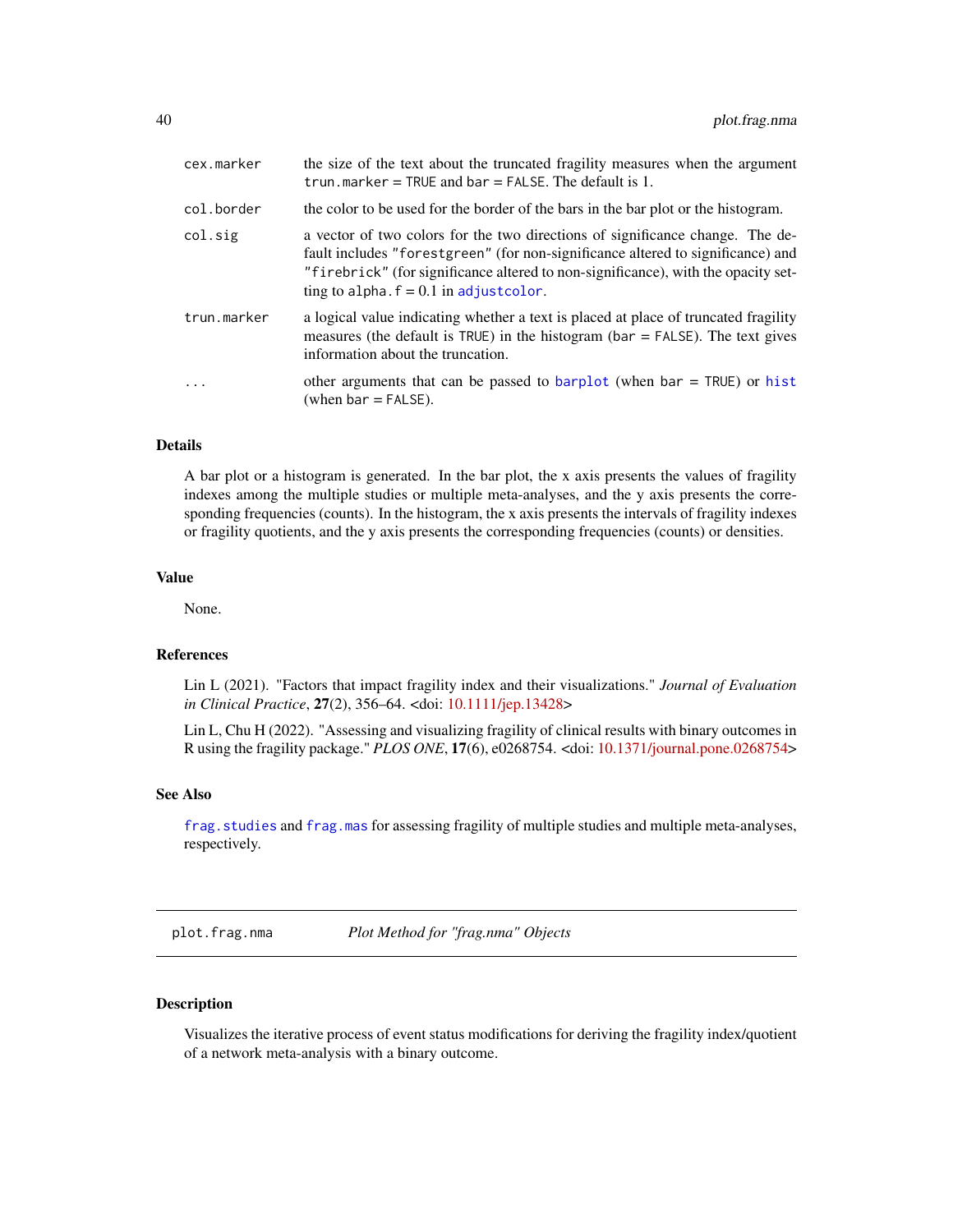# <span id="page-40-0"></span>plot.frag.nma 41

# Usage

```
## S3 method for class 'frag.nma'
plot(x, tid1, tid2, xlab, ylab, xlim, ylim, ybreaks = NULL,
     study.marker = TRUE, cex.marker, offset.marker, col.line, lwd,
     legend, x.legend, y.legend, cex.legend, ...)
```

| x             | an object of class "frag.nma" produced by the function frag.nma.                                                                                                                                                                                                                                                                                                                                                                                                                              |
|---------------|-----------------------------------------------------------------------------------------------------------------------------------------------------------------------------------------------------------------------------------------------------------------------------------------------------------------------------------------------------------------------------------------------------------------------------------------------------------------------------------------------|
| tid1          | the first treatment of the comparison of interest; if not specified, the first com-<br>parison in x\$tid.f will be used.                                                                                                                                                                                                                                                                                                                                                                      |
| tid2          | the second treatment of the comparison of interest. Only one comparison can be<br>specified by tid1 and tid2 at one time for plotting.                                                                                                                                                                                                                                                                                                                                                        |
| xlab          | a label for the x axis.                                                                                                                                                                                                                                                                                                                                                                                                                                                                       |
| ylab          | a label for the y axis.                                                                                                                                                                                                                                                                                                                                                                                                                                                                       |
| xlim          | the x limits $c(x1, x2)$ of the plot.                                                                                                                                                                                                                                                                                                                                                                                                                                                         |
| ylim          | the y limits $c(y1, y2)$ of the plot.                                                                                                                                                                                                                                                                                                                                                                                                                                                         |
| ybreaks       | a vector of the two numeric values for breaking the y axis or NULL (the default,<br>not breaking the y axis). The two values should be between the total event<br>counts in the two treatment groups specified by tid1 and tid2, and the first<br>value should be less than the second value. It is useful when the total event<br>counts in the two groups differ a lot, leading to a large distance between the two<br>lines representing the event status modifications in the two groups. |
| study.marker  | a logical value indicating whether study labels involved in event status modifi-<br>cations are presented in the plot (the default is TRUE). When using the default,<br>an asterisk represents that the study with an event status modification remains<br>the same as in the previous iteration.                                                                                                                                                                                             |
| cex.marker    | the size of study labels (when study $.$ marker = TRUE) with the default 0.8.                                                                                                                                                                                                                                                                                                                                                                                                                 |
| offset.marker | a numeric value controlling the distance between study labels from the lines (the<br>default is $0.2$ ). It is passed to the function text.                                                                                                                                                                                                                                                                                                                                                   |
| col.line      | a vector of the two colors for two lines representing the event status modifica-<br>tions in the two treatment groups. The default includes "blue" (for tid1) and<br>"red" (for tid2).                                                                                                                                                                                                                                                                                                        |
| lwd           | the width of the lines (the default is 1).                                                                                                                                                                                                                                                                                                                                                                                                                                                    |
| legend        | the legend of plot. The default gives the two groups.                                                                                                                                                                                                                                                                                                                                                                                                                                         |
| x.legend      | the x co-ordinate or a keyword, such as "right" (the default), to be used to<br>position the legend. It is passed to legend.                                                                                                                                                                                                                                                                                                                                                                  |
| y.legend      | the y co-ordinate to be used to position the legend (the default is NULL).                                                                                                                                                                                                                                                                                                                                                                                                                    |
| cex.legend    | the size of legend text (the default is 1).                                                                                                                                                                                                                                                                                                                                                                                                                                                   |
| .             | other arguments that can be passed to plot. default.                                                                                                                                                                                                                                                                                                                                                                                                                                          |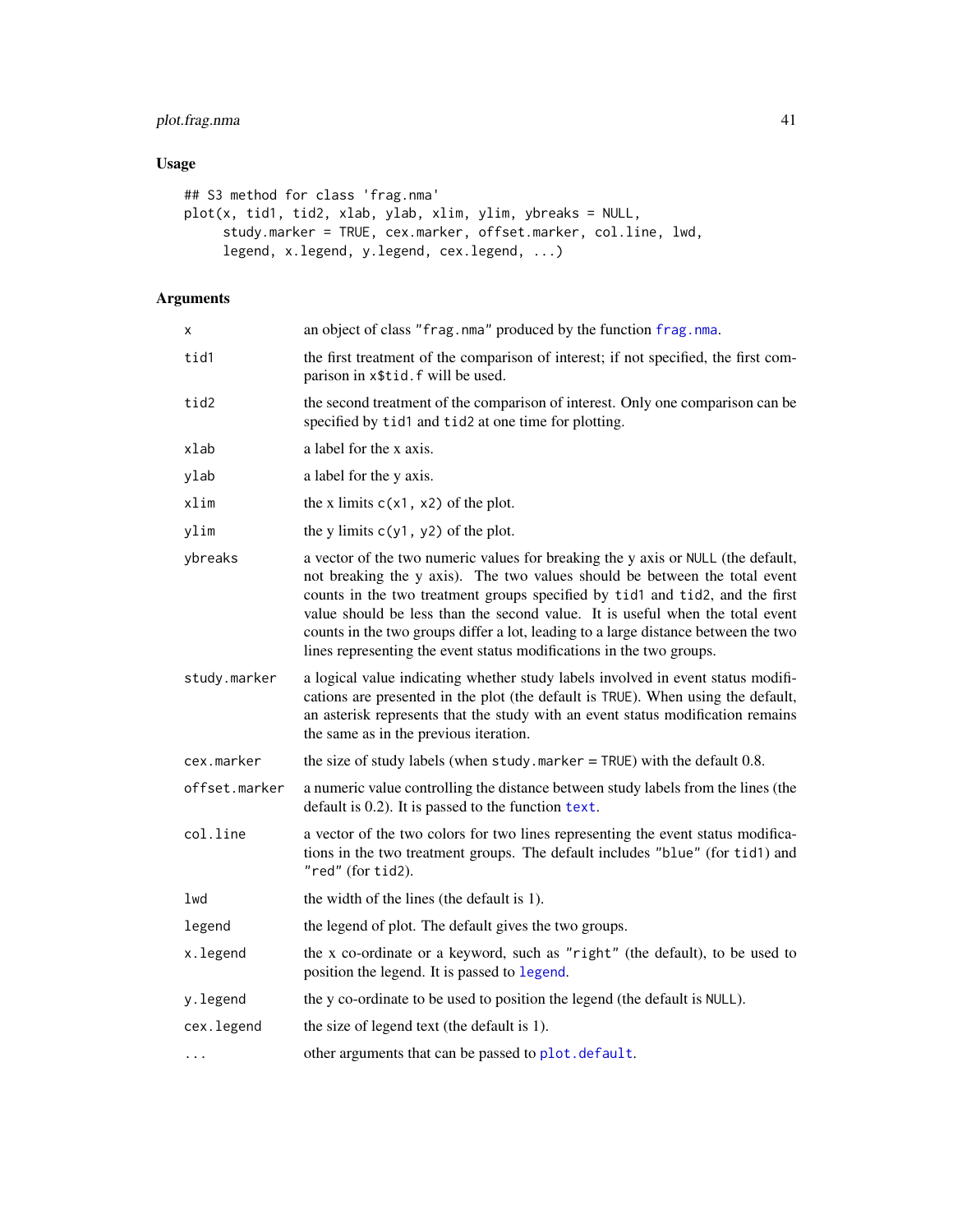### Details

A plot showing the iterative process of event status modifications is generated for a specific treatment comparison. The x axis presents the iterations, and the y axis gives the group-specific total event counts.

#### Value

None.

# References

Lin L, Chu H (2022). "Assessing and visualizing fragility of clinical results with binary outcomes in R using the fragility package." *PLOS ONE*, 17(6), e0268754. <doi: [10.1371/journal.pone.0268754>](https://doi.org/10.1371/journal.pone.0268754)

#### See Also

[frag.nma](#page-14-1)

plot.frag.study.all *Plot Method for "frag.study.all" Objects*

# Description

Visualizes the fragility of an individual study with a binary outcome.

# Usage

```
## S3 method for class 'frag.study.all'
plot(x, method, modify0, modify1, trun,
     xlab, ylab, xlim, ylim, cex.pts, cex.legend.pval, cex.legend.title,
     col.ori, col.ori.hl, col.f.hl, col.sig, lty.ori, lwd.ori,
     pch, pch.ori, pch.ori.hl, pch.f, pch.f.hl, pch.trun,
     adjust.legend, adjust.seg, legend.pvals, ...)
```

| $\mathsf{x}$ | an object of class "frag.study.all". It is produced by the function frag.study<br>with its argument $all = TRUE$ .                                                                                                                                        |
|--------------|-----------------------------------------------------------------------------------------------------------------------------------------------------------------------------------------------------------------------------------------------------------|
| method       | a character string ("Fisher", "chisq", "OR", "RR", or "RD") indicating the<br>method used to calculate the p-value. It must be an element of x\\$methods;<br>the default is the first method in x\$methods.                                               |
| modify0      | a logical value indicating whether event status is modified in group 0 for plotting.<br>The default is TRUE if the range of event status modifications stored in the object<br>$x$ ( $x$ \$f $\theta$ . range) is not 0; otherwise, the default is FALSE. |
| modify1      | a logical value indicating whether event status is modified in group 1 for plotting.<br>The default is TRUE if the range of event status modifications stored in the object<br>$x$ ( $x$ \$f1. range) is not 0; otherwise, the default is FALSE.          |

<span id="page-41-0"></span>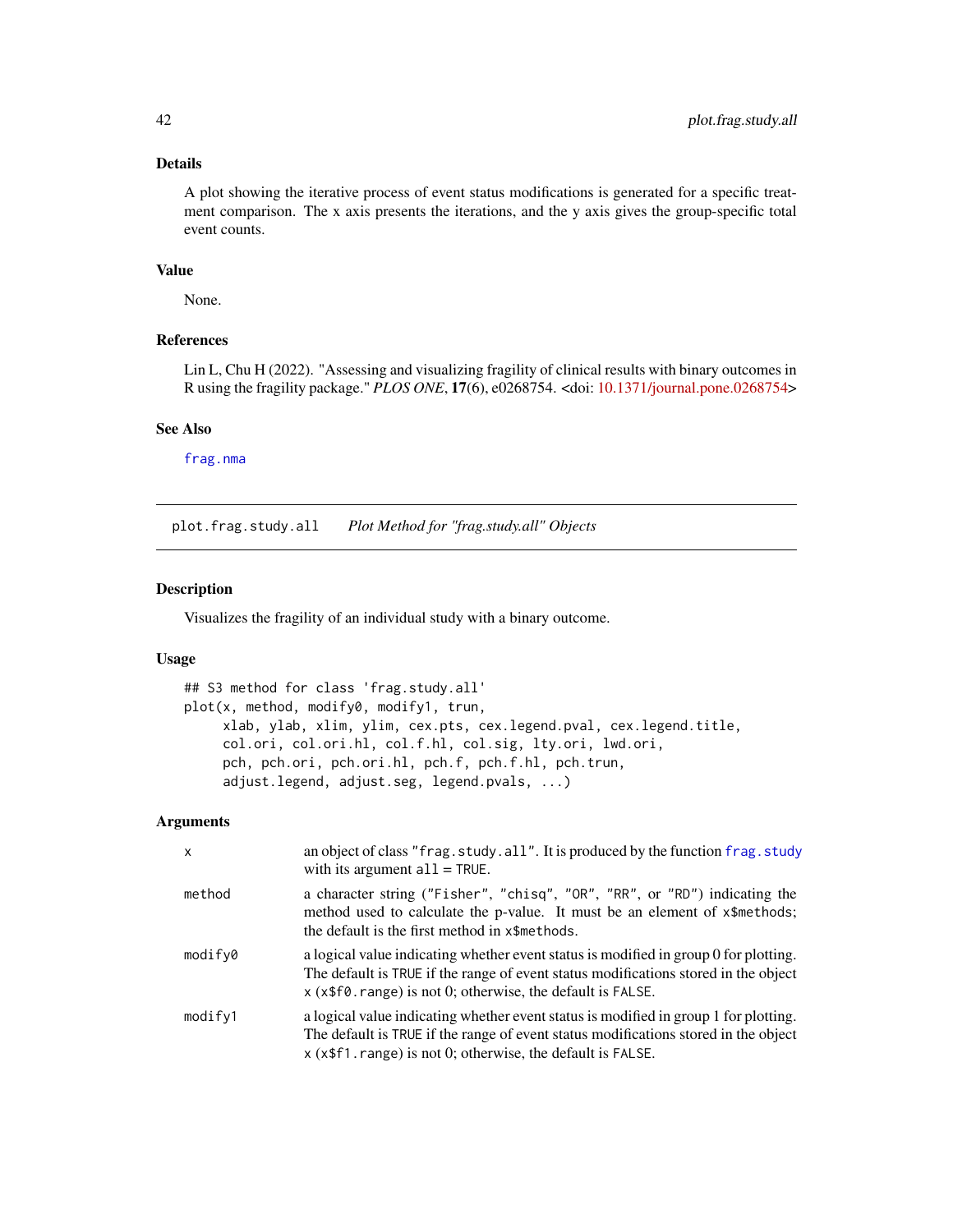<span id="page-42-0"></span>

| trun             | a positive numeric value indicating truncation of p-value (on a base-10 logarith-<br>mic scale); p-values smaller than this threshold (10^-trun) are truncated. The<br>default is 10.                                                                                                                                                                                                                                                                                                                                                                                                                                                                                                                                                                               |
|------------------|---------------------------------------------------------------------------------------------------------------------------------------------------------------------------------------------------------------------------------------------------------------------------------------------------------------------------------------------------------------------------------------------------------------------------------------------------------------------------------------------------------------------------------------------------------------------------------------------------------------------------------------------------------------------------------------------------------------------------------------------------------------------|
| xlab             | a label for the x axis.                                                                                                                                                                                                                                                                                                                                                                                                                                                                                                                                                                                                                                                                                                                                             |
| ylab             | a label for the y axis.                                                                                                                                                                                                                                                                                                                                                                                                                                                                                                                                                                                                                                                                                                                                             |
| xlim             | the x limits $c(x1, x2)$ of the plot.                                                                                                                                                                                                                                                                                                                                                                                                                                                                                                                                                                                                                                                                                                                               |
| ylim             | the y limits $c(y1, y2)$ of the plot.                                                                                                                                                                                                                                                                                                                                                                                                                                                                                                                                                                                                                                                                                                                               |
| cex.pts          | the size of points in the plot (the default is $0.5$ ).                                                                                                                                                                                                                                                                                                                                                                                                                                                                                                                                                                                                                                                                                                             |
| cex.legend.pval  |                                                                                                                                                                                                                                                                                                                                                                                                                                                                                                                                                                                                                                                                                                                                                                     |
|                  | the text size of p-values in the legend (the default is 0.6). It is only used when<br>both arguments modify0 and modify1 are TRUE.                                                                                                                                                                                                                                                                                                                                                                                                                                                                                                                                                                                                                                  |
| cex.legend.title |                                                                                                                                                                                                                                                                                                                                                                                                                                                                                                                                                                                                                                                                                                                                                                     |
|                  | the size of the legend title (the default is 1). It is only used when both arguments<br>modify0 and modify1 are TRUE.                                                                                                                                                                                                                                                                                                                                                                                                                                                                                                                                                                                                                                               |
| col.ori          | the color of the line(s) depicting the original data (without event status modifi-<br>cations). The default is "gray50".                                                                                                                                                                                                                                                                                                                                                                                                                                                                                                                                                                                                                                            |
| col.ori.hl       | the color of the point depicting the original data (without event status modifica-<br>tions). The default is "black". It is only used when both arguments modify0<br>and modify1 are TRUE.                                                                                                                                                                                                                                                                                                                                                                                                                                                                                                                                                                          |
| col.f.hl         | the color of the point(s) for highlighting the minimal event status modifications<br>for altering statistical significance or non-significance. The default is "black".<br>It is only used when both arguments modify 0 and modify 1 are TRUE.                                                                                                                                                                                                                                                                                                                                                                                                                                                                                                                      |
| col.sig          | a vector of two colors for non-significant and significant results, accordingly.<br>The default includes "forestgreen" (for non-significant results) and "firebrick"<br>(for significant results). When both arguments modify0 and modify1 are TRUE,<br>they serve as colors of points representing p-values based on different event sta-<br>tus modifications, with opacity automatically adjusted for depicting the p-value<br>magnitudes (based on the function adjustcolor with different opacity levels for<br>its argument alpha. f). When only one of the arguments modify0 and modify1<br>is TRUE, they serve as the background colors for distinguishing non-significance<br>and significance, with the default opacity alpha. $f = 0.1$ in adjust color. |
| lty.ori          | the type of the line(s) depicting the original data (without event status modifica-<br>tions). The default is 2 (dashed).                                                                                                                                                                                                                                                                                                                                                                                                                                                                                                                                                                                                                                           |
| lwd.ori          | the width of the line(s) depicting the original data (without event status modifi-<br>cations). The default is 1.                                                                                                                                                                                                                                                                                                                                                                                                                                                                                                                                                                                                                                                   |
| pch              | the symbol of the points in the plot. The default is 16 (filled circle) when both<br>arguments modify0 and modify1 are TRUE, and is 1 (circle) when only one of<br>the arguments modify0 and modify1 is TRUE.                                                                                                                                                                                                                                                                                                                                                                                                                                                                                                                                                       |
| pch.ori          | the symbol of the point depicting the original data (without event status modifi-<br>cations). The default is 15 (filled square).                                                                                                                                                                                                                                                                                                                                                                                                                                                                                                                                                                                                                                   |
| pch.ori.hl       | the symbol of the point for highlighting the original data (without event status<br>modifications). The default is $0$ (square). It is only used when both arguments<br>modify0 and modify1 are TRUE.                                                                                                                                                                                                                                                                                                                                                                                                                                                                                                                                                               |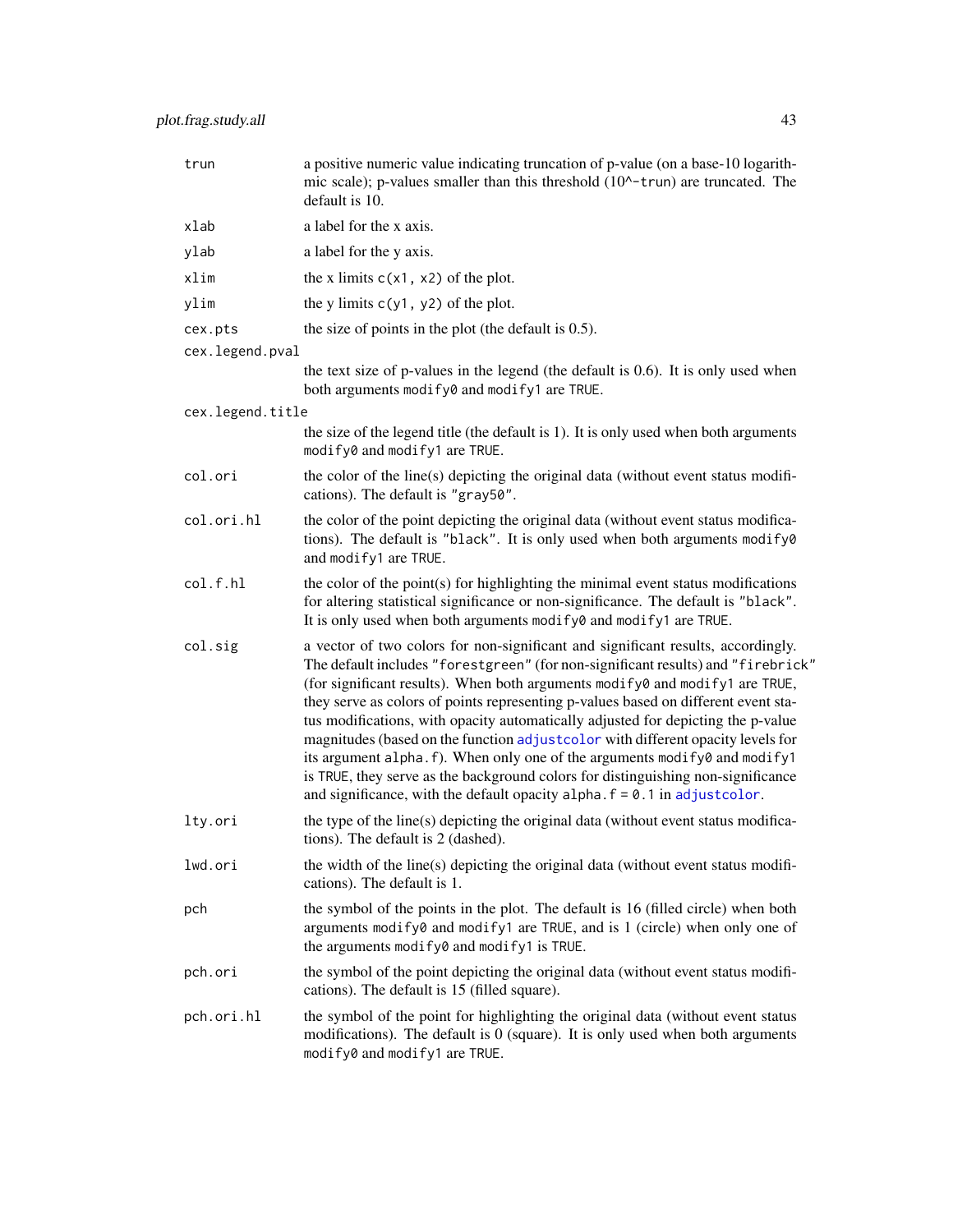<span id="page-43-0"></span>

| pch.f         | the symbol of the point depicting the original data (without event status modifi-<br>cations). The default is 15 (filled square).                                                                                                                                  |
|---------------|--------------------------------------------------------------------------------------------------------------------------------------------------------------------------------------------------------------------------------------------------------------------|
| pch.f.hl      | the symbol of the point(s) for highlighting the minimal event status modifica-<br>tions for altering statistical significance or non-significance. The default is 2<br>(triangle point up). It is only used when both arguments modify 0 and modify 1<br>are TRUE. |
| pch.trun      | the symbol of the point(s) depicting truncated p-values. The default is $3$ (plus).<br>It is only used when only one of the arguments modify $\theta$ and modify 1 is TRUE.                                                                                        |
| adjust.legend | a positive numeric value for adjusting the width of the legend of p-values. The<br>default is 1.                                                                                                                                                                   |
| adjust.seg    | a positive integer for adjusting the number of segments in the legend of p-values.<br>The default is 10.                                                                                                                                                           |
| legend.pvals  | a numeric value or a vector of numeric values that give additional p-values (e.g.,<br>0.005 and 0.1) to be shown in the legend. The default is NULL.                                                                                                               |
| $\ddots$ .    | other arguments that can be passed to plot. default.                                                                                                                                                                                                               |

# Details

When both arguments modify0 and modify1 are TRUE, the generated plot presents p-values (with different colors representing their magnitudes) based on all possible event status modifications. The modifications in group 0 are presented on the x axis, and those in group 1 are presented on the y axis. When only one of the arguments modify $\theta$  and modify1 is TRUE, a scatter plot is generated, which presents p-values (on a base-10 logarithmic scale) on the y axis against event status modifications in group 0 (if modify $0 = TRUE$ ) or group 1 (if modify1 = TRUE) on the x axis.

#### Value

None.

#### References

Lin L (2021). "Factors that impact fragility index and their visualizations." *Journal of Evaluation in Clinical Practice*, 27(2), 356–64. <doi: [10.1111/jep.13428>](https://doi.org/10.1111/jep.13428)

Lin L, Chu H (2022). "Assessing and visualizing fragility of clinical results with binary outcomes in R using the fragility package." *PLOS ONE*, 17(6), e0268754. <doi: [10.1371/journal.pone.0268754>](https://doi.org/10.1371/journal.pone.0268754)

#### See Also

[frag.study](#page-26-1)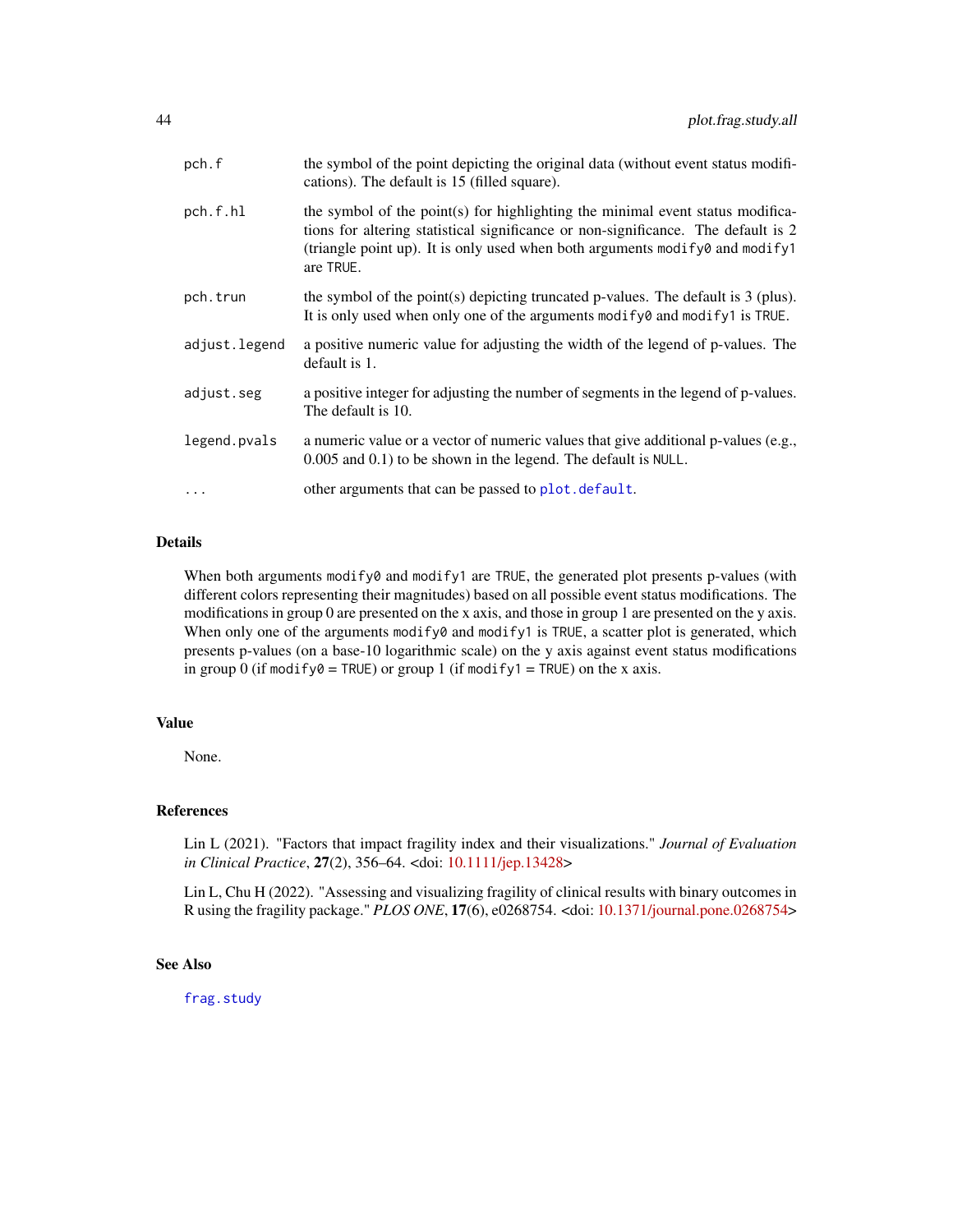<span id="page-44-0"></span>

#### Description

Prints information about the fragility of a meta-analysis with a binary outcome.

#### Usage

```
## S3 method for class 'frag.ma'
print(x, \ldots)
```
# Arguments

|   | an object of class "frag.ma" produced by the function frag.ma. |
|---|----------------------------------------------------------------|
| . | other arguments.                                               |

# Details

The output includes the characteristics of the meta-analysis (the number of studies, events, and samples), the estimated overall effect size, the information about significance (the pre-specified significance level, the null value, the confidence interval, and the p-value), and the fragility index and quotient.

### Value

None.

# See Also

[frag.ma](#page-4-1)

print.frag.ma.alpha *Print Method for "frag.ma.alpha" Objects*

#### Description

Prints information about the fragility of a meta-analysis with a binary outcome at different statistical significance levels.

#### Usage

```
## S3 method for class 'frag.ma.alpha'
print(x, \ldots)
```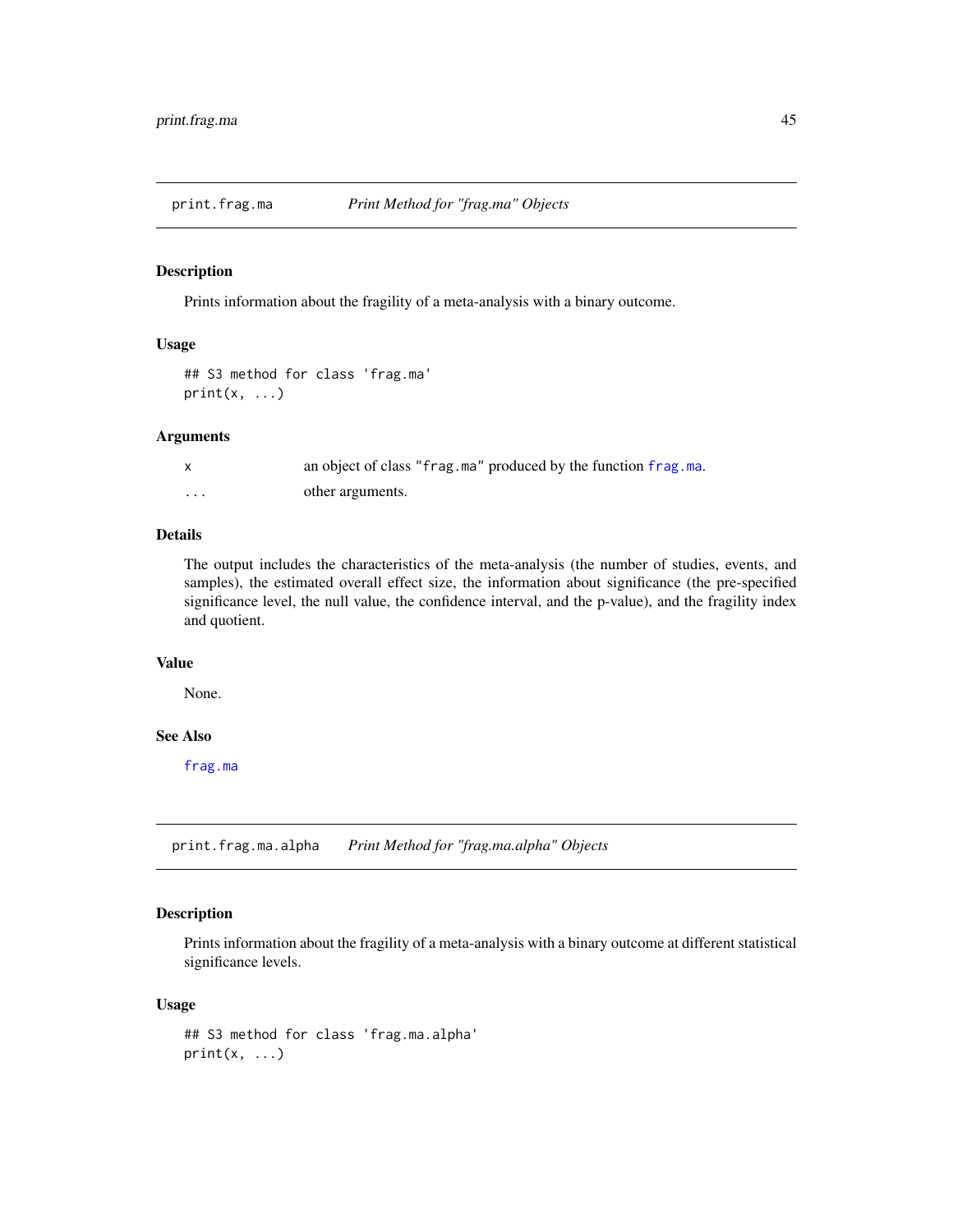#### <span id="page-45-0"></span>Arguments

|   | an object of class "frag.ma.alpha" produced by the function frag.ma.alpha. |
|---|----------------------------------------------------------------------------|
| . | other arguments.                                                           |

## Details

The output includes the characteristics of the meta-analysis (the number of studies, events, and samples), the estimated overall effect size, the information about significance (the range of considered significance levels, the null value, and the p-value), and the averages, minimums, and maximums of fragility index and fragility quotient across different statistical significance levels.

#### Value

None.

#### See Also

[frag.ma.alpha](#page-9-1)

print.frag.mas *Print Method for "frag.mas" Objects*

#### Description

Prints information about the fragility of multiple meta-analyses with binary outcomes.

#### Usage

```
## S3 method for class 'frag.mas'
print(x, \ldots)
```
#### Arguments

|          | an object of class "frag.mas" produced by the function frag.mas. |
|----------|------------------------------------------------------------------|
| $\cdots$ | other arguments.                                                 |

#### Details

The output includes the number of meta-analyses, the pre-specified significance level, the null value of effect size, and the descriptive information about the fragility of the multiple meta-analyses, such as the median, range (from minimum to maximum), and interquartile range (IQR, from the first quartile to the third quartile) of fragility index and those of fragility quotient.

# Value

None.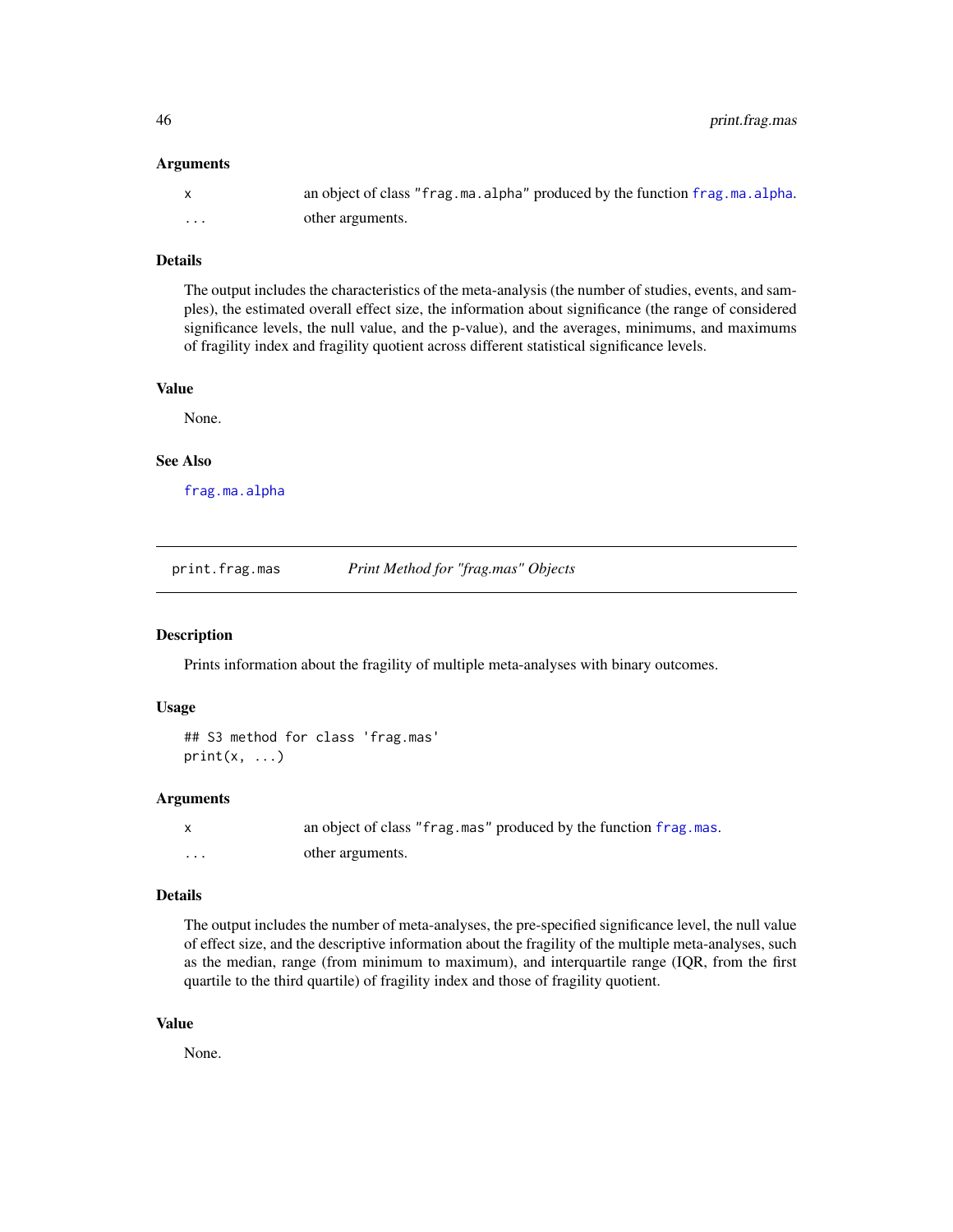# <span id="page-46-0"></span>print.frag.nma 47

### See Also

[frag.mas](#page-12-1)

print.frag.nma *Print Method for "frag.nma" Objects*

#### Description

Prints information about the fragility of a network meta-analysis with a binary outcome.

#### Usage

## S3 method for class 'frag.nma'  $print(x, \ldots)$ 

#### Arguments

|          | an object of class "frag.nma" produced by the function frag.nma. |
|----------|------------------------------------------------------------------|
| $\cdots$ | other arguments.                                                 |

# Details

Due to the space limit, the output only includes the basic characteristics of the network metaanalysis (the numbers of studies and treatments), the effect size, and the brief information about fragility index and quotient. More information can be retrieved from the list object x. For example, the estimated effect sizes can be retrieved from x\$est.ori, and the directions of significance change corresponding to the fragility index/quotient can be retrieved from x\$dir.

#### Value

None.

# See Also

[frag.nma](#page-14-1)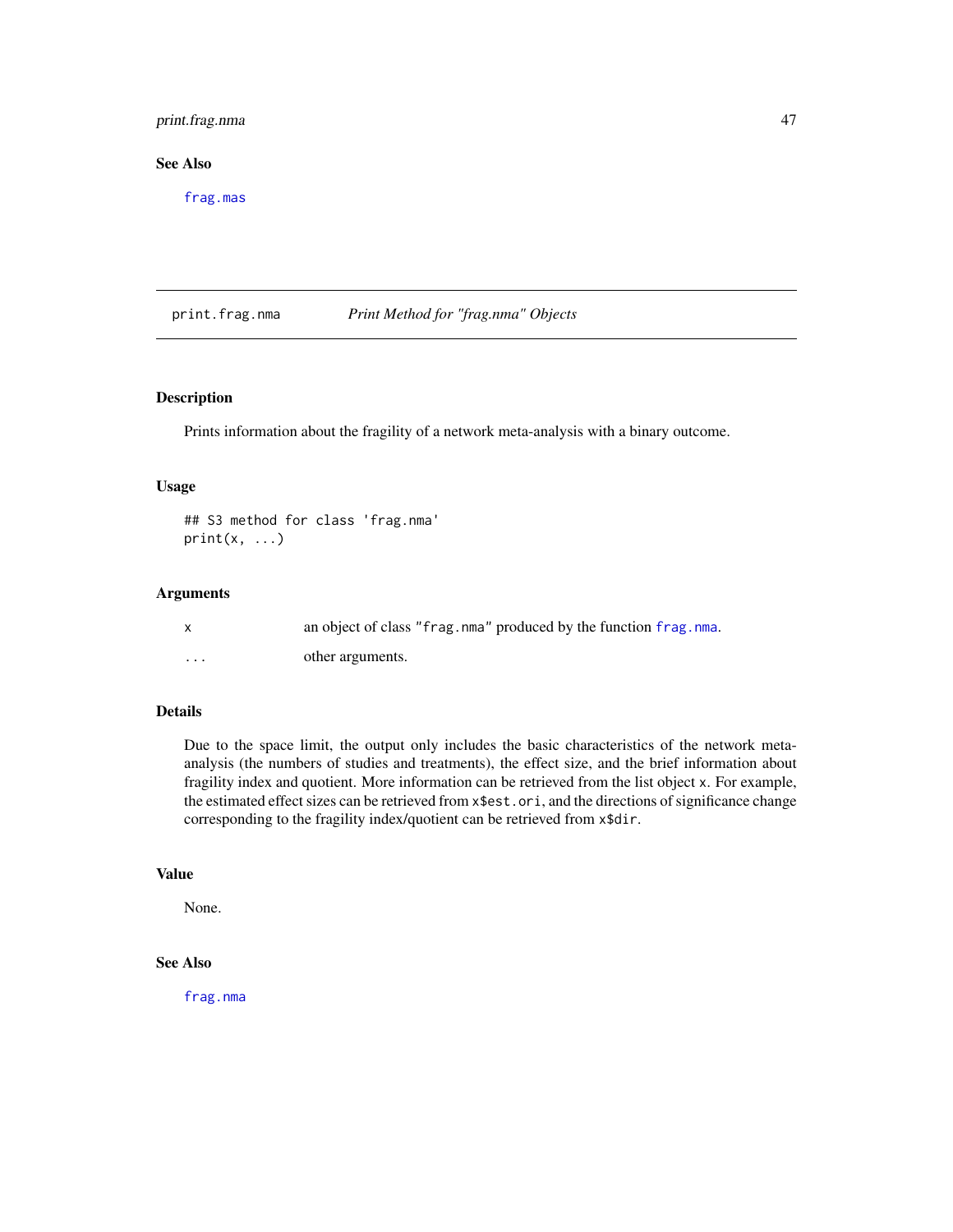<span id="page-47-0"></span>print.frag.nma.alpha *Print Method for "frag.nma.alpha" Objects*

#### Description

Prints information about the fragility of treatment comparison(s) in a network meta-analysis with a binary outcome at different statistical significance levels.

## Usage

## S3 method for class 'frag.nma.alpha'  $print(x, \ldots)$ 

#### Arguments

|          | an object of class "frag.nma.alpha" produced by the function frag.nma.alpha. |
|----------|------------------------------------------------------------------------------|
| $\cdots$ | other arguments.                                                             |

#### Details

The output includes the basic characteristics of the network meta-analysis (the numbers of studies and treatments), the effect size, and the brief information about the averages of fragility indexes and fragility quotients across different statistical significance levels. More information can be retrieved from the list object x. For example, the fragility indexes at different significance levels can be retrieved from x\$FI.

#### Value

None.

# See Also

[frag.nma.alpha](#page-19-1)

print.frag.studies *Print Method for "frag.studies" Objects*

# Description

Prints information about the fragility of multiple individual studies with binary outcomes.

#### Usage

```
## S3 method for class 'frag.studies'
print(x, \ldots)
```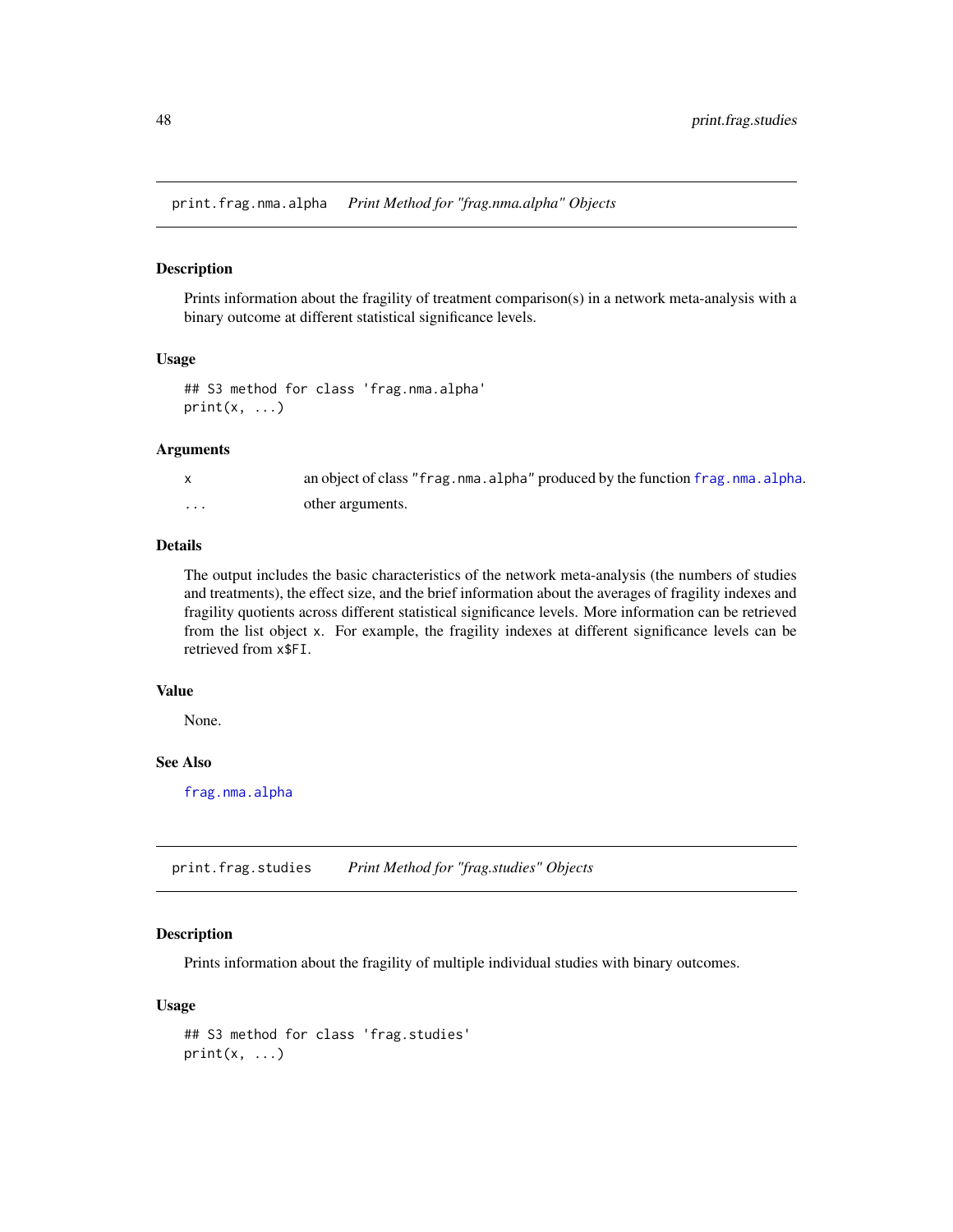# <span id="page-48-0"></span>print.frag.study 49

#### Arguments

| X | an object of class "frag. studies" produced by the function frag. studies. |
|---|----------------------------------------------------------------------------|
| . | other arguments.                                                           |

# Details

The output consists of two parts: 1) the information about the number of studies, the pre-specified significance level, null value(s) (if the odds ratio, relative risk, and/or risk difference are used), the method(s) used to produce p-value(s), and the alternative hypothesis; and 2) the information about the fragility of the multiple studies, including the median, range (from minimum to maximum), and interquartile range (IQR, from the first quartile to the third quartile) of fragility index and those of fragility quotient based on each method considered. The second part about the fragility presents the information grouped by the direction of significance change (significance altered to non-significance and non-significance altered to significance) as well as the overall (ungrouped) information. If both groups have no event status modifications, the second part will not be printed because the fragility needs to be assessed based on certain event status modifications.

#### Value

None.

#### See Also

[frag.studies](#page-22-1)

print.frag.study *Print Method for "frag.study" Objects*

#### **Description**

Prints information about the fragility of an individual study with a binary outcome.

#### Usage

```
## S3 method for class 'frag.study'
print(x, \ldots)
```

|   | an object of class "frag. study" produced by the function frag. study. |
|---|------------------------------------------------------------------------|
| . | other arguments.                                                       |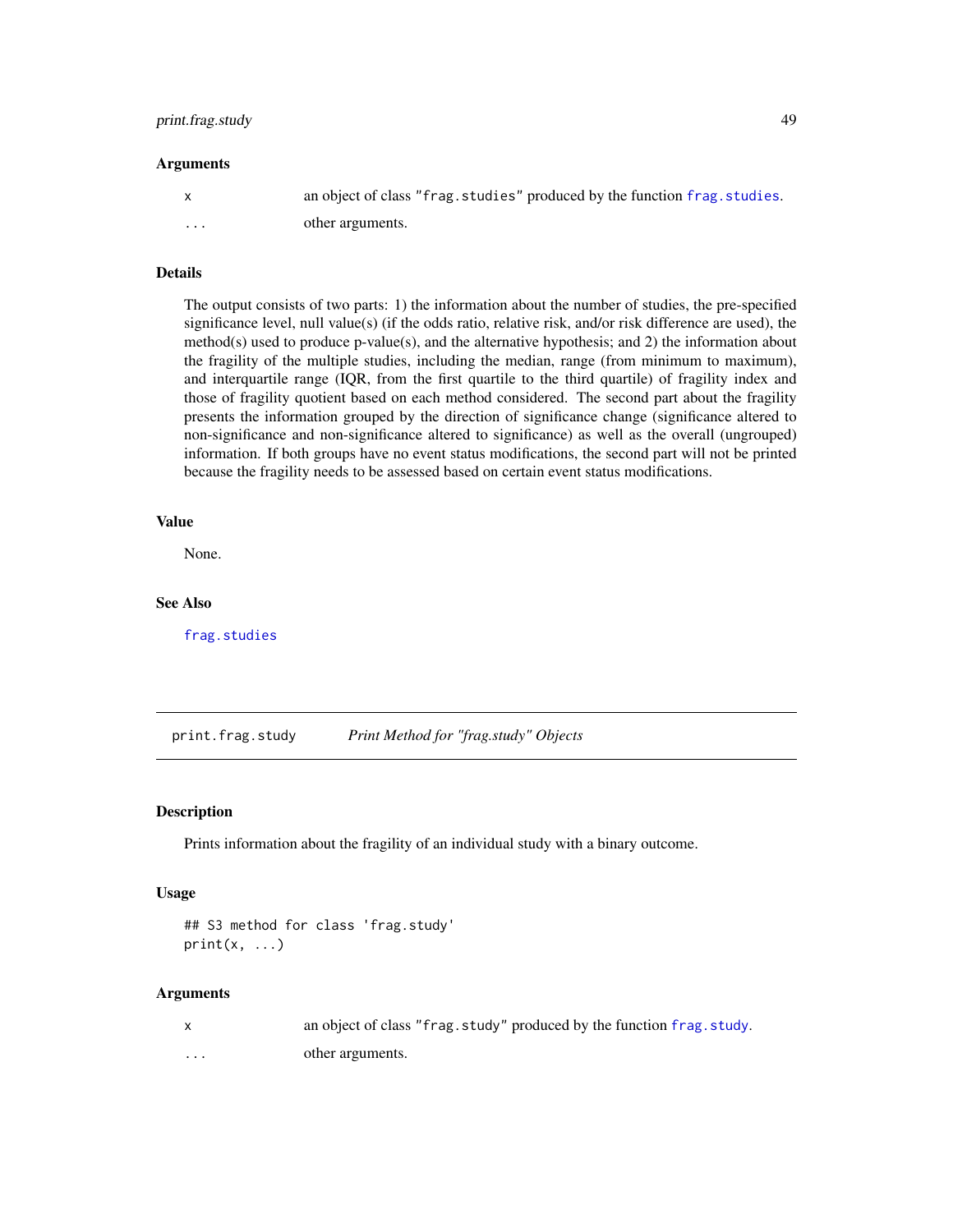#### <span id="page-49-0"></span>Details

The output consists of three parts: 1) the information about the original data, where the  $2\times 2$  table and the ranges of event status modifications in both groups are presented; 2) the information about the significance, including the pre-specified significance level, null value(s) (if the odds ratio, relative risk, and/or risk difference are used), and the p-value(s) with the associated method and the alternative hypothesis; and 3) the information about the fragility, including the fragility index and fragility quotient based on each method considered, the direction of significance change, and the corresponding minimal event status modification(s) for altering significance or non-significance. If both groups have no event status modifications, the third part will not be printed because the fragility needs to be assessed based on certain event status modifications.

#### Value

None.

#### See Also

[frag.study](#page-26-1)

print.frag.study.alpha

```
Print Method for "frag.study.alpha" Objects
```
#### **Description**

Prints information about the fragility of an individual study with a binary outcome at different statistical significance levels.

#### Usage

```
## S3 method for class 'frag.study.alpha'
print(x, \ldots)
```
#### Arguments

x an object of class "frag.study.alpha" produced by the function [frag.study.alpha](#page-30-1). other arguments.

#### Details

The output consists of three parts: 1) the information about the original data, where the  $2\times 2$  table and the ranges of event status modifications in both groups are presented; 2) the information about the significance, including the pre-specified significance level, null value(s) (if the odds ratio, relative risk, and/or risk difference are used), and the p-value(s) with the associated method and the alternative hypothesis; and 3) the information about the fragility, including the averages, minimums, and maximums of fragility index and fragility quotient based on each method considered across different statistical significance levels. If both groups have no event status modifications, the third part will not be printed because the fragility needs to be assessed based on certain event status modifications.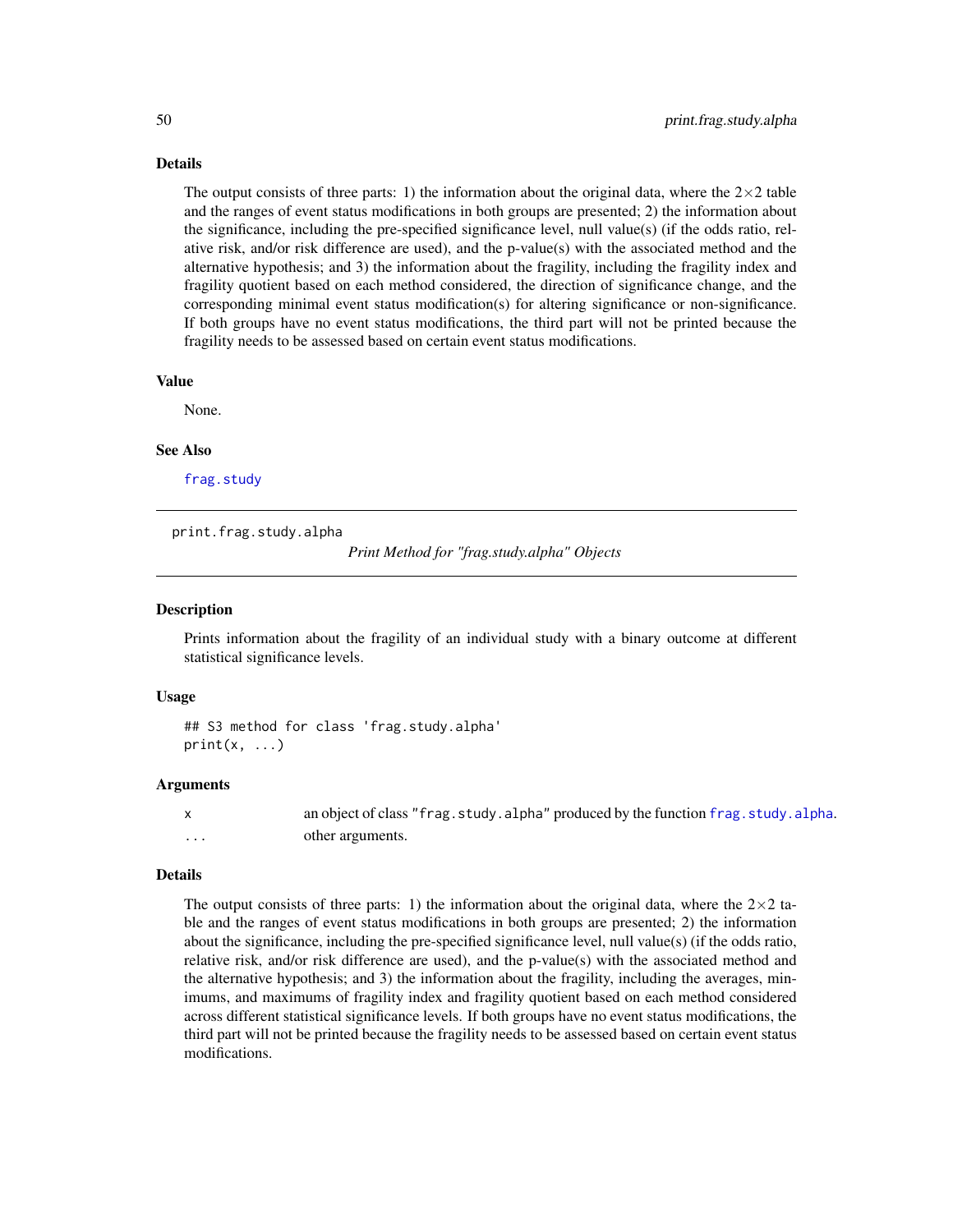# <span id="page-50-0"></span>print.frag.study.alpha 51

# Value

None.

# See Also

[frag.study.alpha](#page-30-1)